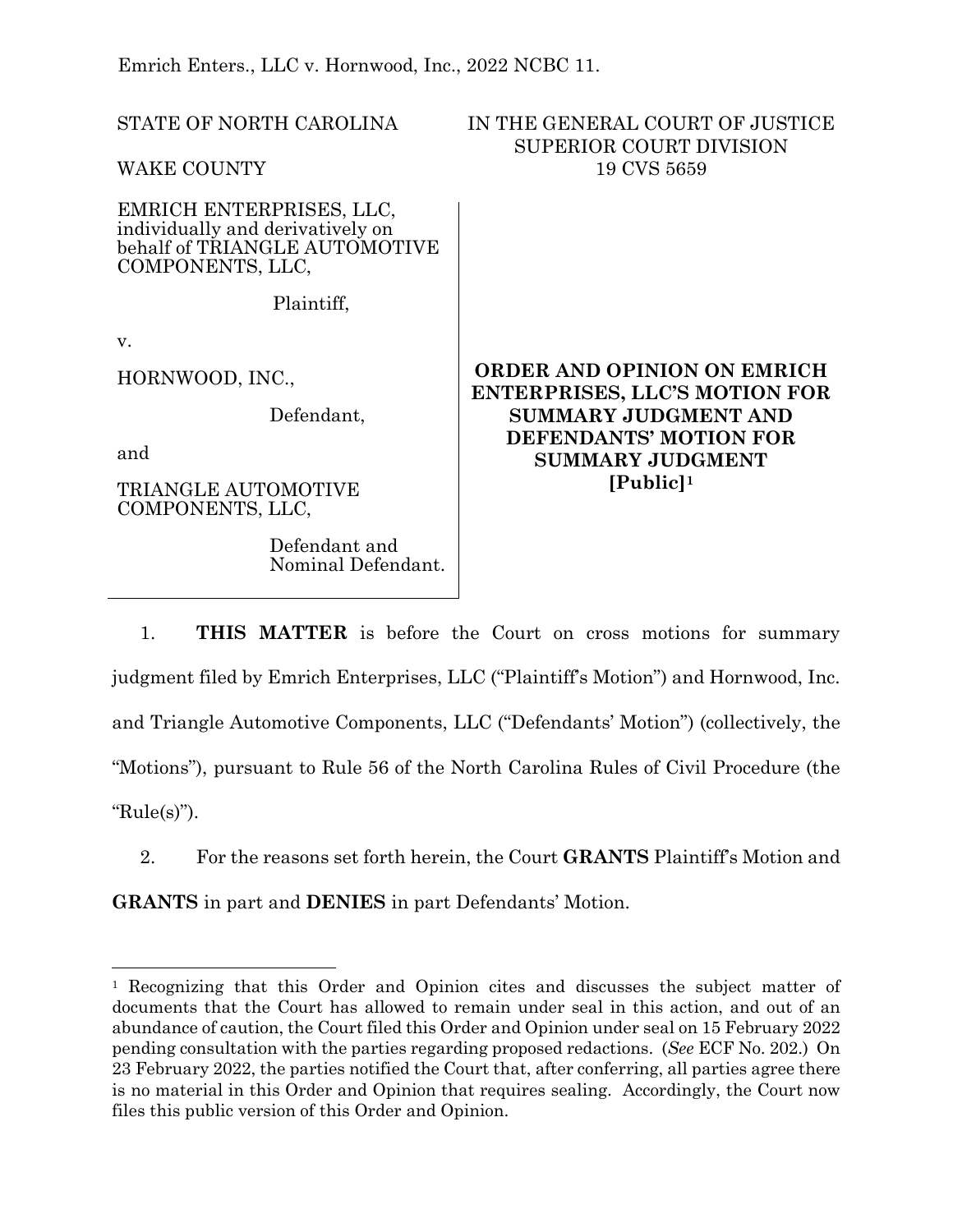*Ellis & Winters LLP by Michelle Liguori, Emily Melvin, Jonathan D. Sasser, and Thomas H. Segars, for Plaintiff Emrich Enterprises, LLC.* 

*Moore & Van Allen PLLC by Mark A. Nebrig and Kaitlin Price, for Defendant Hornwood, Inc. and Defendant and Nominal Defendant Triangle Automotive Components, LLC.* 

Robinson, Judge.

# **I. INTRODUCTION**

3. Plaintiff Emrich Enterprises, LLC ("Emrich") and Defendant Hornwood, Inc. ("Hornwood") are the only members of Defendant Triangle Automotive, LLC ("Triangle"). Emrich brings this action, at least in part, as a derivative suit based on Hornwood's alleged breach of Triangle's governing documents and of Hornwood's fiduciary duties owed directly to Emrich and derivatively to Triangle.

# **II. FACTUAL BACKGROUND**

4. The Court does not make findings of fact when ruling on motions for summary judgment. "[T]o provide context for its ruling, the Court may state either those facts that it believes are not in material dispute or those facts on which a material dispute forecloses summary adjudication." *Ehmann v. Medflow, Inc.*, 2017 NCBC LEXIS 88, at \*6 (N.C. Super. Ct. Sept. 26, 2017).

## **A. Formation of Triangle**

5. Emrich is a North Carolina limited liability company and is the minority member of Triangle.[2](#page-1-0) (Br. Supp. Defs.' Mot. Summ. J. Ex. 16, ECF No. 147.17 ["Defs.' Ex. 16"]; Second Am. Compl. ¶ 14.)

<span id="page-1-0"></span><sup>2</sup> Plaintiff's Second Amended Complaint is verified and therefore was received and treated by the Court as an affidavit. *Page v. Sloan*, 281 N.C. 697, 705 (1972) ("A verified complaint may be treated as an affidavit if it (1) is made on personal knowledge, (2) sets forth such facts as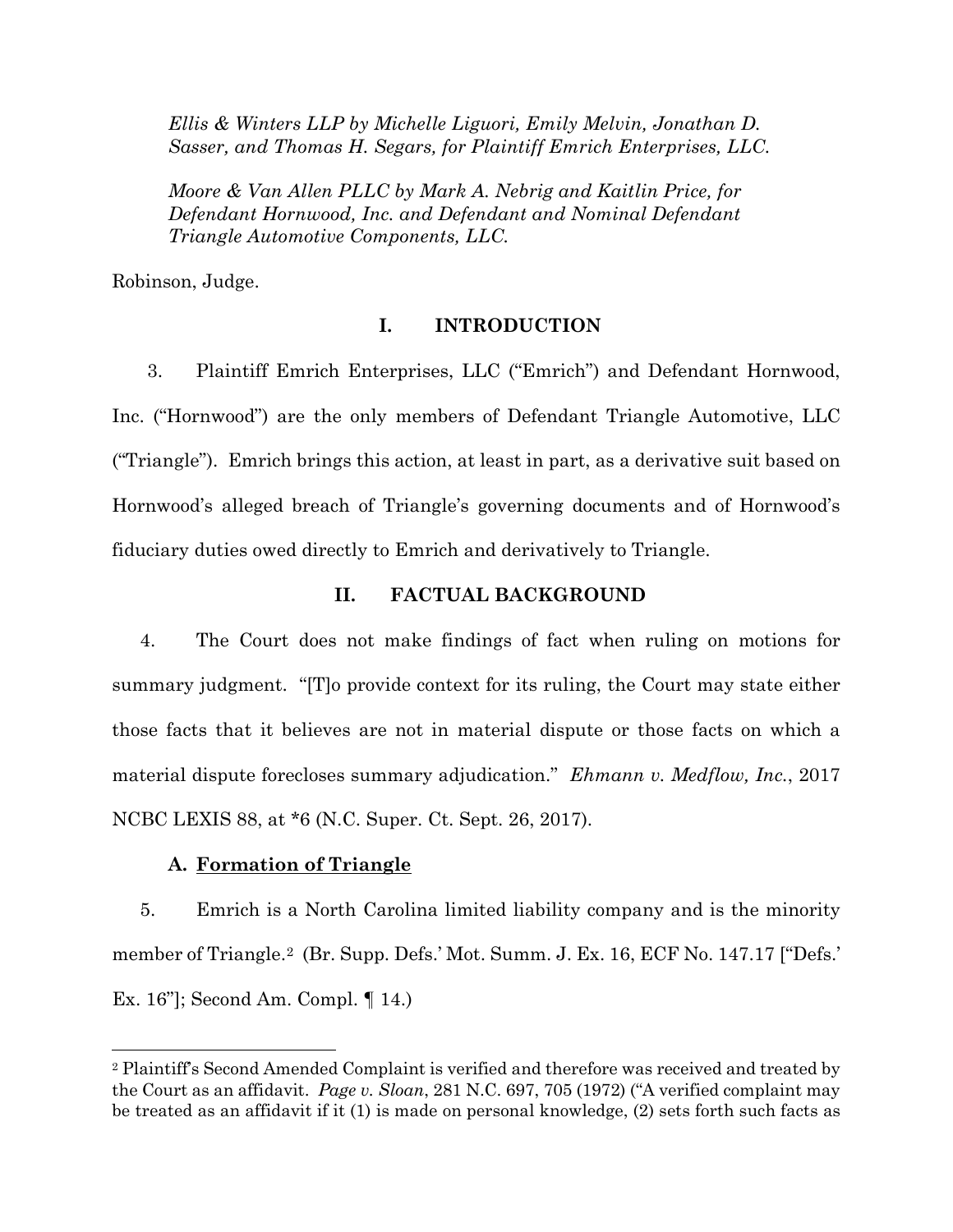6. Hornwood is a North Carolina corporation and is the majority member of Triangle. (Second Am. Compl. ¶ 16.) As members of Triangle, Emrich and Hornwood are also managers of Triangle for all purposes. (Second Am. Compl. Ex. 1, § 3.1, ECF No. 116.1 ["Op. Agreement"].)

7. Triangle, originally founded in 2006 by Emrich, Hornwood, and non-party Bondtex, Inc. ("Bondtex"), is a North Carolina limited liability company that supplies headliner fabric to automobile companies. (Op. Agreement 1, Second Am. Compl. ¶¶ 15, 23–25.) When Triangle was founded, its three members focused on pursuing business opportunities that involved supplying automotive headliner fabrics. (Second Am. Compl. ¶ 21.)

8. Bondtex eventually withdrew from Triangle in 2018. (*See* Second Am. Compl. ¶¶ 43, 45, 50.)

9. On 28 February 2006, Emrich, Hornwood, and Bondtex entered into an operating agreement to govern Triangle's operations (the "Operating Agreement"). (*See* Op. Agreement.)

10. Section 4.4 of the Operating Agreement provides that "[n]o Member may engage in or possess an interest in other business ventures of any nature or description, independently or with others, which are competitive with the activities of [Triangle], without first offering an interest in such activities to [Triangle] and each other Member." (Op. Agreement § 4.4.)

11. Section 8.1 of the Operating Agreements reads as follows:

would be admissible in evidence, and (3) shows affirmatively that the affiant is competent to testify to the matters stated therein.").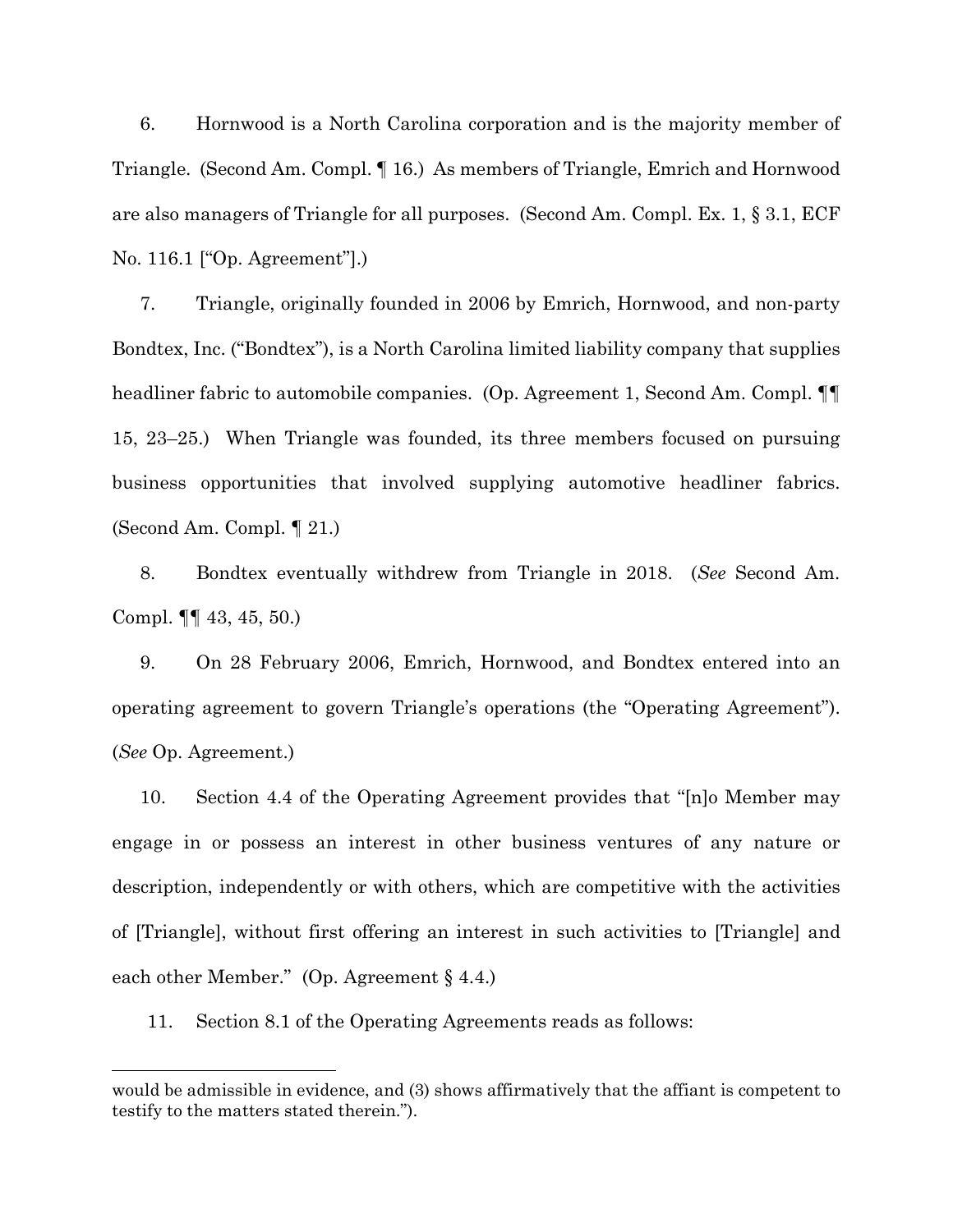*Restrictions on Transfer*. Without the prior written consent of a Majority in Interest of the Disinterested Members (which consent may be given or withheld in their sole discretion) . . . no Member may voluntarily or involuntarily Transfer, or create or suffer to exist any Encumbrance against, all or any part of such Member's record or beneficial interest in the Company.

(Op. Agreement § 8.1 (emphasis in original).) Section 2 of the Operating Agreement defines "Transfer" as to "sell, assign, transfer, lease, or otherwise dispose of property, including without limitation, an interest in the Company." (Op. Agreement  $\S 2$ .)

12. The Operating Agreement further provides that all decisions with respect to the management of the business and affairs of Triangle shall be made by action of a majority interest of the members. (Op. Agreement § 3.1.) The Operating Agreement does not address, either to create or disclaim, fiduciary duties. (*See* Op. Agreement.)

13. On 28 April 2006, Emrich, Hornwood, and Bondtex entered into a separate joint venture agreement (the "Joint Venture Agreement"). (Second Am. Compl. Ex. 2, ECF No. 116.2 ["Joint Venture Agreement"].)

14. Upon founding Triangle, Emrich, Hornwood, and Bondtex agreed to a division of responsibilities that were then documented in the Joint Venture Agreement. (Second Am. Compl. ¶ 30; Joint Venture Agree. § 5(d).) Hornwood assumed responsibility for the manufacturing of fabric, invoicing, and internal accounting. (Joint Venture Agreement  $\S$  5(d)1.) Bondtex assumed responsibility for the lamination, cutting, storage, and distribution of laminated product. (Joint Venture Agreement  $\S$  5(d)2.) Emrich assumed responsibility for the sales and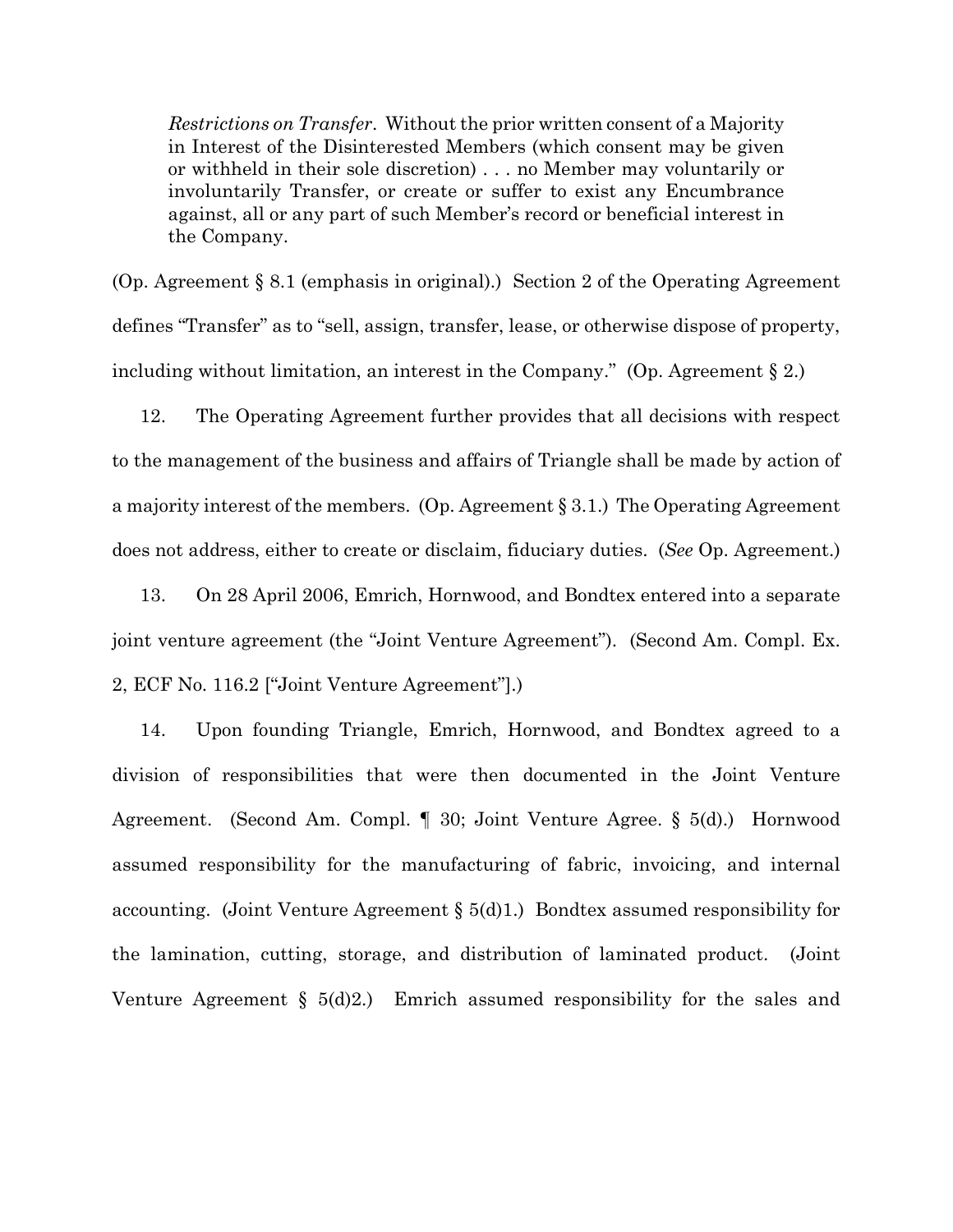marketing of Triangle's products and customer service.[3](#page-4-0) (Joint Venture Agreement  $§ 5(d)3.$ 

15. Section 3(a) of the Joint Venture Agreement provides that "[e]ither party shall invoice the Joint Venture, with terms of 75 days, the cost it incurs in providing fabric, laminating, cutting and packaging for the completion of the services." (Joint Venture Agreement § 3(a).)

# **B. Bondtex Withdraws from Triangle**

16. In 2015, Triangle sued one of its former sales agents, Suminoe Textile America ("Suminoe") for alleged misconduct (the "Bondtex Lawsuit"). (Second Am. Compl. ¶ 43.) Before the initiation of the lawsuit, Suminoe acquired ownership of Bondtex. (Second Am. Compl. ¶ 43.) In September 2018, the Bondtex Lawsuit was settled. (Second Am. Compl. ¶ 45.) As part of the settlement, Emrich and Hornwood consented to Bondtex's withdrawal from Triangle. (Second Am. Compl. ¶ 50.) Triangle received significant cash proceeds from the settlement. (Second Am. Compl. ¶ 205, C. Horne Dep. 14:12–18, ECF No. 147.3.)

17. After Bondtex withdrew from Triangle, Emrich and Hornwood, as the two remaining members of Triangle, hired C.H. Mueller ("Mueller") as a contract laminator to perform lamination services that had previously been performed by Bondtex. (Second Am. Compl. ¶ 53.) Additionally, Hornwood began to perform

<span id="page-4-0"></span><sup>3</sup> Although the Joint Venture Agreement made Emrich responsible for Triangle's customer service, prior to its withdrawal, Bondtex apparently handled customer service for Triangle until Bondtex's departure from Triangle. (*See* Second Am. Compl. ¶¶ 30, 52; C. Horne Dep. 11:25–12:4, ECF No. 34.1.)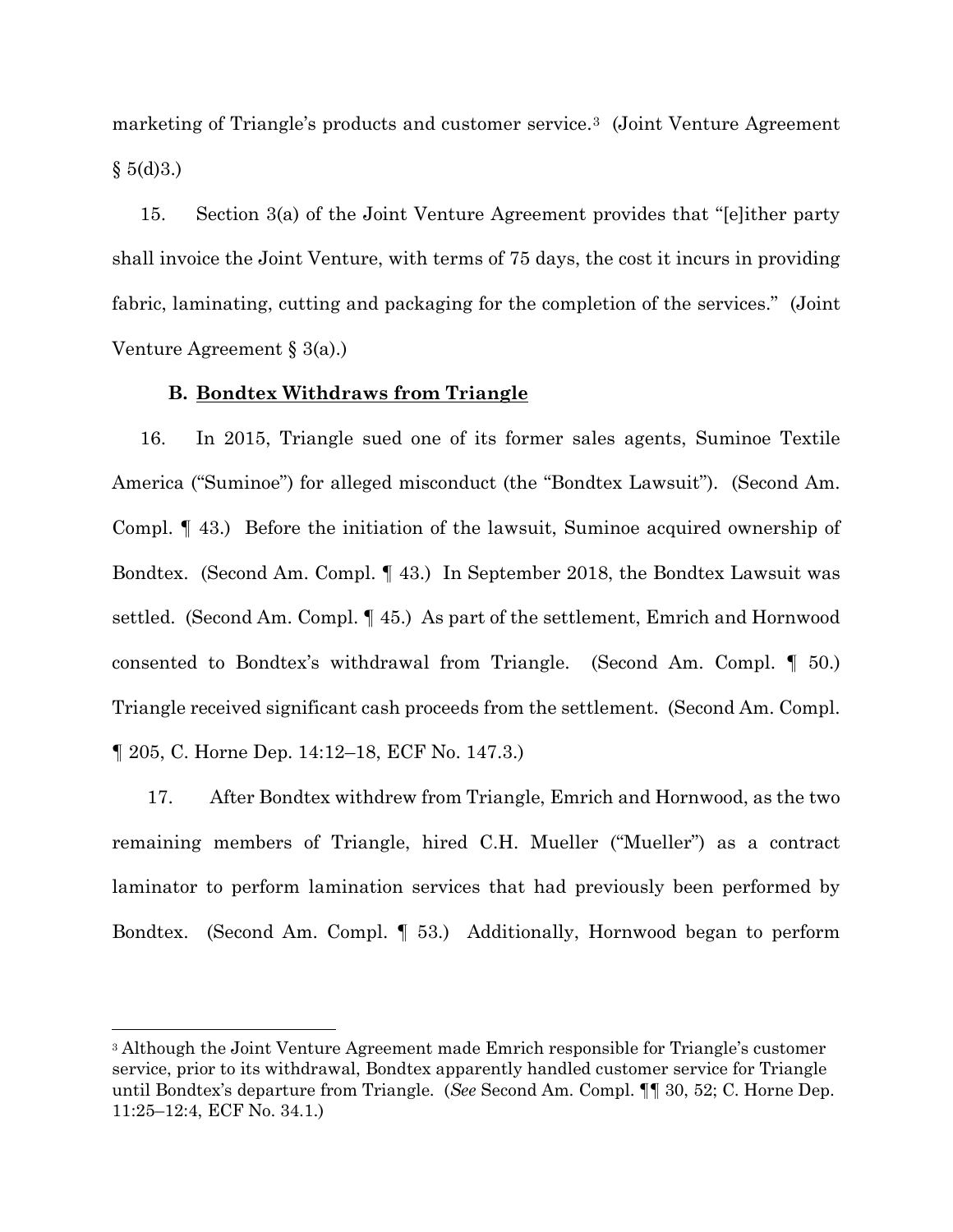Triangle's customer-service responsibilities that had previously been performed by Bondtex. (Second Am. Compl. ¶¶ 30, 52.)

18. At Triangle's formation, the Operating and Joint Venture Agreements provided that Triangle would pay Emrich a commission of three to five percent on Triangle's sales. (Second Am. Compl. ¶ 131.) In January 2013, the parties agreed to adjust Emrich's commission to two percent. (Second Am. Compl. ¶ 132.)

19. After the settlement of the Bondtex Lawsuit, John Emrich, a principal of Emrich, suggested to Chuck Horne, Hornwood's CEO, that Triangle approach Borgstena[4](#page-5-0) regarding a possible joint development, sales, and supply agreement between the two entities. (Second Am. Compl. ¶¶ 10, 90.) In September 2018, Chuck Horne emailed Borgstena regarding this potential agreement; however, Borgstena declined the offer. (Second Am. Compl. ¶ 90.)

### **C. Hornwood's Involvement with Borgstena**

20. Unbeknownst to Emrich, a year earlier, in September 2017, Borgstena had contacted Chuck Horne to discuss the possibility of Hornwood making seating and headliner fabric in the United States for a major automobile manufacturer. (Second Am. Compl. ¶ 77.) In pursuit of such a relationship, and without notice to Emrich, Chuck Horne emailed Borgstena a "company profile" for Hornwood. (Second Am. Compl. ¶ 77.)

<span id="page-5-0"></span><sup>4</sup> Borgstena is a foreign manufacturer and seller of automotive textile products for suppliers of major automobile manufacturers. (Second Am. Compl. ¶ 76.) Prior to the relevant period, Borgstena had no presence in the United States.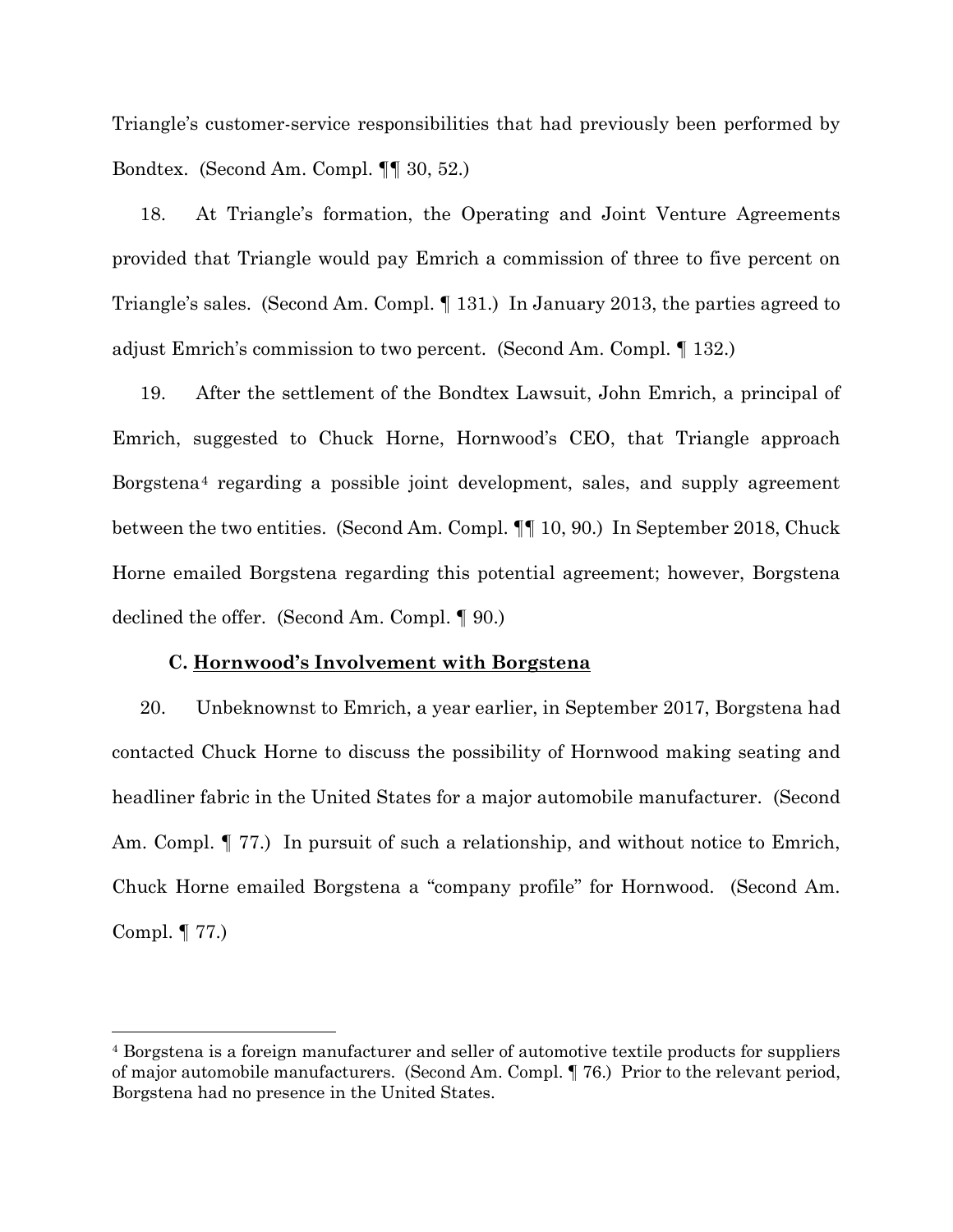21. In furtherance of a potential relationship, in November 2017, Hornwood and Borgstena executed a nondisclosure agreement so that they could negotiate an agreement for joint product development. (Second Am. Compl. ¶ 78.) Hornwood did not alert Emrich about the existence of the nondisclosure agreement or Hornwood's discussions with Borgstena. (Second Am. Compl. ¶ 78.)

22. In February 2018, Chuck Horne and his son Wesley Horne[5](#page-6-0) visited Borgstena's manufacturing facility in Portugal. (Second Am. Compl. ¶ 83.) Neither the Hornes, nor Borgstena notified Emrich that such a meeting was taking place, and the Hornes did not invite anyone from Emrich to accompany them on the trip. (Second Am. Compl. ¶ 81.)

23. After the Hornes' meeting in Portugal with Borgstena personnel, Hornwood and Borgstena representatives engaged in weekly discussions regarding potential joint product-development. (Second Am. Compl. ¶ 83.)

24. In May 2018, Borgstena representatives came to North Carolina and met with the Hornes at Hornwood's facility. (Second Am. Compl ¶ 83.) Again, no one from Hornwood told anyone from Emrich about the meeting prior to or at the time it occurred. (Second Am. Compl. ¶ 83.)

25. During their meeting, Hornwood and Borgstena discussed the possibility of Hornwood manufacturing automotive textile products for two automobile manufacturers with whom Borgstena had a relationship. (Second Am. Compl. ¶ 84.) Later, in January 2019, Hornwood told Borgstena about an opportunity for the two

<span id="page-6-0"></span><sup>5</sup> Wesley Horne is the President of Hornwood. (W. Horne Aff. ¶ 1, ECF No 177.)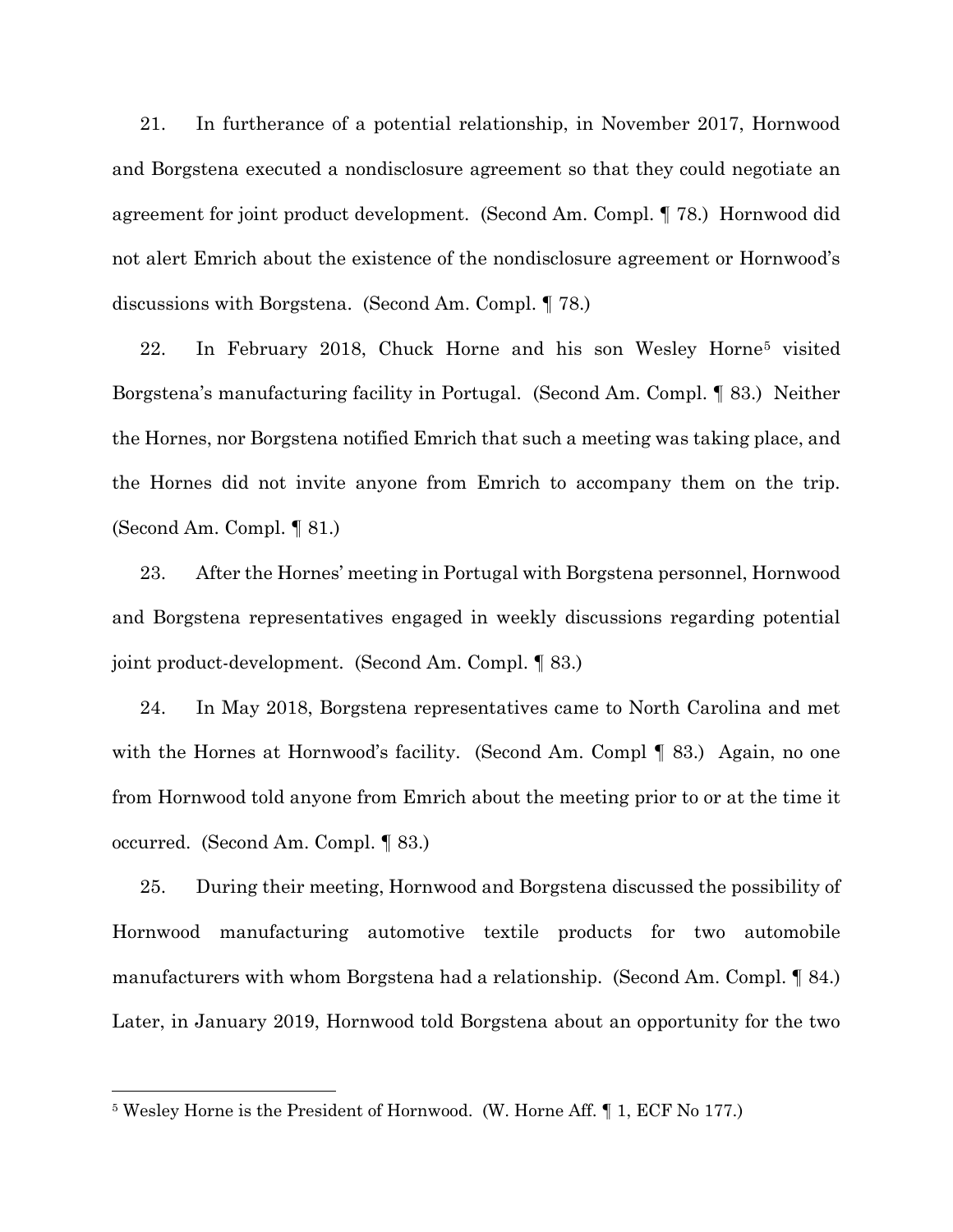manufacturers to jointly purchase a textile plant in North Carolina. (Second Am. Compl. ¶ 93.)

26. Hornwood's product-development efforts with Borgstena involved the same types of fabrics that Hornwood manufactures for Triangle, including the manufacturing of warp-knit headliner and pillar fabrics. (Second Am. Compl. ¶¶ 101–02.) Until Hornwood produced discovery to Emrich in this action, Hornwood had not alerted Emrich of Hornwood's product-development efforts with Borgstena. (Second Am. Compl. ¶ 96.)

### **D. The Mueller Transition**

27. In the fall of 2018, Triangle began its transition from Bondtex to Mueller for Triangle's product lamination. (Second Am. Compl. ¶ 53.) Hornwood employee and customer service representative Scott Dutton ("Dutton") was selected by Hornwood to facilitate Triangle's transition. (Willis Aff. ¶¶ 19, 21, ECF No. 151.37.) In November 2018, Hornwood asked Triangle's sales agent Norman Willis ("Willis") not to communicate directly with Mueller and instructed him that Dutton should be the primary contact. (Willis Aff.  $\parallel$  14; Triangle 30(b)(6) Dep. 232:23–25, ECF No. 151.7.)

28. At a 1 November 2018 meeting, Willis and representatives of Mueller expressed concerns to Hornwood regarding Dutton's ability to handle the transition from Bondtex to Mueller. (Willis Aff. ¶ 21.)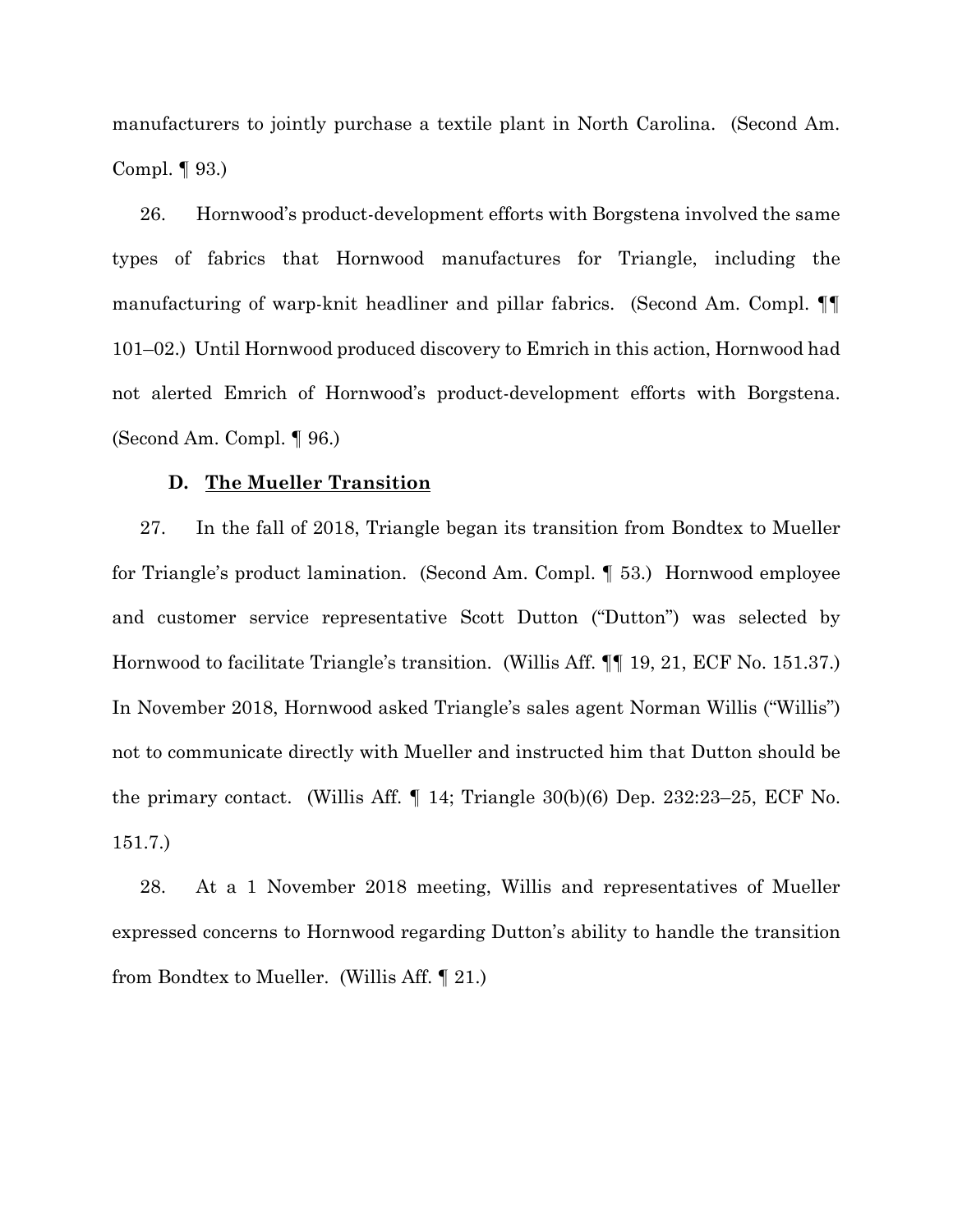29. Also on 1 November 2018, Dutton and Willis were informed via email that Dynevor Express,<sup>[6](#page-8-0)</sup> a trucking company hired to ship Triangle's product, had not received necessary customs documents for a pending shipment of Triangle's product and that Dynevor Express would "need to receive these documents [at] latest by 9:00 am EST tomorrow Friday Nov 2nd to process and cross the [b]order[.]" (Exs. to Br. Supp. Pl.'s Mot. Summ. J., Ex. 14, 4, ECF No. 151.14 ["Pl.'s Ex. 14"].)

30. In email communications the following day, 2 November 2018, Chuck Horne informed Emrich that Dutton timely provided the customs documents after receiving notice of the issue. (Pl.'s Ex. 14 at 2.) Chuck Horne also indicated that the delay was not caused by Dutton, but instead was "totally caused by Bondtex," and described steps Dutton subsequently took to improve conveyance of shipping information in the future. (Pl.'s Ex. 14 at 2.)

31. During this period, Chuck and Wesley Horne conversed with Dutton to ensure he could competently handle his current workload. (Hornwood 30(b)(6) Dep. 238:14–25, ECF No. 176.3.) After December 2018, Chuck and Wesley Horne checked in with Dutton either daily or weekly to assess the status of Dutton's work for Triangle. (Hornwood 30(b)(6) Dep. 239:15–23.)

<span id="page-8-0"></span><sup>6</sup> Dynevor Express provides cross-border general freight trucking services throughout Canada, Mexico, and the United States. (Dynevor Express Profile, dynevorexpress.com/en/dynevor-express-profile.php (last visited Feb. 10, 2022).)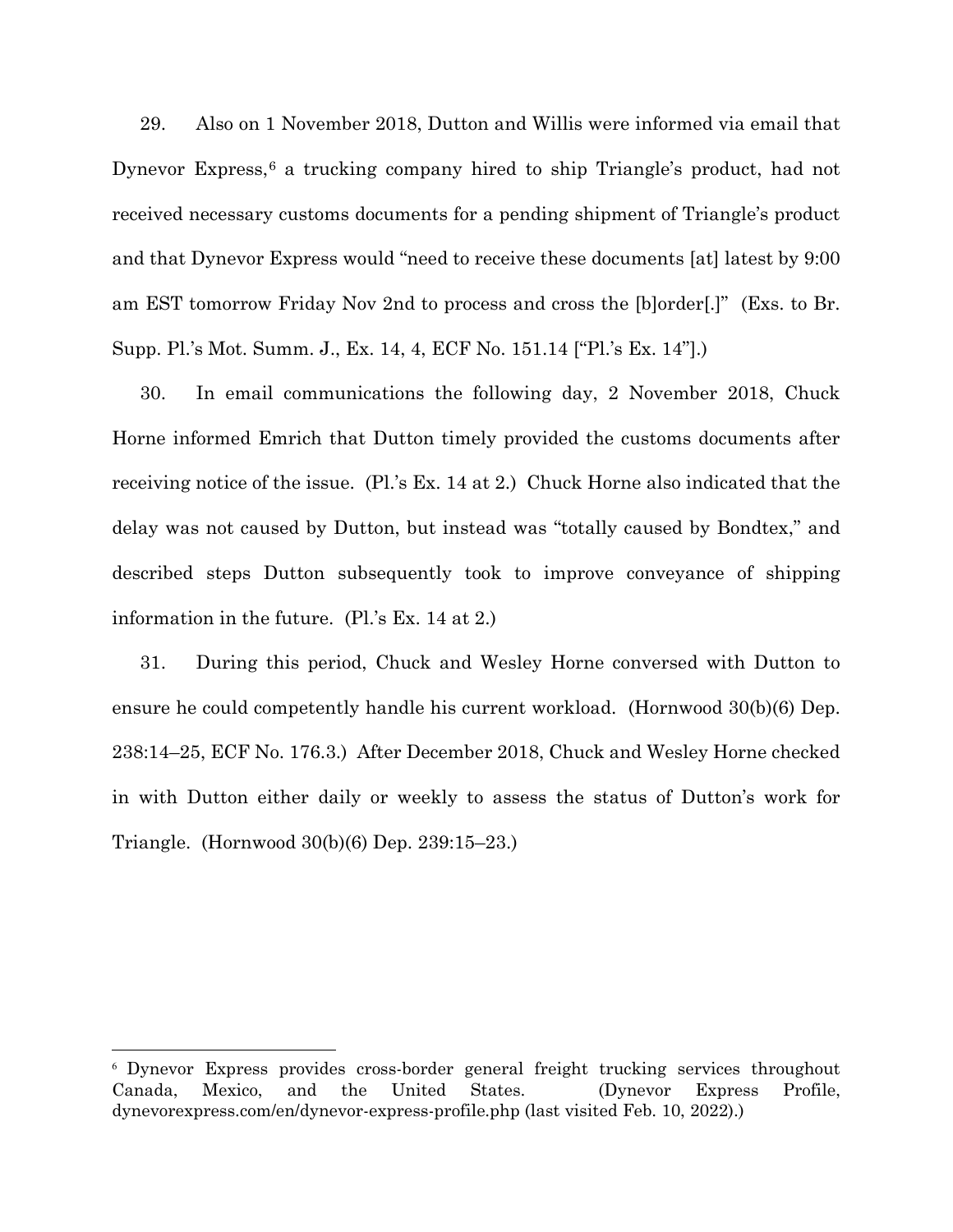## **E. The Members Discuss Emrich's Commissions**

32. From Triangle's inception until June 2019, Emrich was paid a commission on all sales. (Joint Venture Agreement § 3(a); Triangle 30(b)(6) Dep. 114:20-116:17, ECF No. 151.7.)

33. Following Bondtex's withdrawal from Triangle, on 25 September 2018, Chuck Horne informed Emrich that his understanding was that, given the new ownership split, Emrich would no longer be receiving a commission. (Br. Supp. Defs.' Mot. Summ. J. Ex. 9, ECF No. 147.10 ["Defs.' Ex. 9"].) On 27 September 2019, John Emrich informed Chuck Horne that Emrich still wished to receive commissions, which could be offset against its share of Triangle's profits. (Defs.' Ex. 9.)

34. Chuck Horne and John Emrich exchanged emails on the subject of Emrich's commissions in February 2019. (Defs.' Ex. 16.) An email sent from John Emrich to Chuck Horne on 12 February 2019 referenced a new agreement between the parties beginning on 1 October 2018. (Defs.' Ex. 16.) In this 12 February 2019 email, John Emrich described the agreement as changing Triangle's profit sharing, eliminating Emrich's two percent commission, and treating any commissions paid from October through December 2018 as advances. (Defs.' Ex. 16.)

35. For approximately four months after 12 February 2019, until at least 11 June 2019, Triangle continued to account for commissions to Emrich on its books. (Triangle 30(b)(6) Dep. 114:20–116:17.)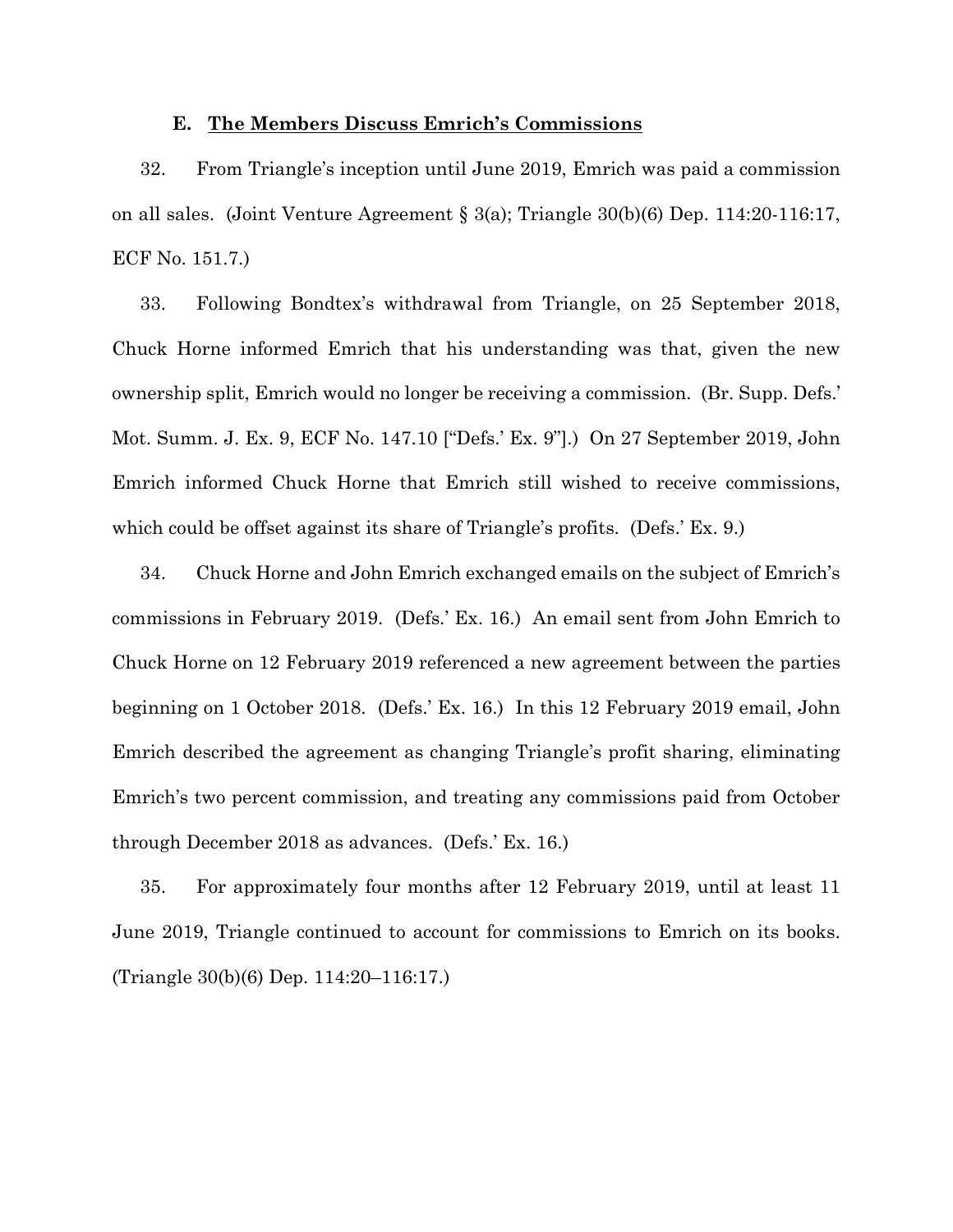### **F. Hornwood Makes Unilateral Financial Decisions**

36. On 10 June 2019, Hornwood informed Emrich that, due to sustaining losses in its business with Triangle, Hornwood would be increasing the amount it charges Triangle for fabric manufacturing. (Br. Supp. Emrich Enter. Mot. Compel Resp. Doc. Req. Ex. 1, ECF No. 98.2 ["Hornwood Letter"].) Although Hornwood was raising its prices, Hornwood contended that it would still be charging Triangle below the market rate for its services. (Hornwood Letter ¶ 2.) Three days later, on 13 June 2019, Hornwood informed Emrich that Triangle would no longer pay commissions to Emrich. (Second Am. Compl. ¶ 10.)

#### **G. Loss of Freightliner and M2 Headliner Programs**

37. One of Triangle's customers, Commercial Vehicle Group ("CVG"), supplied headliner for Freightliner trucks. (Second Am. Compl. ¶ 61.) Triangle supplied CVG with headliner for certain Freightliner trucks (the "Freightliner program") and was working toward a new relationship supplying headliner for Freightliner M2 trucks (the "M2 program"). (Second Am. Compl. ¶ 61.) However, in late 2018, CVG reported quality issues with Triangle's headliner fabrics. (Second Am. Compl. ¶ 62.) In 2019, Freightliner's parent company, Daimler Trucks North America LLC, informed Triangle that Triangle would be required to pass quality testing by CVG (the "CVG trial") to retain the Freightliner program. (Second Am. Compl. ¶¶ 66–68.)

38. The CVG trial required Triangle to submit samples of its laminated fabric to CVG for inspection. (Second Am. Compl. ¶ 67.) CVG required that the samples be submitted in a specific quantity, roll size, foam thickness, and contain fewer than five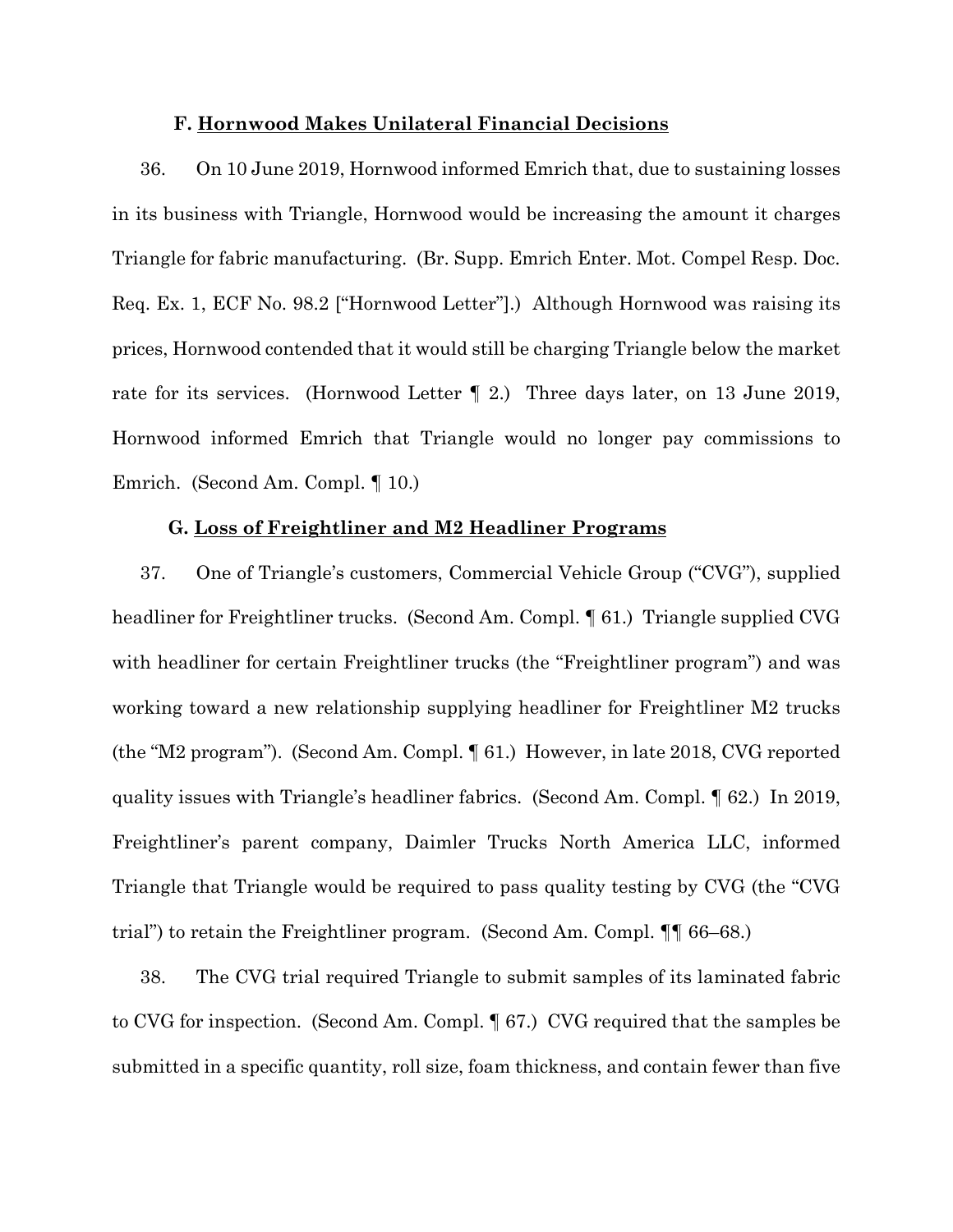fabric defects per roll. (Second Am. Compl. ¶ 69.) CVG communicated these specifications to Hornwood prior to the trial. (*See* Fenton Aff. ¶ 23, ECF No. 151.39.) Hornwood was tasked with communicating those specifications to Mueller before the fabric was submitted to CVG.[7](#page-11-0) (*See* Fenton Aff. ¶ 27–28.)

39. In July 2019, CVG informed Triangle that the fabric Triangle submitted for the CVG trial did not comply with the specifications set by CVG and communicated to Triangle. (Second Am. Compl. ¶ 69.) Specifically, Triangle submitted less fabric, in smaller rolls, and with thinner foam than required. (Second Am. Compl. ¶ 69.) In addition, the laminated fabric provided by Triangle to CVG contained an excessive number of defects per roll. (Second Am. Compl. ¶ 70.) Consequently, following the testing, Triangle was informed that it lost the Freightliner program to competitor Guilford Performance Textiles ("Guilford") and that it was not chosen for the M2 program. (Second Am. Compl. ¶ 71.)

## **H. Hornwood Attempts to Withdraw from Triangle**

40. On 4 March 2019, Chuck Horne called a meeting of the members of Triangle. (Second Am. Compl. ¶ 105.) Chuck Horne and Wesley Horne attended the meeting on behalf of Hornwood, and John Emrich and Martha Miller ("Miller") attended the meeting on behalf of Emrich. (Second Am. Compl. ¶ 105.) Before the meeting, Chuck Horne and Wesley Horne presented John Emrich and Miller with a proposed new governing document for Triangle. (Second Am. Compl. ¶ 107.) John

<span id="page-11-0"></span><sup>7</sup> Whether Hornwood accurately conveyed to Mueller the specifications it received from CVG is a contested issue in this litigation.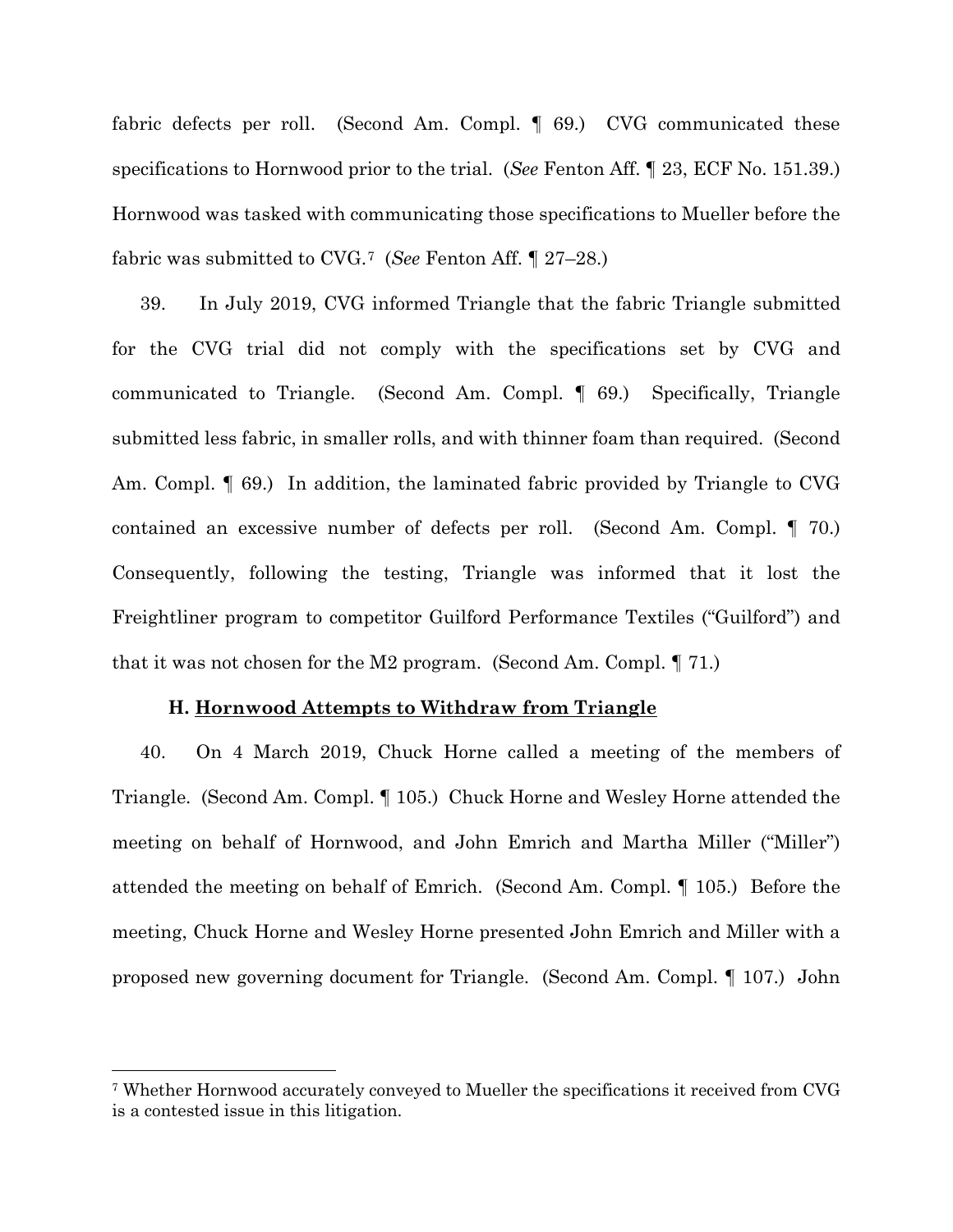Emrich and Miller did not agree to the terms of the proposed governing document and refused to execute it. (Second Am. Compl. ¶ 107.)

41. Also at the 4 March 2019 meeting, Hornwood informed Emrich of its intent to do business with Borgstena. (Second Am. Compl. ¶ 108.) Hornwood then offered to buy Emrich's membership interest in Triangle, or in the alternative, to sell Hornwood's membership interest in Triangle to Emrich. (Second Am. Compl. ¶¶ 109– 10.)

42. At the conclusion of the 4 March 2019 meeting, Hornwood provided Emrich written notice of its intent to withdraw from Triangle in sixty days. (Second Am. Compl. ¶ 111; Second Am. Compl. Ex. 4, ECF No. 116.4 ["Notice to Withdraw"].)

43. On 25 April 2019, Hornwood sent an email to Emrich stating its intent to inform Triangle's customers of Hornwood's withdrawal. (Second Am. Compl. ¶ 122; Second Am. Compl. Ex. 8, ECF No. 116.8.)

44. Following the initiation of this litigation, on 31 May 2019, this Court preliminarily enjoined Hornwood, during the pendency of this action, from unilaterally withdrawing from Triangle without properly obtaining the consent of Emrich under Triangle's operating agreement. (*See* Or. Am. Mot. Prelim. Inj. ¶ 75, ECF No. 40.)

45. On 10 June 2019, Hornwood advised Emrich by letter that it was initiating an increase in the prices of fabric that Hornwood was then selling to Triangle. (Second Am. Compl. ¶ 9.) The 10 June 2019 letter stated that the price increases were required for Hornwood to remain financially viable. (Second Am. Compl. ¶ 141.)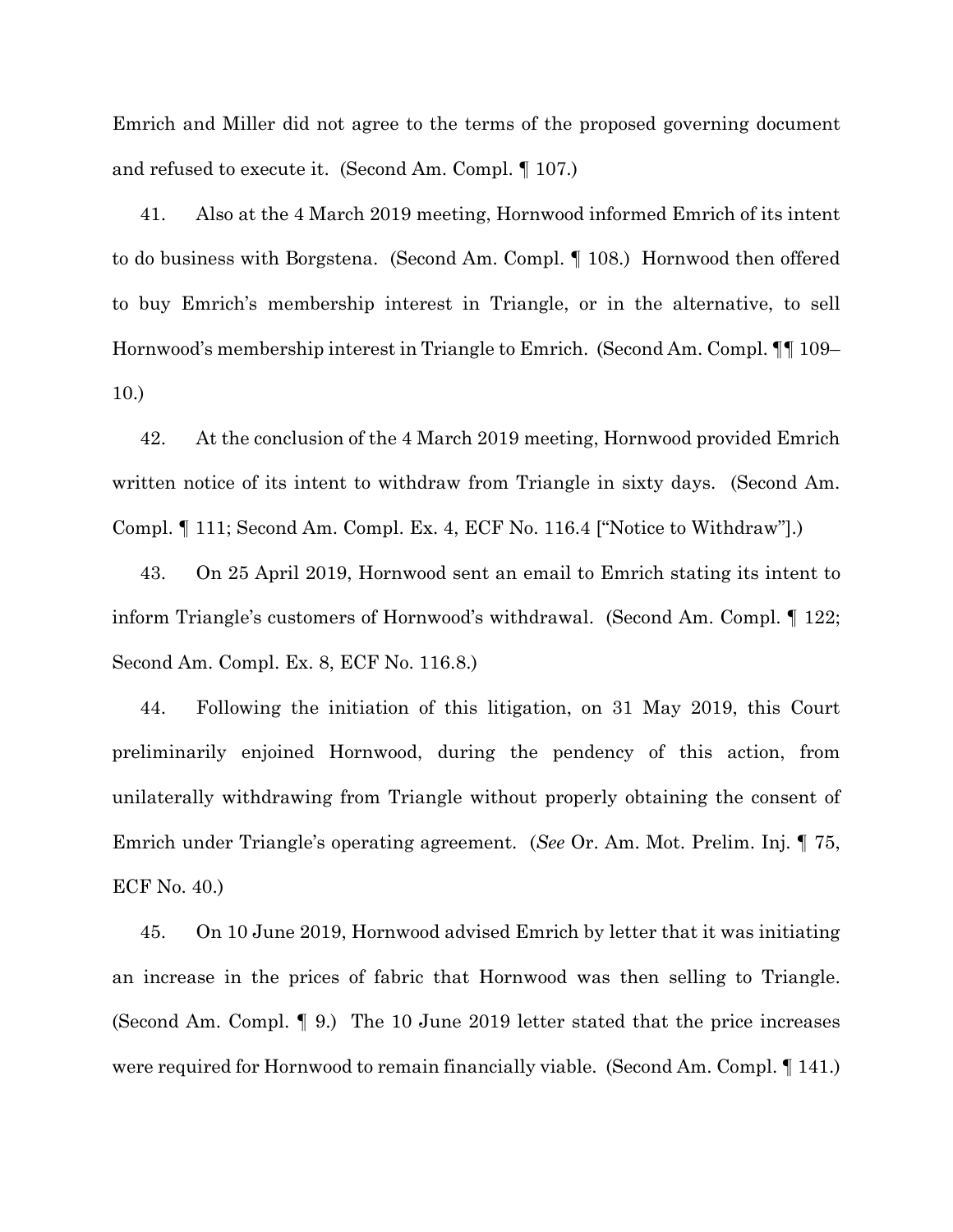46. Hornwood owns the facilities where Triangle's fabric is manufactured. (Second Am. Compl. ¶ 31.) Triangle does not own any physical assets other than its inventory. (Second Am. Compl. ¶ 31.) Emrich does not have manufacturing capabilities and cannot perform the functions that Hornwood (manufacturing), Bondtex (lamination), Mueller (lamination) or others performed for Triangle. (Second Am. Compl. ¶¶ 114, 118; Joint Venture Agreement § 5(d)1–3; Dep. of Wesley Horne and Chuck Horne 242:11-18, ECF No. 147.6.)

## **I. Triangle's Cash Shortage**

47. Triangle has experienced a cash shortage since 1 November 2018. (McCaskill Aff. ¶ 15.) While Bondtex was a member of Triangle, Triangle did not have to purchase raw materials or hold inventory because Bondtex performed these functions. After Bondtex withdrew, however, Triangle had to cover these expenses. (McCaskill Aff. ¶ 15.) In 2019, Triangle's average accounts payable totaled \$110,000 per month, while Triangle's average sales totaled \$120,000 per month. (McCaskill Aff. <sup>1</sup> 15.) As of May 2020, Triangle had over \$180,000 in past due accounts payable and as of November 2020, it was experiencing net losses. (C. Horne Aff. ¶ 7, ECF No. 145.) In November 2020, Hornwood called for each of Triangle's members to contribute capital to Triangle to ensure Triangle retained sufficient cash to operate. (C. Horne Aff. ¶ 8.)

48. Emrich informed Hornwood that Emrich would not contribute capital, and Hornwood subsequently loaned \$120,000 to Triangle to meet its ongoing expenses. (C. Horne Aff. ¶ 12.)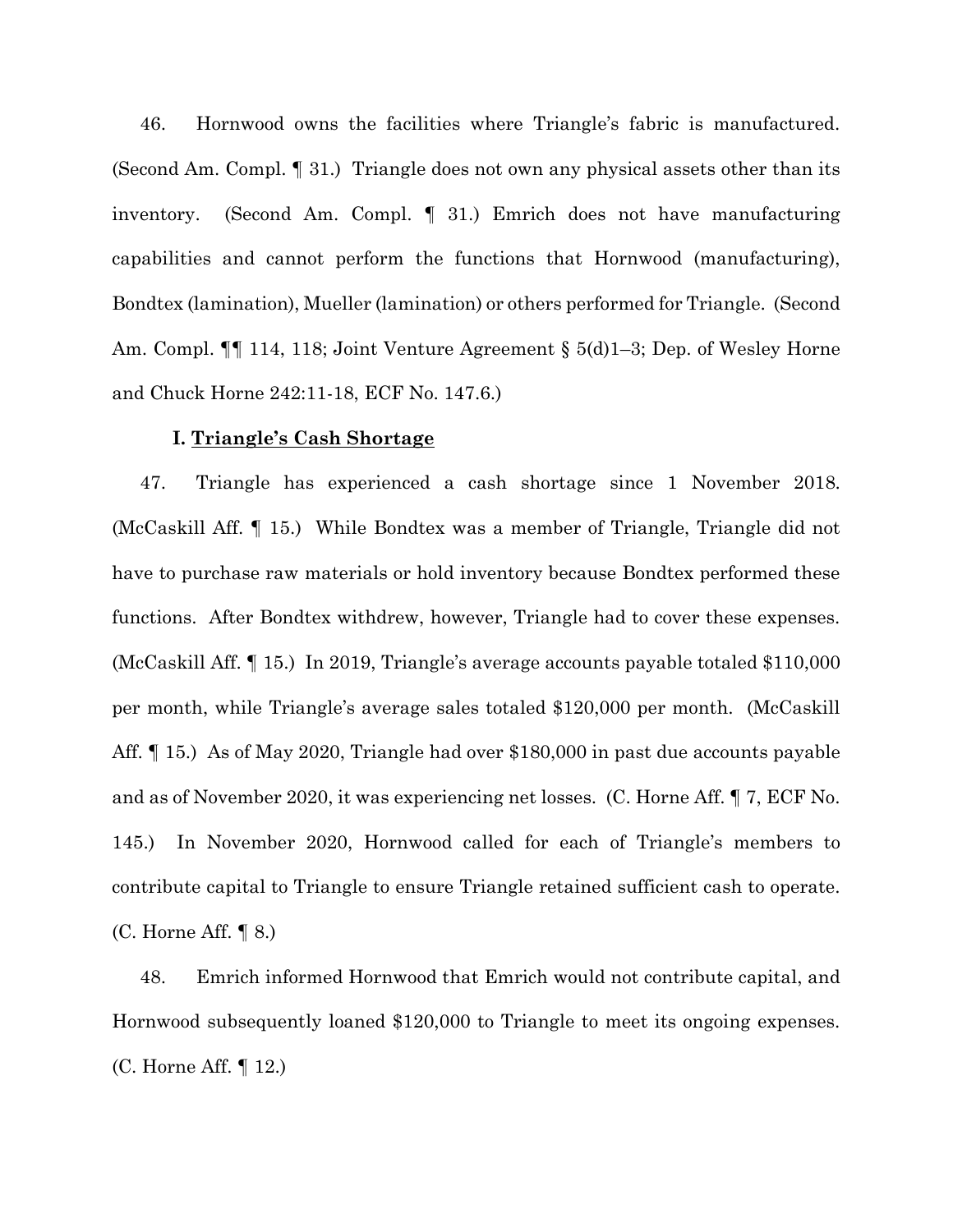## **J. Triangle's Accounts Receivable**

49. Triangle's customers frequently did not pay invoices on time. (McCaskill Aff. ¶ 17.) If Triangle was not paid within sixty days of the invoice due date, Triangle's accountant would work with the appropriate customer contact to collect payment. (McCaskill Aff. ¶ 17.) In particular, Triangle customers CVG and Plasticoat often fell behind on payments to Triangle. (*See* Phipps Dep. 214:14, ECF No. 147.21, W. Horne Aff. ¶ 6, ECF No. 177.)

50. Hornwood made efforts to collect the amounts owed approximately "once or twice a month." (Phipps Dep. 214:14.) In February 2019, John Emrich and Donald Phipps ("Phipps"), an Emrich employee, worked with CVG to implement a new invoicing system for better flow of payments from CVG to Triangle. (Emrich 13 Aug 2020 Dep. 238:19–239:25., ECF No. 147.8, Phipps Dep. 214:15–18.)

51. By 14 September 2020, Triangle customer Plasticoat owed Triangle \$85,000 in past-due receivables. (Emrich Decl. Ex. 8, at 1, ECF No. 151.40.) On 16 September 2020, John Emrich contacted Hornwood's Treasurer, Paula McCaskill, to ask why these past-due receivables had not been collected. (W. Horne Aff. ¶ 6.) Paula McCaskill worked with Plasticoat and Willis to collect the past-due receivables, Hornwood informed John Emrich of Hornwood's ongoing efforts to collect the receivables, and Triangle received the past-due amount of \$85,000.00 from Plasticoat on 30 September 2020. (W. Horne Aff. ¶ 6, Exs. B–D.)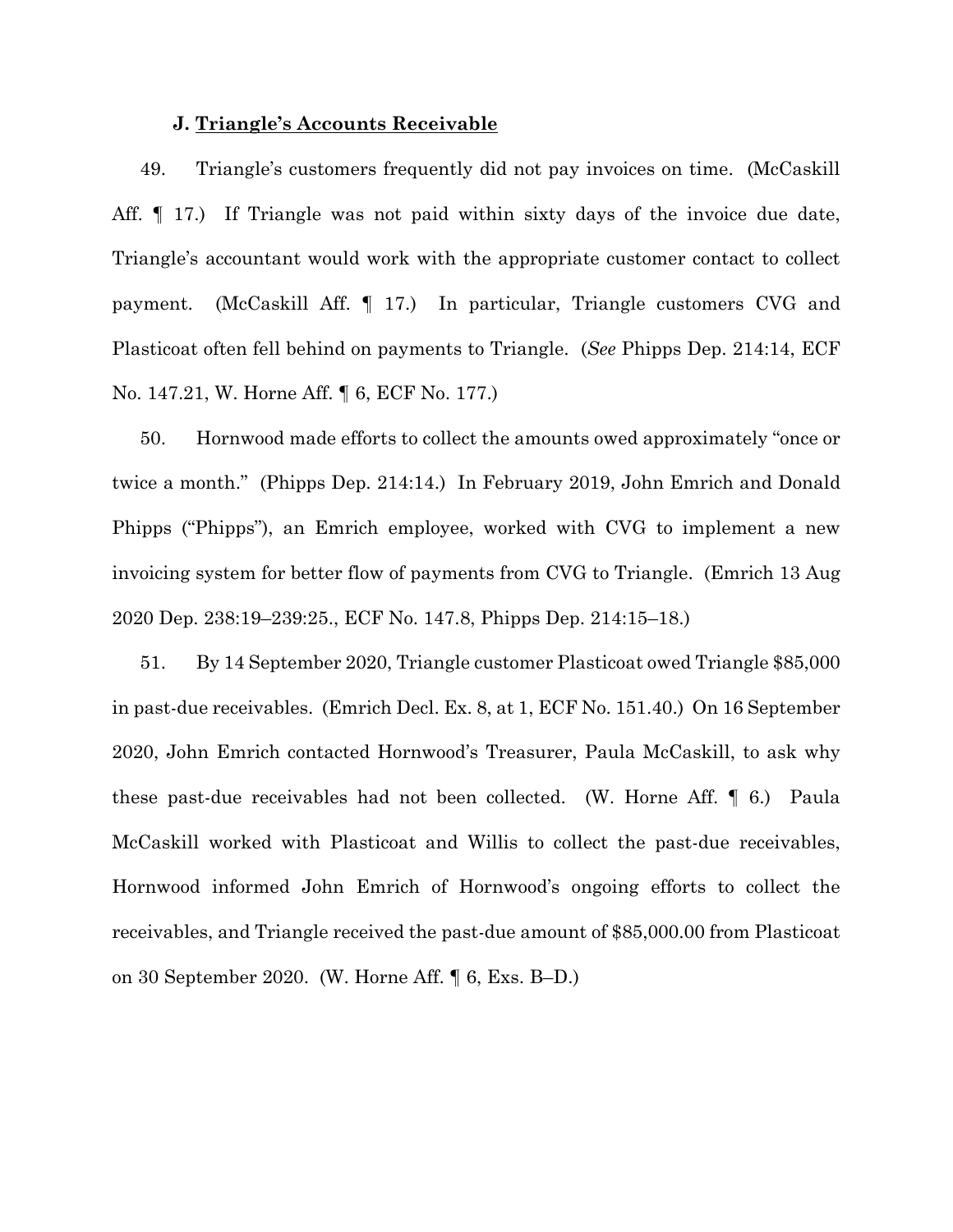## **K. Triangle's Accounting and Tax Records**

52. On 16 October 2018, Triangle's members agreed to distribute a portion of its 2018 third quarter profits, as well as proceeds from the Bondtex Lawsuit settlement. (McCaskill Aff. ¶ 11.) Triangle distributed \$2,010,200.00 to Hornwood and \$1,789,800.00 to Emrich. (McCaskill Aff. ¶ 11.) However, \$25,644.96 in advance distributions Emrich received during the third quarter of 2018 was deducted from its distribution reducing the amount it received to \$1,764,155.04. (McCaskill Aff. ¶ 11.)

53. Hornwood, with Triangle's accountant, coordinated the preparation of Triangle's 2019 tax forms. (Second Am. Compl. ¶ 160.) During the 2018–19 accounting period, Triangle issued payments to Emrich using checks stating that the funds were for "commissions." (Second Am. Compl. ¶ 161.) As late as March 2019, Emrich still had not received a Form 1099 or other tax form from Triangle. (Second Am. Compl. ¶ 162.) On 31 March 2019, Triangle's accountant sent Emrich a Schedule K-1 but indicated that Triangle would not be sending Emrich a Form 1099 form for the period. (Second Am. Compl. ¶ 162.)

54. Thereafter, for a period of time monthly payments made to Emrich continued to be labeled as commission payments in Triangle's computer system. (McCaskill Aff. ¶ 13, ECF No. 150.) However, Hornwood eventually changed the bookkeeping system to classify the monthly payments to Emrich as advanced distributions. (McCaskill Aff. ¶ 13.) By 17 December 2020, Triangle had begun sending revised tax documents to Triangle's members reflecting the reclassification. (McCaskill Aff. ¶ 14.)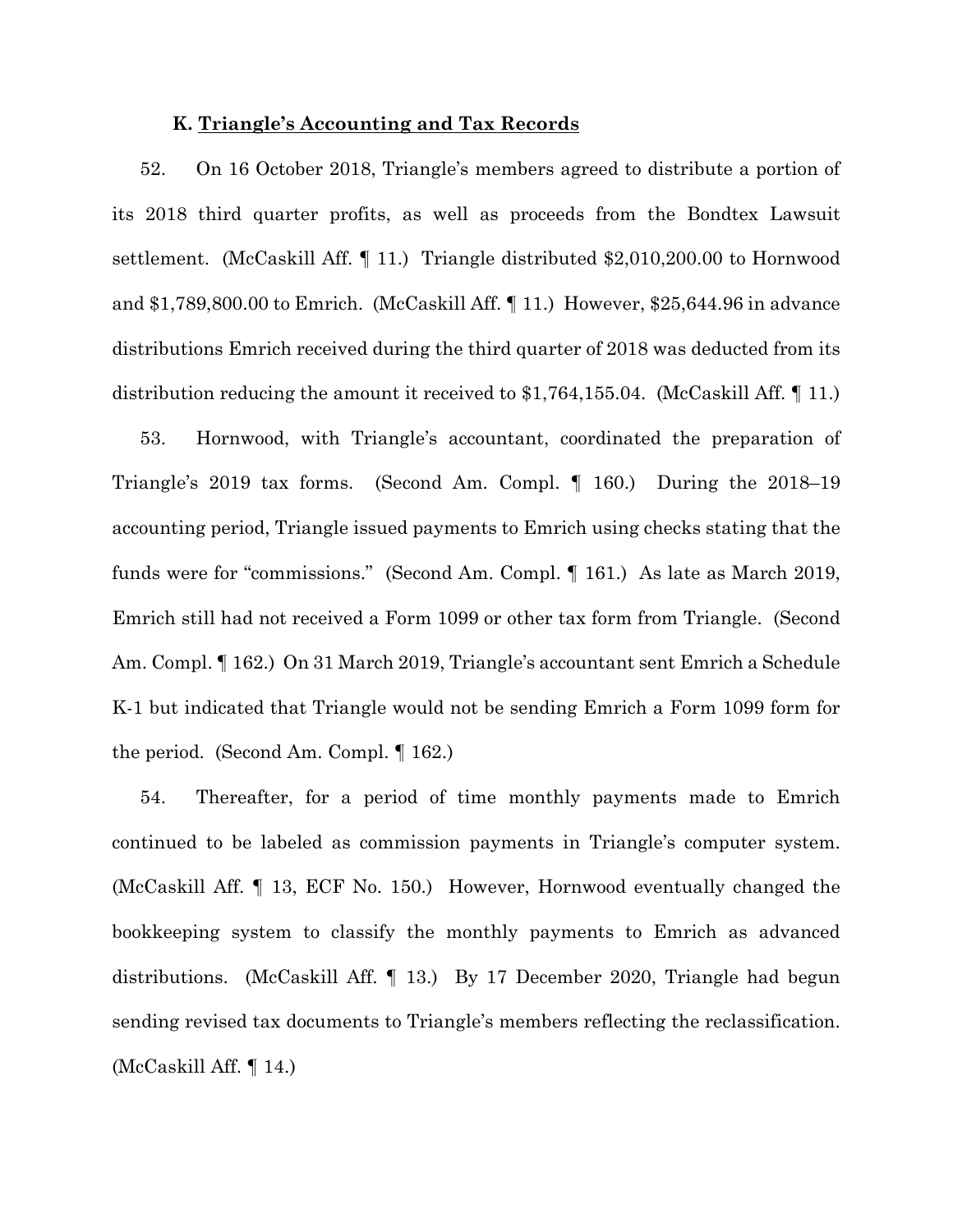### **III. PROCEDURAL BACKGROUND**

55. The Court sets forth here only those portions of the procedural history relevant to its determination of the Motions.

56. This action was originally initiated by Emrich on 29 April 2019 with the filing of its Verified Complaint. (ECF No. 3.)

57. On 1 May 2019, this Court issued a Temporary Restraining Order ("TRO") enjoining Hornwood from, among other things, withdrawing as a member of Triangle. (ECF No. 15.)

58. On 21 May 2019, Emrich filed its Amended Motion for Preliminary Injunction seeking to extend the TRO throughout the pendency of this action. (ECF No. 27.)

59. As noted previously at ¶ 44, *supra*, on 31 May 2019, the Court granted in part Emrich's Amended Motion for Preliminary Injunction and enjoined Hornwood from unilaterally withdrawing from Triangle without consent from Emrich. (Order on Am. Mot. for Prelim. Inj. ¶ 75, ECF No. 40.)

60. On 4 August 2020, Emrich filed its Second Amended Verified Complaint (the "Complaint"). (ECF No. 116.)

61. Defendants filed their Answer to Second Amended Complaint, Affirmative Defenses, and Restated Counterclaim on 8 September 2020 (the "Counterclaim"). (Answer Second Am. Compl., Affirmative Defenses, & Restated Countercl., ECF No. 127 ["Countercl."].) On 8 October 2020, Emrich filed Emrich's Reply to Triangle's Restated Counterclaim. (ECF No. 132.)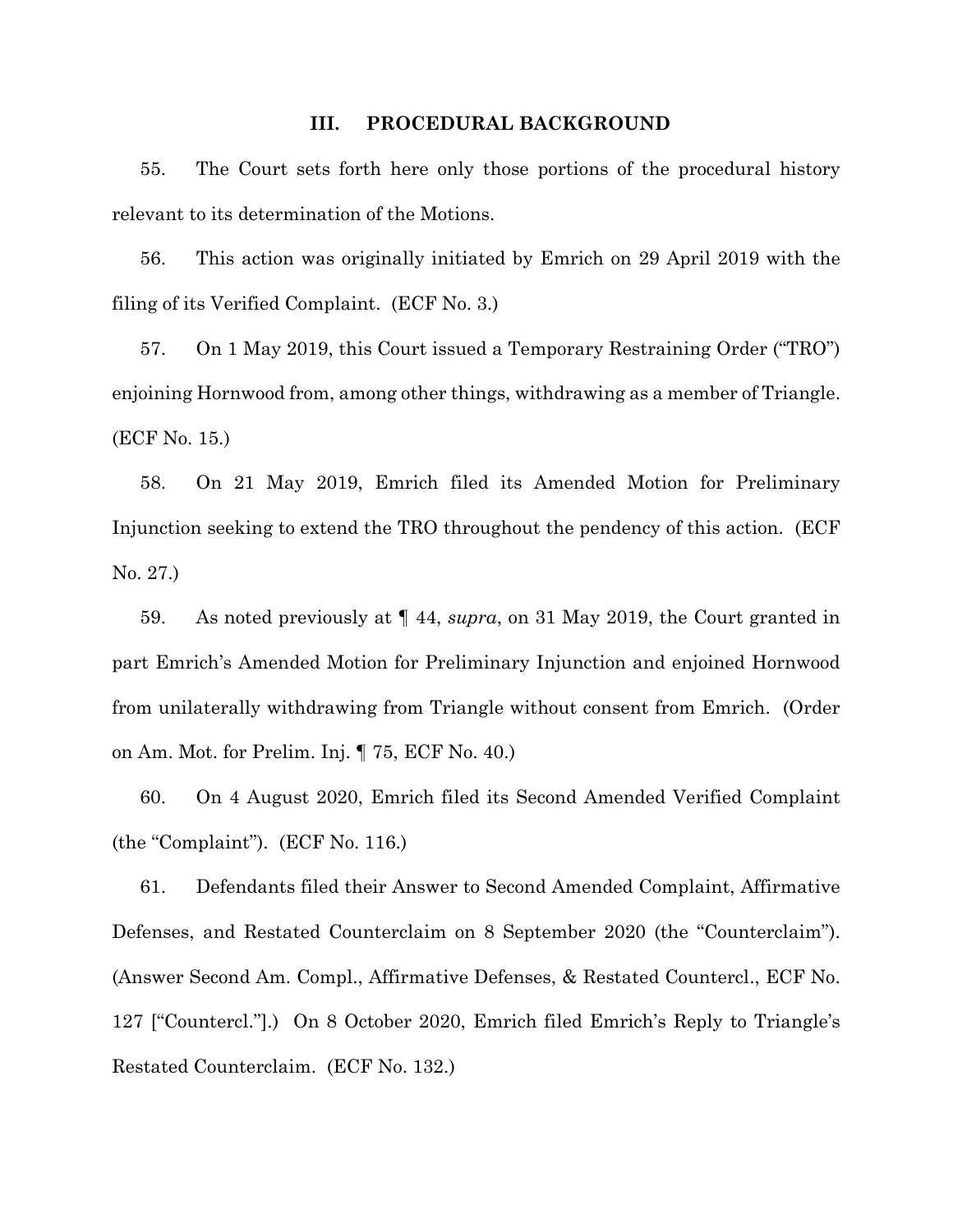62. On 18 December 2020, Emrich filed its Motion for Summary Judgment and supporting brief. (Br. Supp. Emrich's Mot. Summ. J., ECF No. 143 ["Br. Supp. Emrich Mot."].) Triangle filed its responsive brief on 20 January 2021. (Triangle Auto. Components., LLC's Br. Opp. Pl.'s Mot. Summ. J., ECF No. 169 ["Triangle Br. Opp."].) Emrich filed its reply brief on 1 February 2021. (ECF No. 175.)

63. Also on 18 December 2020, Defendants filed Defendants' Motion for Summary Judgment and supporting brief. (Br. Supp. Defs.' Mot. Summ. J., ECF No. 147 ["Br. Supp."].) On 20 January 2021, Emrich filed its response brief, (Emrich Resp. Defs.' Mot. Summ. J., ECF No. 166 ["Emrich Resp."]), and Defendants filed their Reply Brief on 1 February 2021, (ECF No. 176).

64. The Court held a hearing on the Motions on 20 April 2021. (*See* ECF No. 185.)

65. The Motions are ripe for resolution.

## **IV. LEGAL STANDARD**

66. Summary judgment is appropriate "if the pleadings, depositions, answers to interrogatories, and admissions on file, together with the affidavits, if any, show that there is no genuine issue as to any material fact and that any party is entitled to a judgment as a matter of law." N.C.G.S. § 1A-1, Rule 56(c). "A 'genuine issue' is one that can be maintained by substantial evidence." *Dobson v. Harris*, 352 N.C. 77, 83 (2000).

67. The moving party bears the burden of showing that there is no genuine issue of material fact and that the movant is entitled to judgment as a matter of law.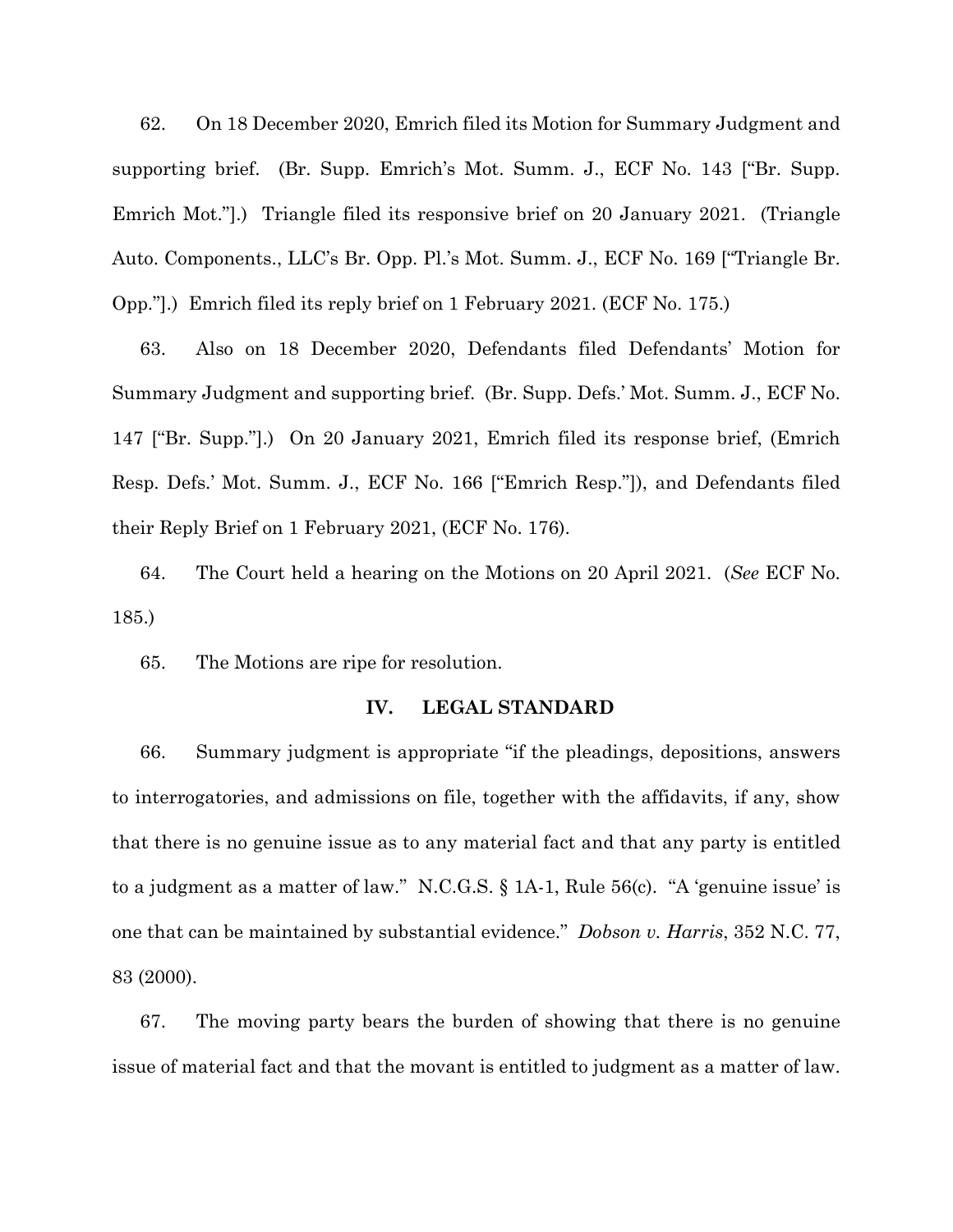*Hensley v. Nat'l Freight Transp., Inc.*, 193 N.C. App. 561, 563 (2008). The movant may make the required showing by proving that "an essential element of the opposing party's claim does not exist, cannot be proven at trial, or would be barred by an affirmative defense, or by showing through discovery that the opposing party cannot produce evidence to support an essential element of her claim." *Dobson*, 352 N.C. at 83 (citations omitted).

68. "Once the party seeking summary judgment makes the required showing, the burden shifts to the nonmoving party to produce a forecast of evidence demonstrating specific facts, as opposed to allegations, showing that he can at least establish a *prima facie* case at trial." *Gaunt v. Pittaway*, 139 N.C. App. 778, 784−85 (2000).

69. The Court must view the evidence in the light most favorable to the nonmovant. *Dobson*, 352 N.C. at 83. However, the nonmovant "may not rest upon the mere allegations or denials of their pleading, but their response, by affidavits or as otherwise provided in this rule, must set forth specific facts showing that there is a genuine issue for trial. If [the nonmovant] does not so respond, summary judgment, if appropriate, shall be entered against [the nonmovant]." N.C.G.S. § 1A-1, Rule 56(e).

# **V. ANALYSIS**

70. The Court first addresses Plaintiff's Motion, then turns to Defendants' Motion.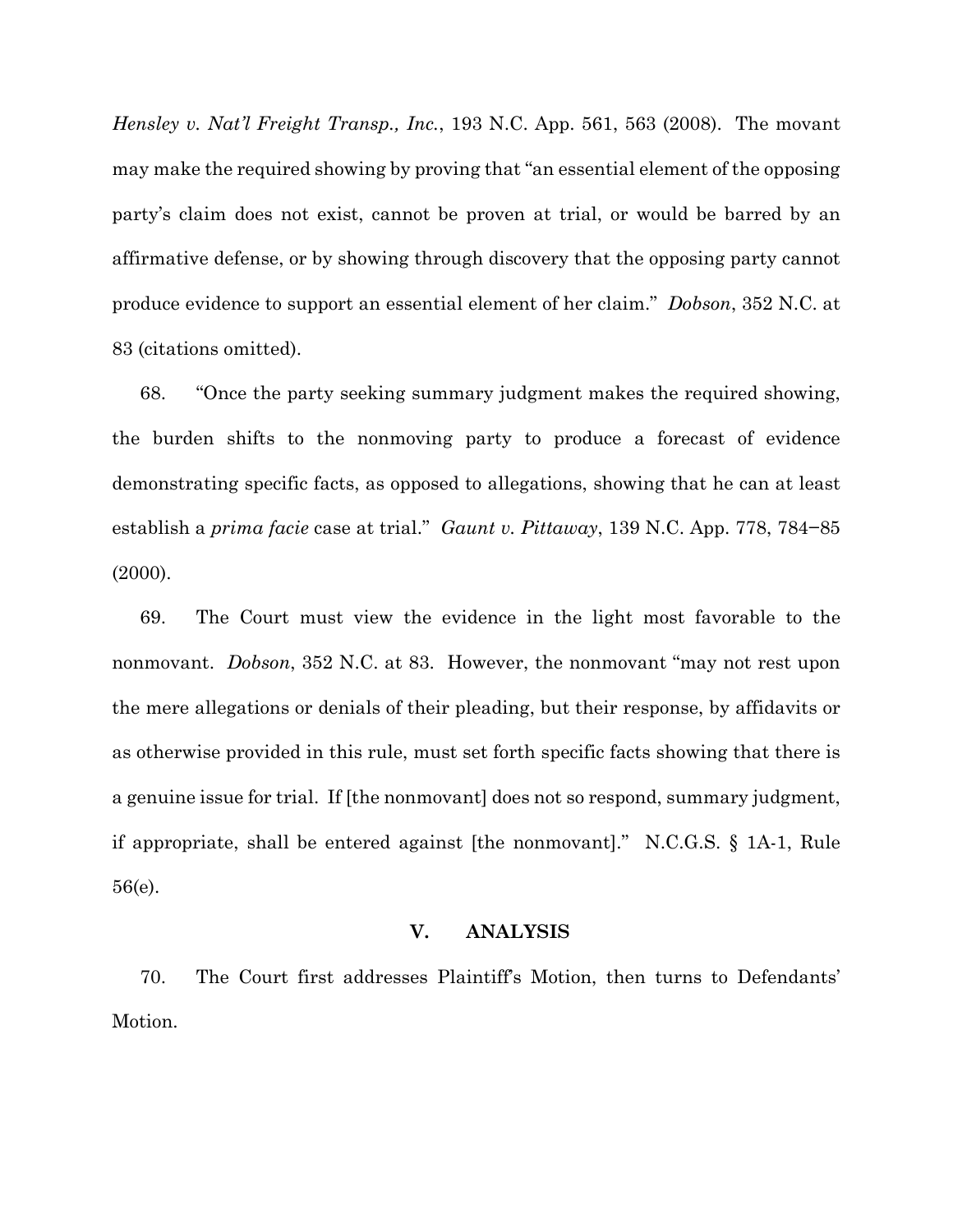## **A. Plaintiff's Motion**

71. Triangle asserts one counterclaim for relief against Emrich alleging that Emrich breached a fiduciary duty owed as a member to Triangle by initiating the lawsuit. (Countercl. ¶ 63.) Emrich contends that it is entitled to summary judgment on Triangle's breach of fiduciary duty claim because: (1) Triangle cannot prove the elements of its breach of fiduciary duty claim; and (2) the imposition of liability against Emrich for a breach of a fiduciary duty based on the filing of this lawsuit would violate the Petition Clause of the First Amendment to the United States Constitution and Article I, Section 12 of the North Carolina Constitution. (Pl.'s Br. Supp. Mot. 3.)

72. Emrich is a member of Triangle, but members of an LLC generally do not owe the LLC a fiduciary duty. *Kaplan v. O.K. Techs., L.L.C*., 196 N.C. App. 469 (2009) ("Members of a limited liability company . . . do not owe a fiduciary duty to each other or to the company."). While there are exceptions to this general rule, none apply to Emrich. *Cf*. *Fiske v. Kieffer*, 2016 NCBC LEXIS 22, at \*9 (N.C. Super. Ct. Mar. 9, 2016) ("[A] holder of a majority interest who exercises control over the LLC owes a fiduciary duty to minority interest members."). As a result, Hornwood has failed to demonstrate a triable issue of fact that Emrich breached a fiduciary duty to Triangle by bringing suit.

73. Additionally, Triangle's counterclaim is deficient for another and more fundamental reason. The First Amendment prohibits Congress from "abridging . . . the right of the people . . . to petition the Government for a redress of grievances."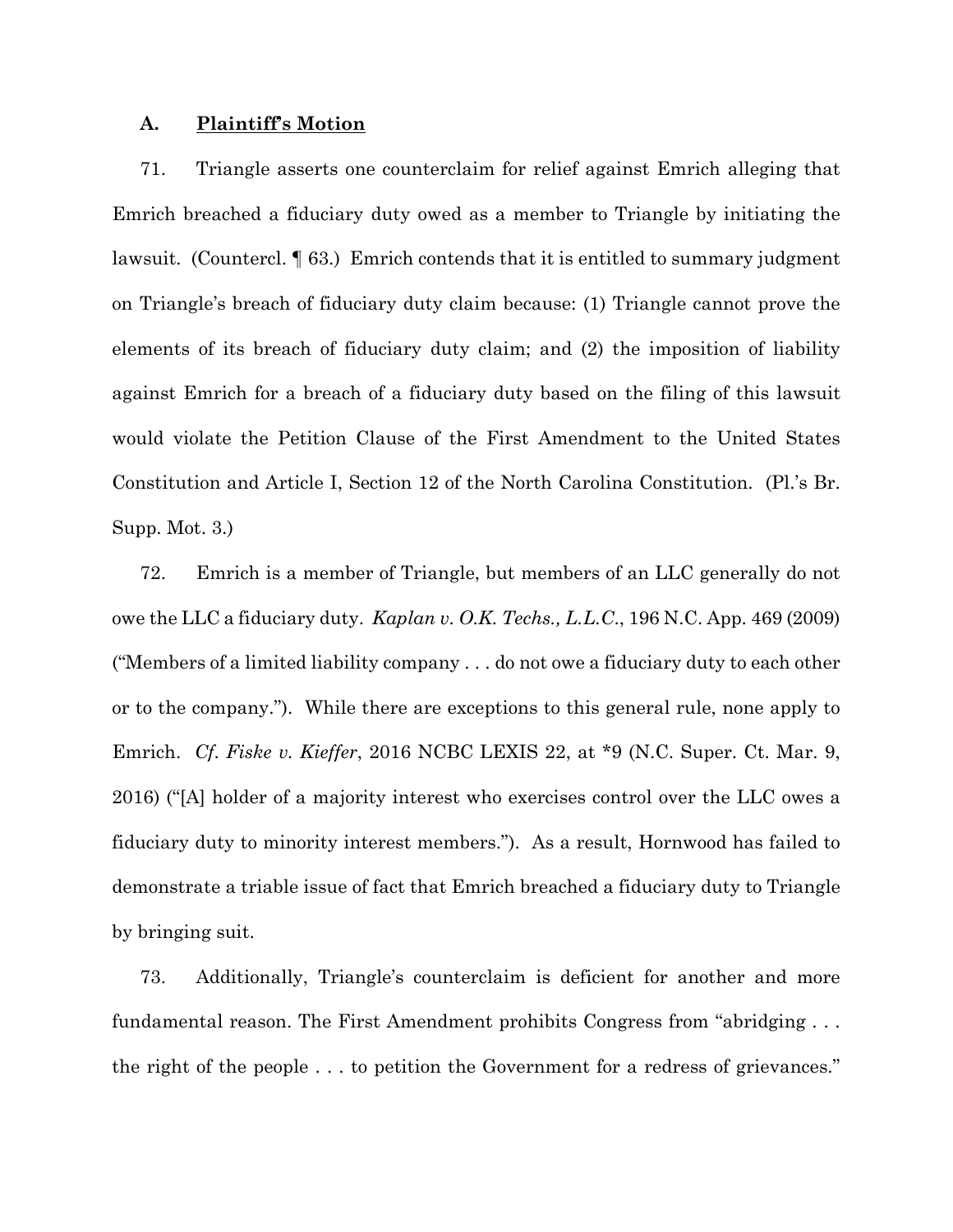U.S. Const. amend. I. Similarly, Article I, Section 12 of the North Carolina Constitution protects the right to petition. N.C. Const. art. I, § 12.

74. The Supreme Court's decision in *Cheryl Lloyd Humphrey Land Inv. Co. v. Resco Products, Inc.*, 377 N.C. 384 (2021), is dispositive here. There, the Court recognized that the right to petition for redress is a fundamental one, and "[p]rotecting the right to petition requires early dismissal of lawsuits that impermissibly seek to infringe on the right and thus chill petitioning activity occurring in these political contexts." *Id*. at 389-90. Accordingly, "[w]hen a lawsuit is premised on a party's petition activity, the First Amendment and Article I, Section 12 mandate early dismissal." *Id*. at 390. "[F]iling a complaint in court is a form of petitioning activity." *McDonald v. Smith*, 472 U.S. 479, 484 (1985). And while "baseless litigation is not immunized by the First Amendment right to petition[,]" as determined below, Plaintiff's complaint is far from baseless. *Bill Johnson's Restaurants, Inc*. v. *NLRB*, 461 U.S. 731, 743 (1983).

75. Triangle's counterclaim for breach of fiduciary duty is entirely premised on Emrich initiating this lawsuit. The Court concludes that the pursuit by Emrich of this claim is the sort of petitioning activity that is protected by the First Amendment to the United States Constitution and Article I, Section 12 of the North Carolina Constitution. Therefore, Plaintiff's Motion is **GRANTED**, and Defendants' breach of fiduciary duty claim is **DISMISSED** with prejudice.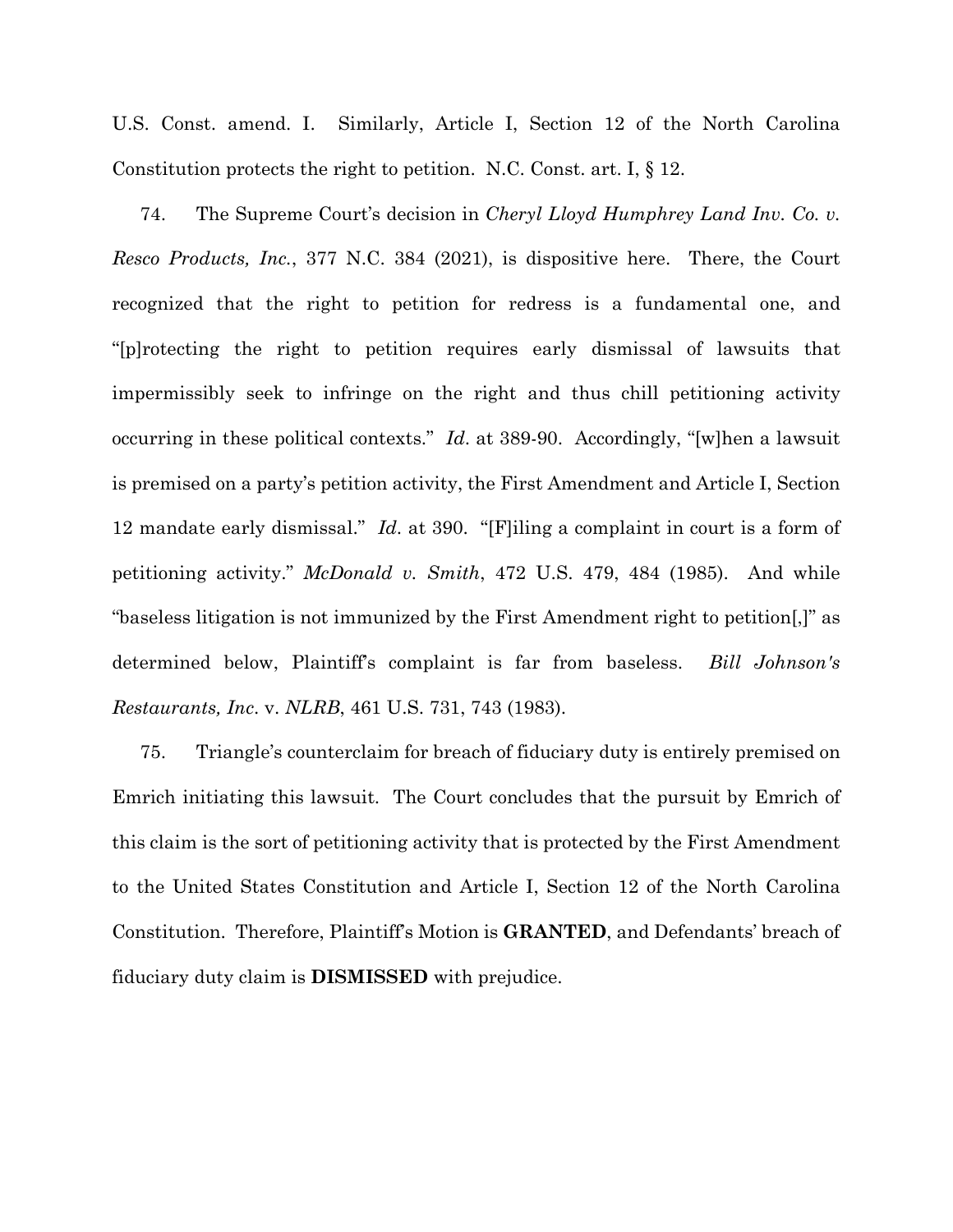## **B. Defendants' Motion**

Emrich brings both direct claims against Hornwood and Triangle and claims that are derivative in nature on behalf of Triangle against Hornwood that are premised on Hornwood's alleged misconduct. Defendants request that the Court grant summary judgment as to Emrich's claims for: (1) breach of contract against Hornwood; (2) breach of fiduciary duty against Hornwood; and (3) breach of contract against Triangle.

### **1. Breach of Contract Claims Against Hornwood**

76. Emrich asserts three separate claims for breach of contract against Hornwood. A party asserting a breach of contract claim must show "(1) existence of a valid contract; and (2) breach of the terms of that contract." *Poor v. Hill*, 138 N.C. App. 19, 26 (2000). "When language of a contract is plain and unambiguous its construction is a matter of law for the court." *De Torre v. Shell Oil Co.*, 84 N.C. App. 501, 504 (1987). "However, if the court determines that the terms of the contract are ambiguous and resort to extrinsic evidence is necessary then the question of construction of the contract is one for the jury." *Frye Reg'l Med. Ctr., Inc. v. Blue Cross Blue Shield N.C., Inc.*, 2020 NCBC LEXIS 51, at \*28 (N.C. Super. Ct. Apr. 17, 2020) (cleaned up). "An ambiguity exists in a contract when either the meaning of words or the effect of provisions is uncertain or capable of several reasonable interpretations." *Schenkel & Shultz, Inc. v. Hermon F. Fox & Assocs.*, 362 N.C. 269, 273 (2008) (citation omitted). Here, the parties dispute whether Hornwood breached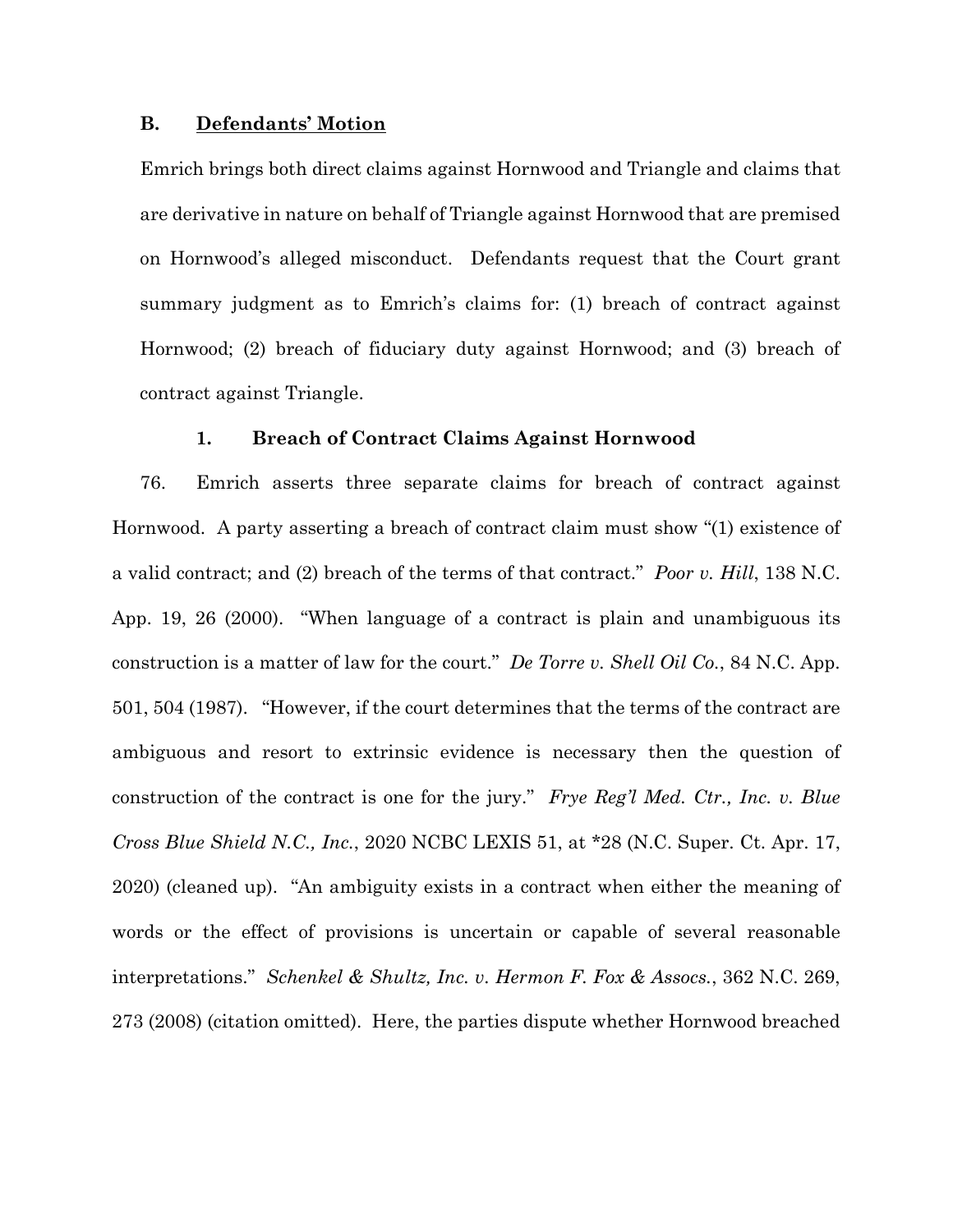Sections 4.4 and 8.1 of the Operating Agreement and Section 3 of the Joint Venture Agreement.

# *a. Section 4.4 of the Operating Agreement*

77. Emrich's first claim for relief is asserted against Hornwood, individually and derivatively on behalf of Triangle, for breach of Section 4.4 of the Operating Agreement. (Second Am. Compl. ¶¶ 167–74.) Section 4.4 of the Operating Agreement states that "[n]o Member may engage in or possess an interest in other business ventures of any nature or description, independently or with others, which are competitive with the activities of [Triangle] without first offering an interest in such activities to [Triangle] and each other Member." (Defs.' Ex. 25; Op. Agreement § 4.4.) The Operating Agreement entered into by Emrich and Hornwood, along with Bondtex, on 28 February 2006, sets forth that its term lasts "until the Company is dissolved and its affairs wound up in accordance with the provisions of this Agreement or the [North Carolina Limited Liability Company] Act." (Op. Agreement ¶ 1.6.) The Operating Agreement does not specifically define or elaborate on what activities may be considered "competitive with the activities" of Triangle. (*See* Op. Agreement ¶ 4.4.)

78. Emrich contends that Hornwood breached Section 4.4 of the Operating Agreement by working with Borgstena. (Second Am. Compl. ¶¶ 169–174.) Defendants counter that "[b]ecause Triangle's activities within the automotive industry are limited to supplying and selling finished, laminated products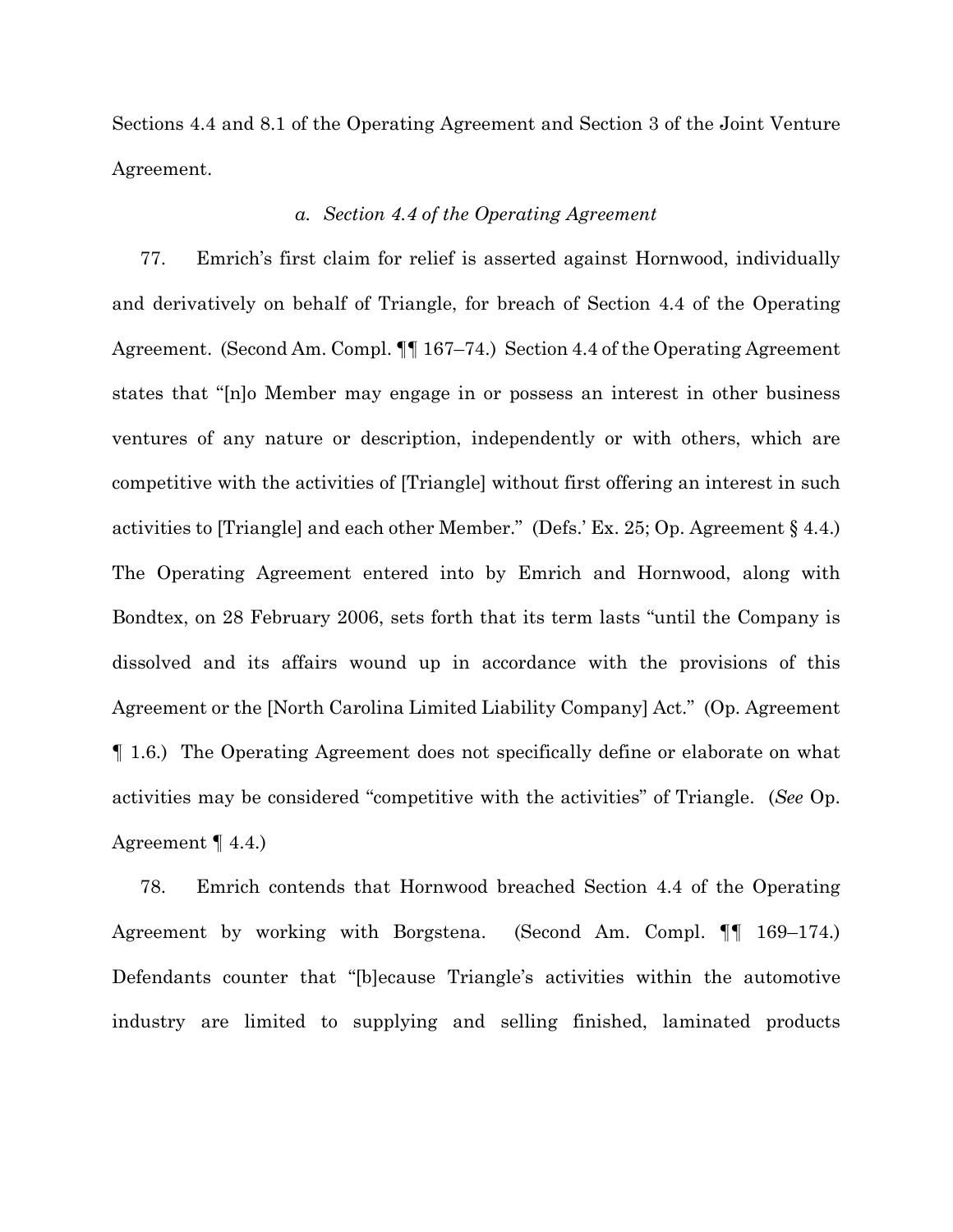(headliners), it is reasonable to interpret 'competitive activities' within Section 4.4 to only encompass those specific activities." (Br. Supp. Defs.' Mot. 15.)

79. The Court concludes, based on the evidence before it, that Section 4.4 is susceptible to multiple reasonable interpretations, including the parties' respective interpretations.

80. Defendants argue that Triangle's purpose is to "supply laminated warp knit fabrics for use in headliner, pillar and post, visor and package shelf applications." (Br. Supp. Defs.' Mot. Ex. 26, ECF No. 147.27.) It is undisputed that, during Chuck Horne's February 2018 visit to Borgstena's facilities, Hornwood agreed to duplicate fabric Borgstena uses in its automotive products. (Chuck Horne Dep. 39:17–21.) It is also undisputed that Hornwood's product-development efforts with Borgstena involve the same types of fabrics that Hornwood manufactures for Triangle, including the manufacturing of warp-knit headliner and pillar fabrics. (Second Am. Compl. ¶¶ 101–02.) The record indicates that Borgstena considered building a laminating facility of its own. (Chuck Horne Dep. 34:11–12.) However, since neither Hornwood nor Borgstena had in-house lamination capabilities, it is not clear from the record whether Hornwood, in collaboration with Borgstena, intended to supply *laminated* warp knit fabrics for use in headliner, pillar and post, visor and package shelf applications. It is ultimately a question for the jury whether Hornwood's conduct fell within the meaning of "competitive activities."

81. In sum, the Court is unable to determine the intent behind and properly interpret Section 4.4 of the Operating Agreement without consideration of extrinsic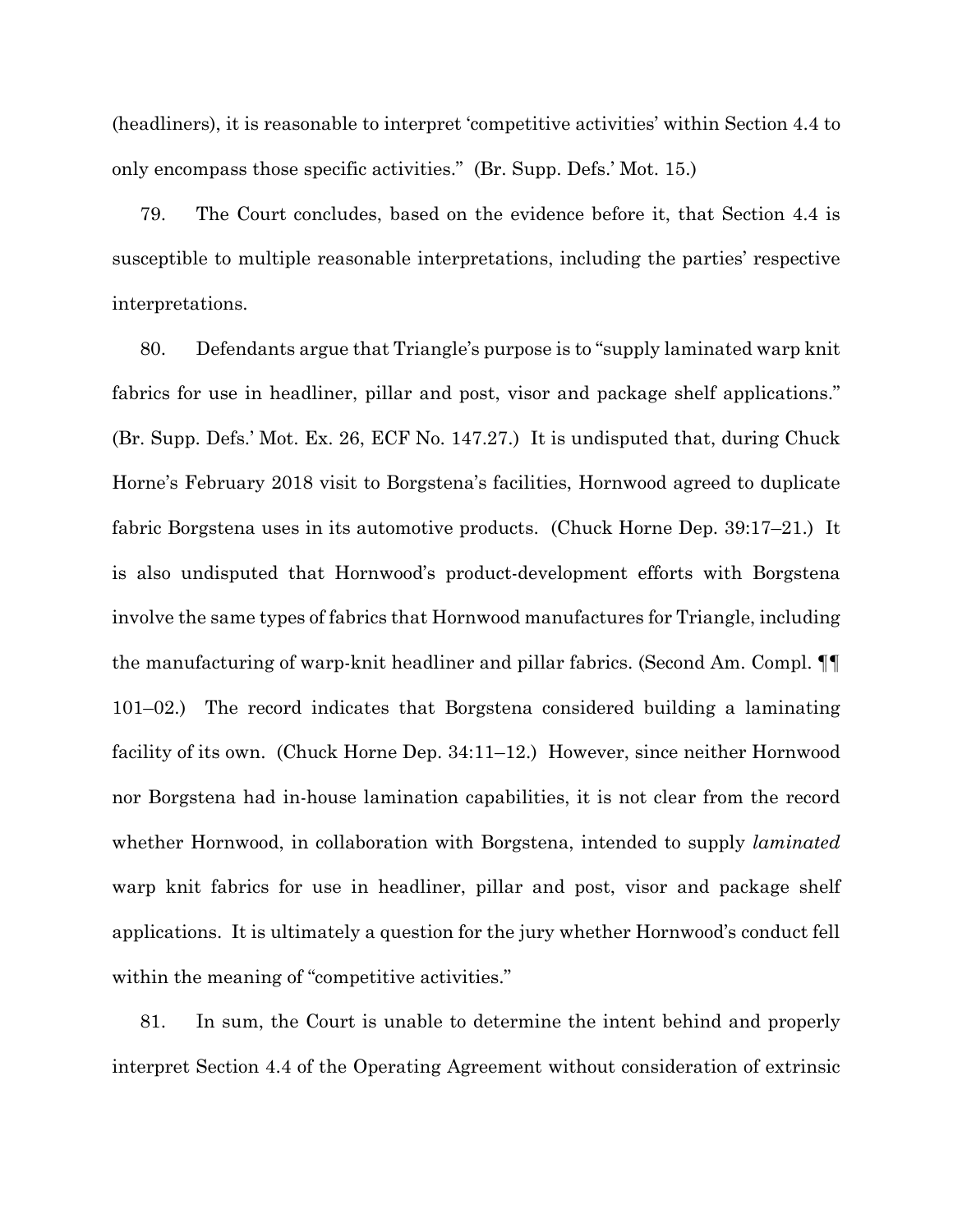evidence which is conflicting, making summary judgment inappropriate as to this claim.

82. Defendants also contend that Emrich's "purported interpretation [of Operating Agreement Section 4.4] is an unenforceable restraint on trade." (Br. Supp. Defs.' Mot. 18.) "The reasonableness of a restraining covenant is a matter of law for the court to decide." *Jewel Box Stores Corp. v. Morrow*, 272 N.C. 659, 663 (1968). In arguing that Plaintiff's interpretation is an unenforceable restraint on trade, Defendants draw support from cases analyzing post-termination restrictions. *See Sandhills Home Care, L.L.C., v. Companion Home Care–Unimed, Inc.*, 2016 NCBC LEXIS 61, at \*20 (N.C. Super. Ct. Aug 1, 2016) (restricting competitive activities for one year following termination of employment); *Outdoor Lighting Perspectives Franchising v. Harders*, 228 N.C. App. 613, 623 (2013) (restricting competitive activities for two years following termination of the franchise agreement); *Horner Int'l Co. v. McKoy,* 232 N.C. App. 559, 565 (2014) (restricting competitive activities for eighteen months after the end of employment).

83. Section 4.4 is distinguishable from the provisions at issue in the cases on which Defendants rely. First, Section 4.4 contains no post-termination restriction and thus applies only to members while they are still part of Triangle. Second, Section 4.4 is not an absolute prohibition on competitive activities by members. Instead, it permits members to engage in competitive activities provided that Triangle and each member of Triangle are "first offer[ed] an interest in such activities[.]" (Op. Agreement § 4.4.) In effect, Section 4.4 is better understood as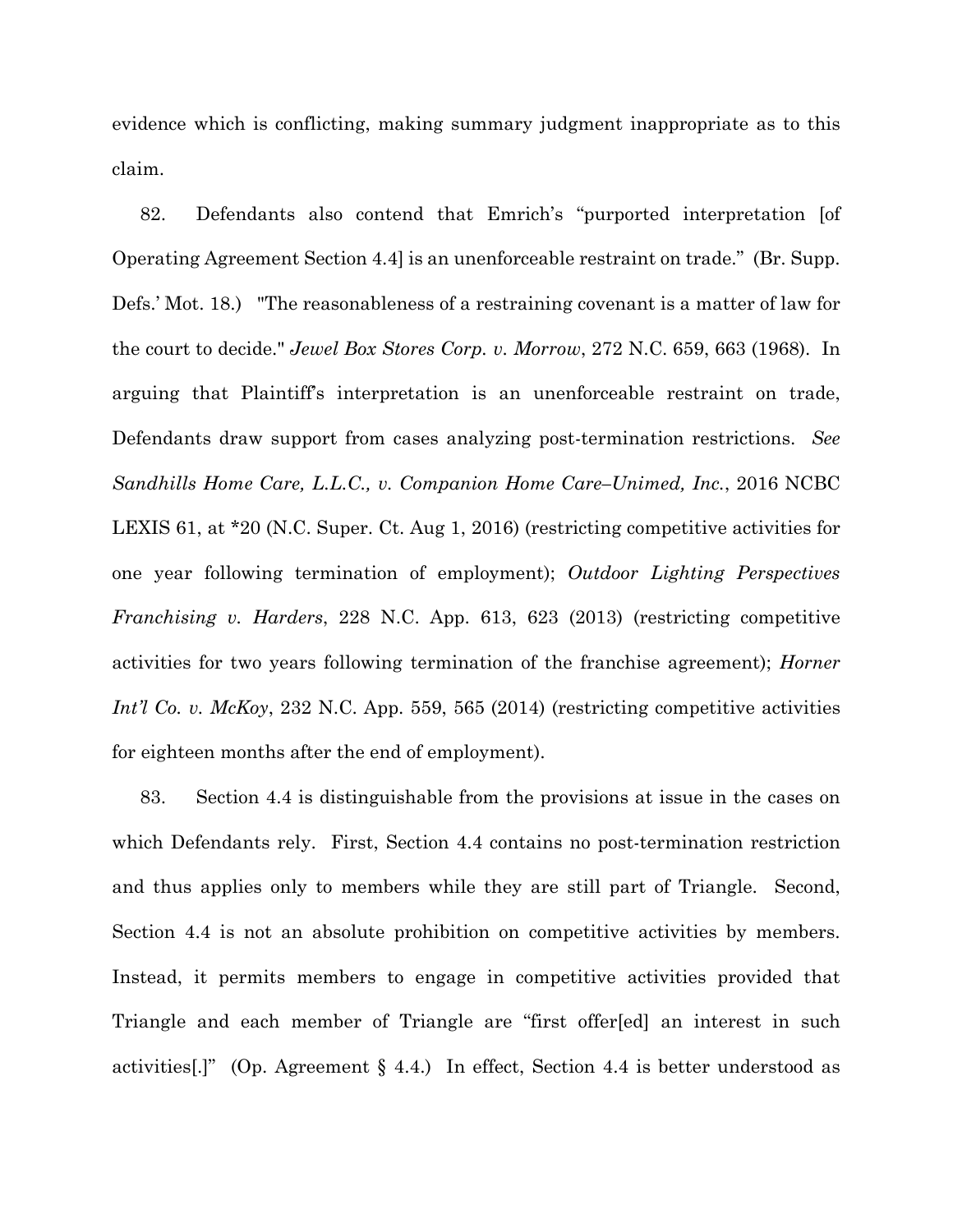imposing a limited duty of loyalty on Triangle's members, rather than as a noncompete provision.

84. Therefore, the Court **DENIES** Defendants' Motion to the extent Defendants request summary judgment as to Emrich's claim for breach of Section 4.4 of the Operating Agreement.

## *b. Section 8.1 of the Operating Agreement*

85. Emrich's second claim for relief is asserted against Hornwood, individually and derivatively on behalf of Triangle, for breach of Section 8.1 of the Operating Agreement. (Second Am. Compl. ¶¶ 183–190.) It is Emrich's position that the Operating Agreement prohibits a member from unilaterally withdrawing from Triangle. (Second Am. Compl. ¶ 184.)

86. Section 8.1 of the Operating Agreements reads as follows:

*Restrictions on Transfer*. Without the prior written consent of a Majority in Interest of the Disinterested Members (which consent may be given or withheld in their sole discretion) . . . no Member may voluntarily or involuntarily Transfer, or create or suffer to exist any Encumbrance against, all or any part of such Member's record or beneficial interest in the Company.

(Operating Agreement § 8.1 (emphasis in original).) Section 2 of the Operating Agreement defines "Transfer" as to "sell, assign, transfer, lease, or otherwise dispose of property, including without limitation, an interest in the Company." (Operating Agreement § 2.)

87. Hornwood contends that "Hornwood did not breach Section 8.1 of the Operating Agreement because it does not prohibit a member from unilaterally withdrawing." (Br. Supp. Defs.' Mot. 20.) It is Hornwood's position that "Transfer,"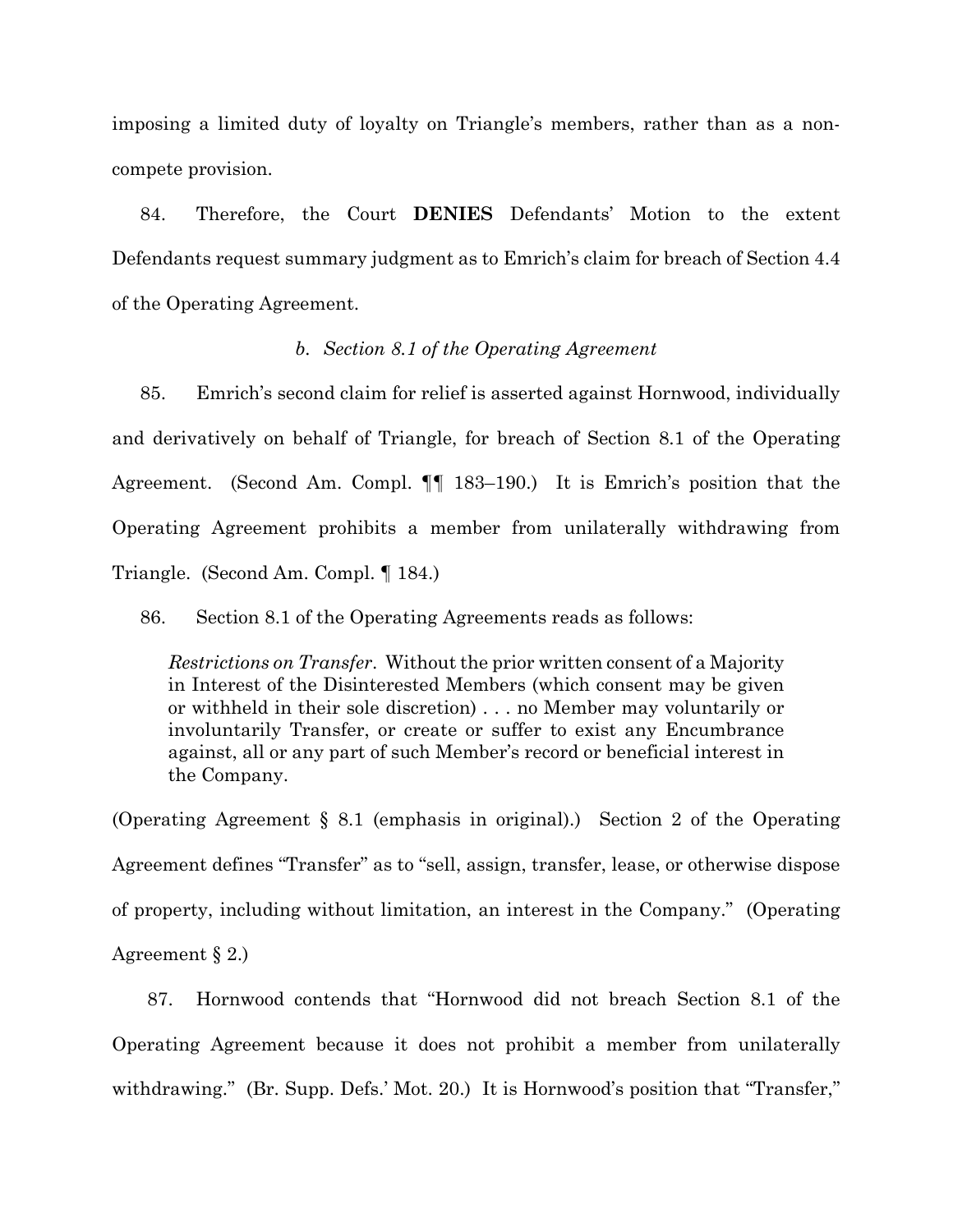as defined by the Operating Agreement, does not include a member's withdrawal. (Br. Supp. Defs.' Mot. 20–22.) Hornwood's proposed definition of "Transfer" is "the act of giving something to another entity or person." (Br. Supp. Defs.' Mot. 21.) In other words, Hornwood contends that its withdrawal from Triangle does not constitute a "Transfer" within the meaning of the Operating Agreement because Hornwood would only be removing itself from Triangle, not giving its interest to another person or entity. (Br. Supp. Defs.' Mot. 21.)

88. Hornwood further cites to Section 9 of the Operating Agreement, which defines a "Buy-Sell Event" as "[a]ny purported voluntary or involuntary Transfer or Encumbrance of all or any part of a Member's Membership Interest in a manner not expressly permitted by this Agreement" or "[a]ny withdrawal by a Member from [Triangle] other than as may be expressly permitted by this Agreement." (Operating Agreement § 9.1 (d), (g).) Hornwood contends that Section 9's use of the word "withdrawal," separately from its use of the word "Transfer", requires the Court to reach the conclusion that a Transfer does not include a withdrawal. (Br. Supp. Defs.' Mot. 22–23.)

89. The Court declines to disregard the express choice of the words "dispose of" in the Operating Agreement's definition of "Transfer," which could reasonably include Hornwood's withdrawal from Triangle. In fact, it is Chuck Horne's position that Hornwood's attempt to withdraw was to "give up," or otherwise dispose of, Hornwood's financial interest in Triangle. (Chuck Horne Dep. 25:24–26:6.)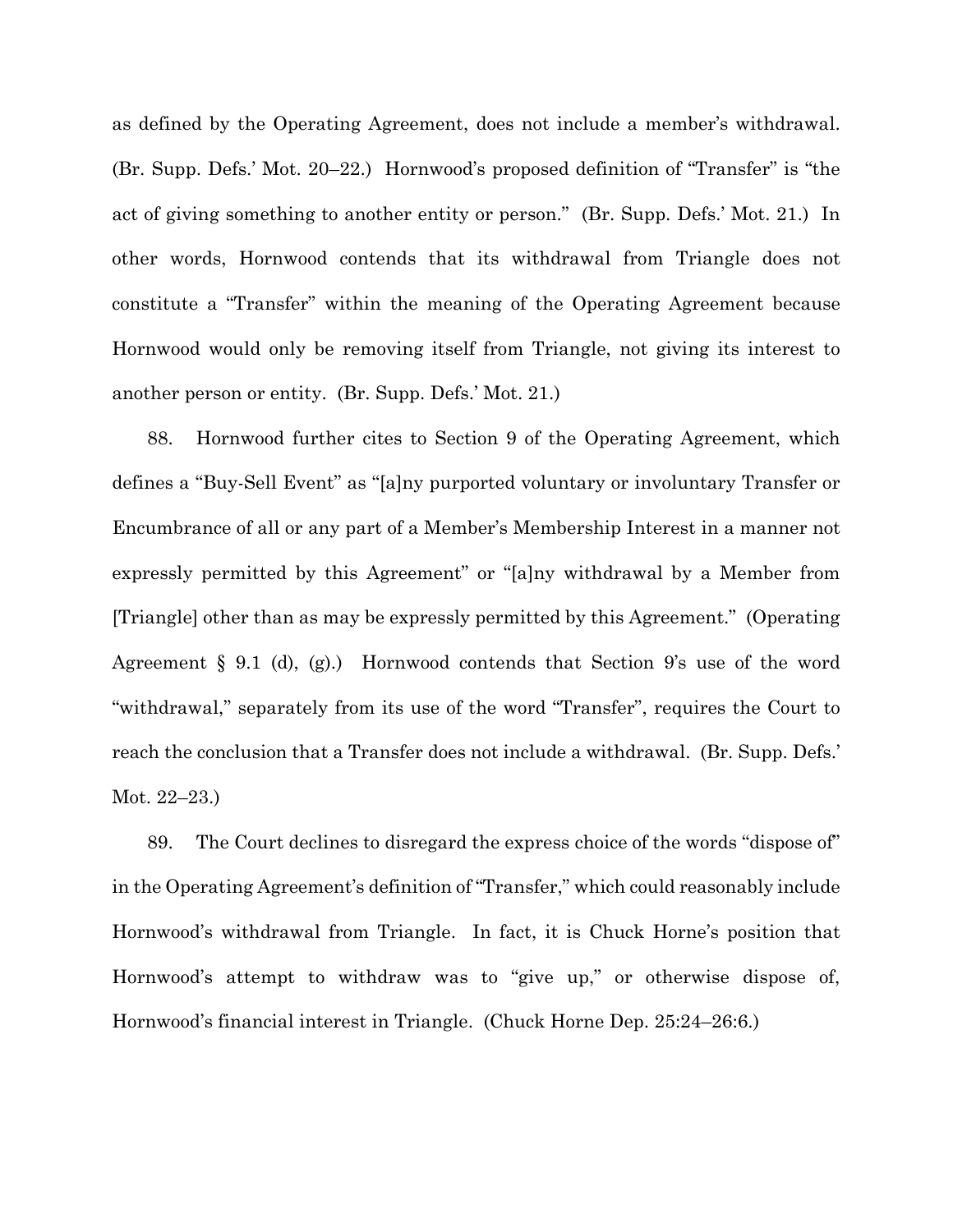90. The Court is in no way concluding that Hornwood's interpretation is unreasonable or incorrect as a matter of law. However, at best, the terms of the Operating Agreement, specifically the use of the word "Transfer" in Section 8.1, are susceptible to multiple reasonable interpretations, making summary judgment inappropriate as to this claim.

91. Defendants then contend that, even if the Court concludes that Hornwood breached Section 8.1 of the Operating Agreement, the remedy Plaintiff seeks violates public policy and is unavailable under the Operating Agreement. (Br. Supp. Defs.' Mot. 23–24.) Emrich requests compensatory damages and "permanent injunctive relief prohibiting Hornwood from unilaterally withdrawing from Triangle[.]" (Second Am. Compl. ¶ 192.) It is Hornwood's interpretation of the Second Amended Complaint that Emrich "seeks a judgment requiring Hornwood to remain an active member of Triangle *forever*." (Br. Supp. Defs.' Mot. 20 (emphasis in original).)

92. As an initial matter, it is unclear to the Court on what basis compensatory damages would violate public policy and Defendants do not cite to any case in support of this proposition. Therefore, the Court **DENIES** Defendants' request for summary judgment as to any compensatory damages stemming from Hornwood's alleged breach of Section 8.1 of the Operating Agreement.

93. As to Defendants' position that Emrich seeks injunctive relief prohibiting Hornwood from withdrawing from Triangle for an indefinite period of time, it is not clear to the Court that this is Emrich's request. As noted by Emrich, Hornwood may seek to withdraw from Triangle in compliance with the terms of the Operating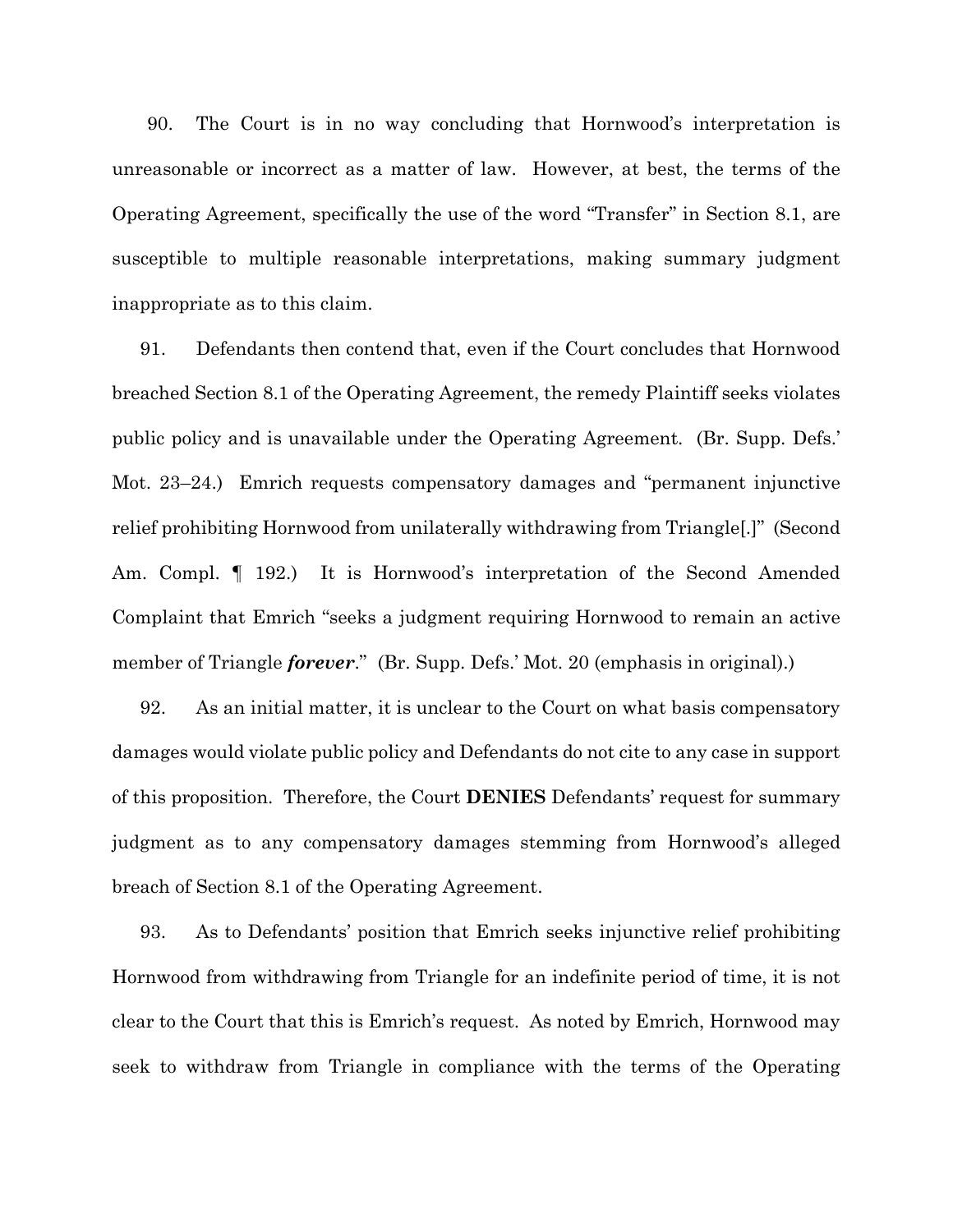Agreement, as long as it is not in violation of this Court's orders, or it may seek relief pursuant to North Carolina statutes. (*See* Resp. Br. Defs.' Mot. 16–7.) In this regard, the Court notes that the Operating Agreement, voluntarily agreed to by Hornwood at the inception of the venture, has a defined term and a termination date. (*See* Op. Agreement ¶ 1.6.)

94. In any event, based on the record before it, the Court believes it premature to analyze the public policy ramifications of a remedy to which Emrich may or may not be entitled.

95. The Court therefore **DENIES** Defendants' Motion to the extent Defendants request summary judgment as to Emrich's claim for breach of Section 8.1 of the Operating Agreement.

### *c. Agreement to Manufacture Fabric for Triangle at Cost*

96. Emrich's sixth claim for relief is asserted against Hornwood, individually and derivatively on behalf of Triangle, for Hornwood's alleged violation of the Joint Venture Agreement by refusing to manufacture fabric for Triangle at its cost. (Second Am. Compl. ¶¶ 227–35.)

97. Section 3(a) of the Joint Venture Agreement provides "[e]ither party shall invoice [Triangle], with terms of 75 days, the cost it incurs in providing fabrics, laminating, cutting and packaging for the completion of services. . . . All parties shall mutually agree upon additional expenses." (Joint Venture Agreement  $\S 3(a)$ .)

98. Defendants contend that it is undisputed that Hornwood did not breach Section 3(a) of the Joint Venture Agreement because Hornwood's price increase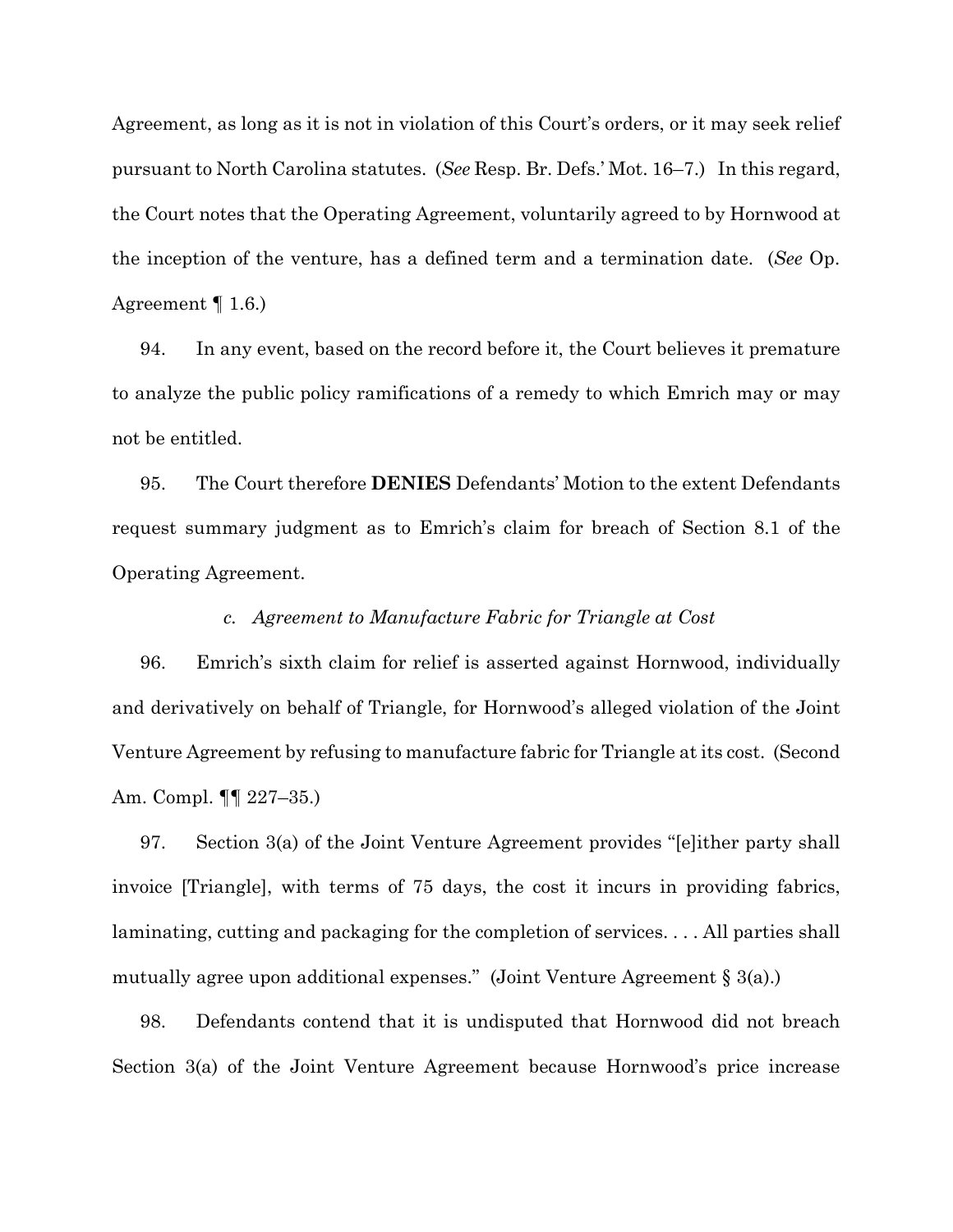reflected only the increased costs of general and administrative expenses. (Br. Supp. Defs.' Mot. 24–25.)

99. The Joint Venture Agreement neither expressly addresses general and administrative expenses in Section 3(a) nor otherwise defines "cost." Defendants rely in part on the Black's Law Dictionary definition of "Manufacturing Cost," which includes the cost of general and administrative activities. (Br. Supp. Defs.' Mot. 24.)

100. The original arrangement between Hornwood, Bondtex, and Emrich was for Hornwood to manufacture fabric and Bondtex to laminate the fabric with "no general and administrative expenses included[.]" (Chuck Horne Dep. 23:2–9, ECF No. 147.3.) Hornwood did not charge Triangle for general or administrative expenses from 2010 until 2018. (Hornwood 30(b)(6) Dep. 80:21–81:2, ECF 147.15.)

101. The Joint Venture Agreement's use of the word "cost" could reasonably encompass general or administrative expenses associated with Hornwood "providing fabric" to Triangle. On the other hand, the Joint Venture Agreement could reasonably be construed to be limited to the costs directly incurred in the manufacturing process of the fabric. Based on the record before it, the Court is unable to resolve the interpretation of Section 3(a) without consideration of extrinsic evidence, making summary judgment inappropriate.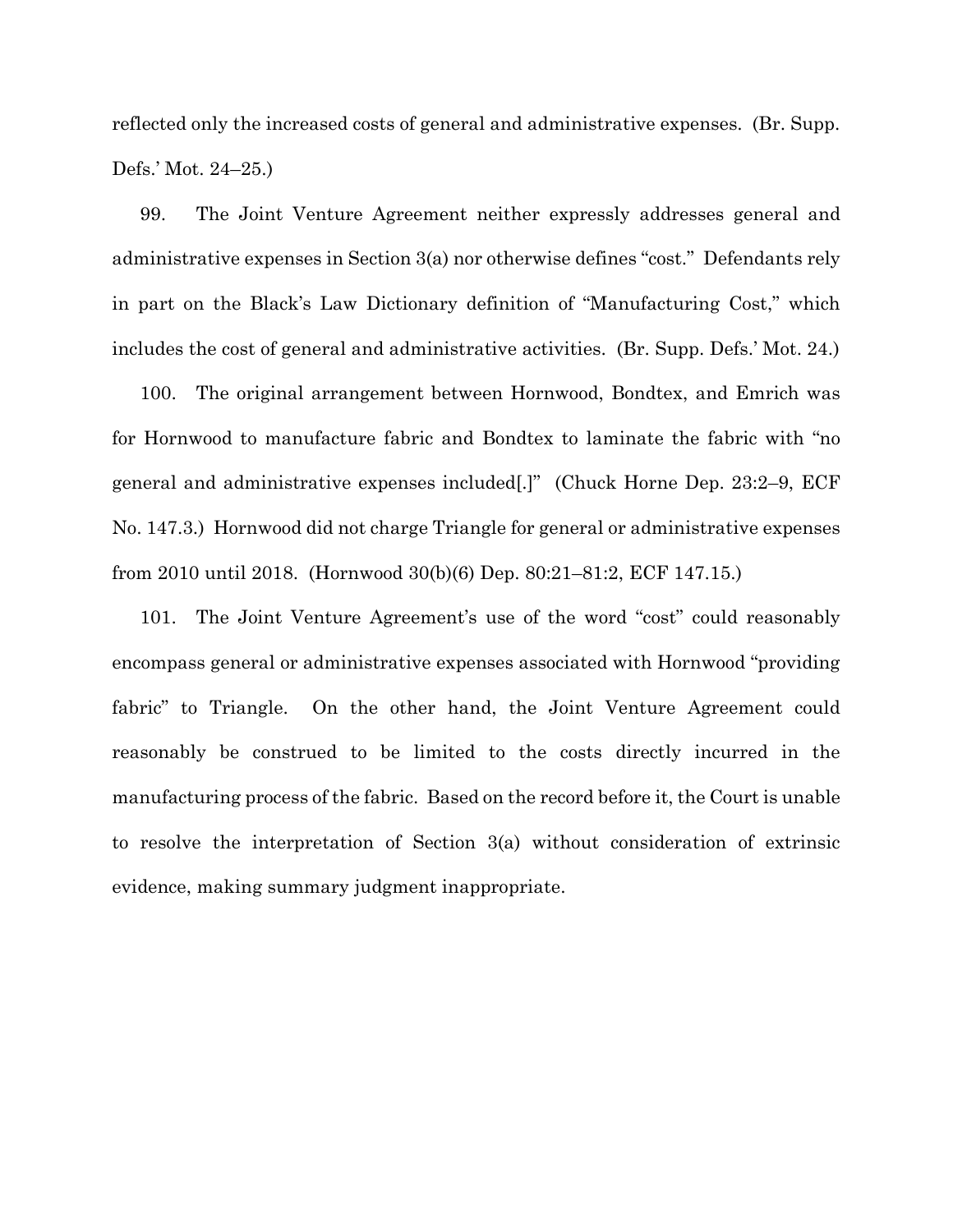102. Accordingly, the Court **DENIES** Defendants' Motion to the extent Defendants request summary judgment as to Emrich's claim for breach of Section 3(a) of the Joint Venture Agreement.

# *d. Distribution of Settlement Proceeds*

103. Emrich's fourth claim for relief is asserted directly against Triangle for Triangle's alleged failure to pay Emrich its portion of settlement proceeds from the Bondtex Lawsuit. (Second Am. Compl. ¶¶ 205–12.) Emrich alleges, and Defendants deny, that Emrich and Defendants agreed that Triangle would distribute approximately seventy-eight percent of Emrich's share of the settlement proceeds from the Bondtex lawsuit in October 2018, and the remainder at the end of 2018. (*See* Second Am. Compl. ¶ 206.) It is undisputed that Triangle distributed seventy-eight percent of Emrich's share of the proceeds to Emrich in October 2018. (Second Am. Compl. ¶ 207.) However, Emrich contends that Triangle breached the agreement regarding the payment and distribution of the proceeds by failing to distribute the remainder of Emrich's share at the end of 2018. (Second Am. Compl. ¶ 208.)

104. It is Defendants' position that there is no enforceable agreement to distribute the settlement proceeds at the end of 2018. (Br. Supp. Defs.' Mot. 25.) The record reveals that the parties agreed to "set aside" the remaining twenty-two percent of the settlement proceeds when seventy-eight percent was distributed to Emrich and Hornwood, (Emrich Dep. 111:1–3, ECF No 147.8, Br. Supp. Defs.' Mot. Sum. J. Ex. 17, 2, ECF No. 147.18), and Hornwood contends that the agreement to set aside the remainder of the settlement proceeds was made to ensure Triangle retained enough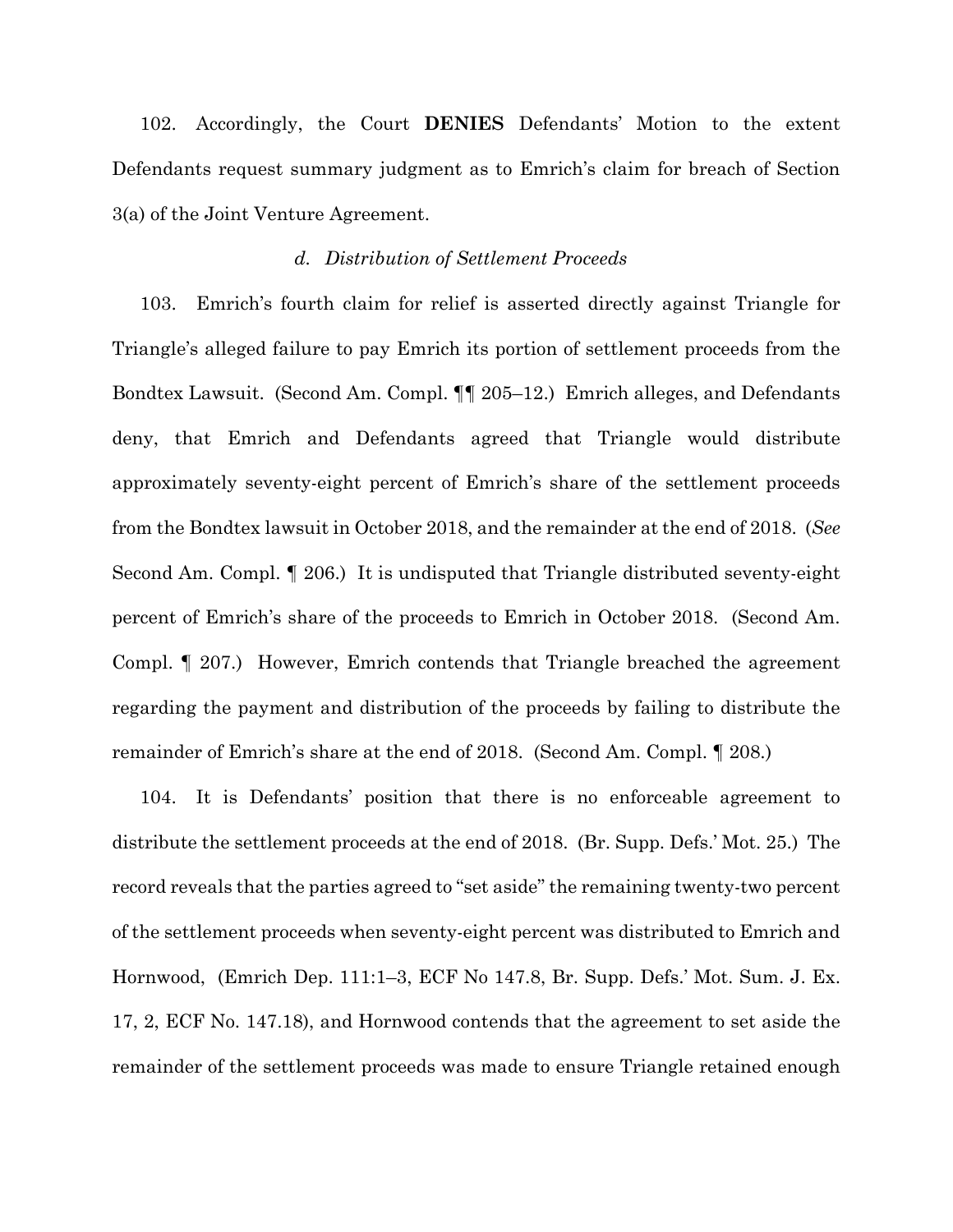cash to operate. (*See* Emrich Dep. 111:6–7.) There is also evidence that on 16 October 2018, Chuck Horne and John Emrich "agreed to hold back \$200,000 in reserve until year end." (Br. Supp. Defs.' Mot. Ex. 11, ECF No. 147.12.) On 10 April 2019, Chuck Horne again affirmed that he and John Emrich previously "agreed to set aside part of the settlement money[.]" (Br. Supp. Defs.' Mot. Summ. J. Ex. 17, 2.). Thus, the agreement to "hold back" the remaining twenty-two percent of the settlement proceeds "until year end" may be reasonably construed as an agreement to distribute the proceeds at year end.

105. However, since Triangle's cash shortage apparently motivated the decision to withhold twenty-two percent of the settlement proceeds, the 16 October 2018 communication may also be reasonably construed as an agreement to revisit Triangle's financial condition at the end of the year, and after doing so, to consider the propriety of making additional cash distributions. There is record evidence to support this interpretation.

106. "[W]hen an agreement is ambiguous and the intention of the parties is unclear, interpretation of the contract is for the trier of fact." *Schenkel & Schultz, Inc. v. Hermon F. Fox & Assocs., P.C*., 180 N.C. App. 257, 266 (2006). Viewing the evidence in the light most favorable to Emrich as the non-movant, the record fails to establish the non-existence of an enforceable agreement to distribute the remaining settlement proceeds at the end of 2018. It is for a jury to determine the meaning of the 16 October 2018 communication.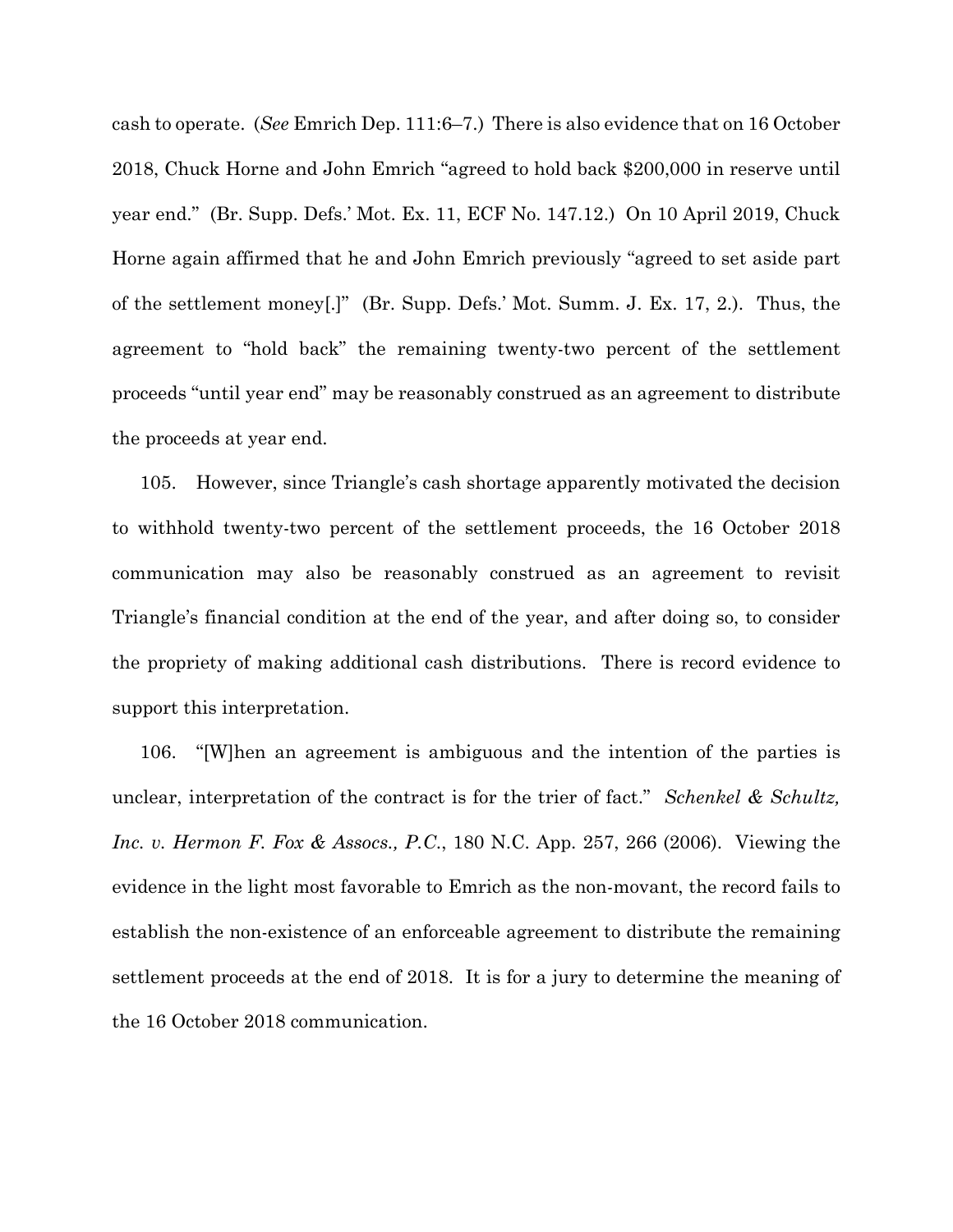107. Accordingly, the Court concludes that Defendants' Motion should be **DENIED** as to Emrich's breach of contract claim against Triangle regarding the distribution of settlement proceeds.

## *e. Emrich's Sales Commission*

108. Emrich's fifth claim for relief is asserted against directly Triangle for Triangle's alleged failure to pay Emrich a sales commission owed to it pursuant to the terms of the Joint Venture Agreement. (Second Am. Compl. ¶¶ 215–23.)

109. Section 3(a) of the Joint Venture Agreement provides that "[s]elling expenses shall be paid on a commission basis[.]" (Joint Venture Agreement § 3(a).) The record before the Court reflects that, from inception until June 2019, Emrich was paid a commission on all sales. (Joint Venture Agreement § 3(a); Triangle 30(b)(6) Dep. 114:20–116:17, ECF No. 151.7.)

110. Following Bondtex's withdrawal from Triangle, Chuck Horne and John Emrich began negotiating a change in the percentages of their respective ownership of Triangle. (Second Am. Compl. ¶ 218.) On 25 September 2018, Chuck Horne expressed that his understanding of the agreement for a new ownership split was that Emrich would no longer receive a commission. (Defs.' Ex. 9.) However, just two days later, on 27 September 2018, John Emrich expressed that Emrich still wanted to receive commissions, which could be offset against periodic distributions to Emrich of its share of Triangle's profits. (Defs.' Ex. 9.)

111. Triangle points to a series of emails exchanged between Chuck Horne and John Emrich in February 2019. (Defs.' Ex. 16.) An email sent from John Emrich to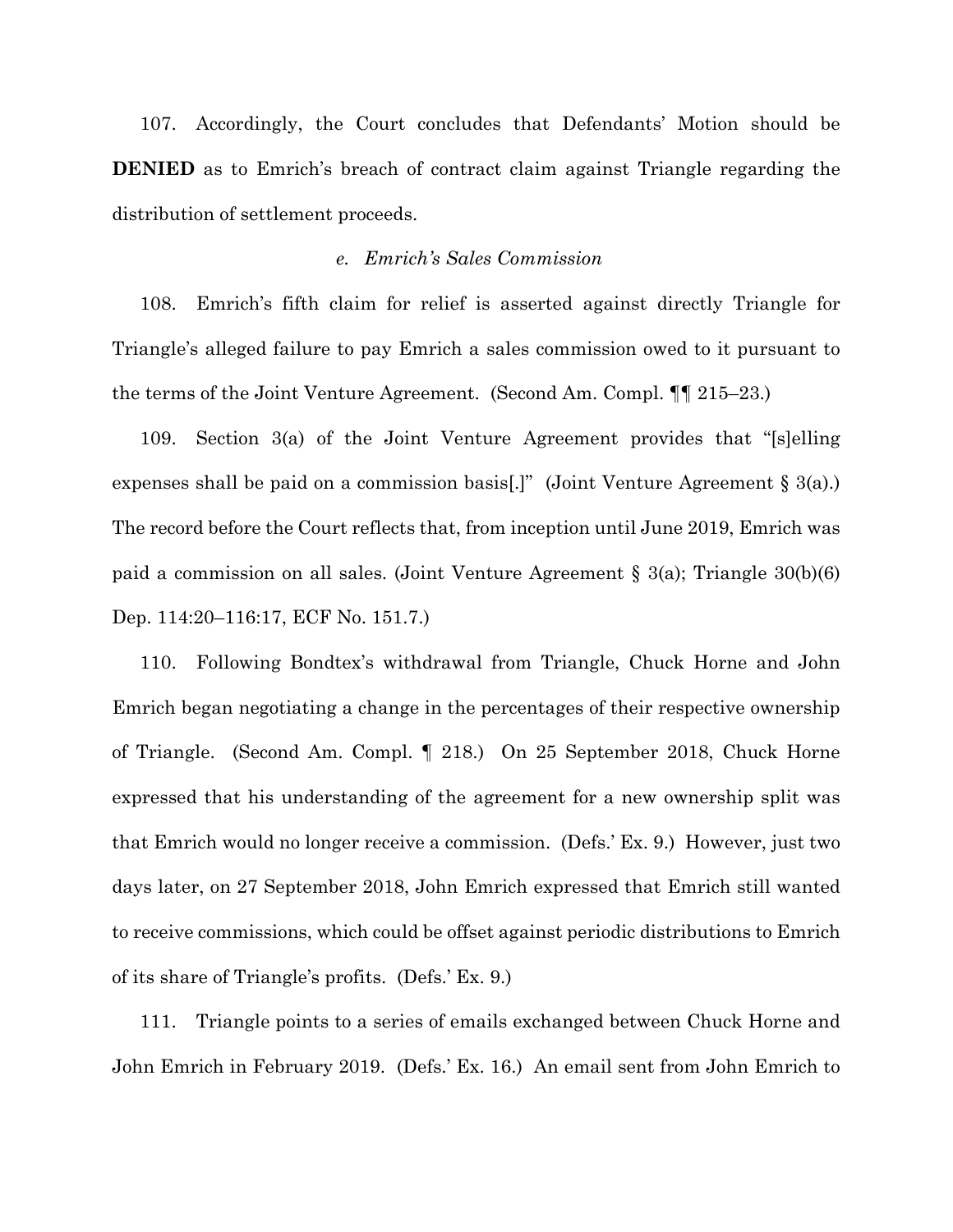Chuck Horne on 12 February 2019 references a new agreement between the parties beginning on 1 October 2018. (Defs.' Ex. 16.) In this 12 February 2019 email, John Emrich describes the agreement as changing Triangle's profit sharing, eliminating Emrich's two percent commission, and treating any commissions paid from October through December 2018 as advances. (Defs.' Ex. 16.)

112. Emrich responds that, although the parties began negotiating new terms relating to Triangle's operation following Bondtex's departure, they "never memorialized any modification in writing[.]" (Emrich Enter. LLC's Resp. to Defs.' Mot. for Summ. J. 24, ECF No. 166 ["Emrich Resp."].)

113. While Defendants dispute the formation of an agreement as contended by Emrich, the record before the Court indicates that, following these email communications, until at least 11 June 2019, Triangle continued to pay Emrich at the rate of two percent of sales and account for such payments to Emrich as commissions on its books. (Triangle 30(b)(6) Dep. 114:20–116:17.) Hornwood was responsible for maintaining the financial books and records, including the classification of the payments to Emrich. (*See* McCaskill Aff. ¶ 3.) The evidence further reflects that, on 13 June 2019, Hornwood unilaterally advised Emrich that it would no longer be paid a sales commission. (Emrich Resp. Ex. 14, ECF No. 166.15.)

114. The Court concludes that, as to this claim, there are material facts in dispute. Therefore, the Court **DENIES** Defendants' Motion as to Emrich's fifth claim for relief.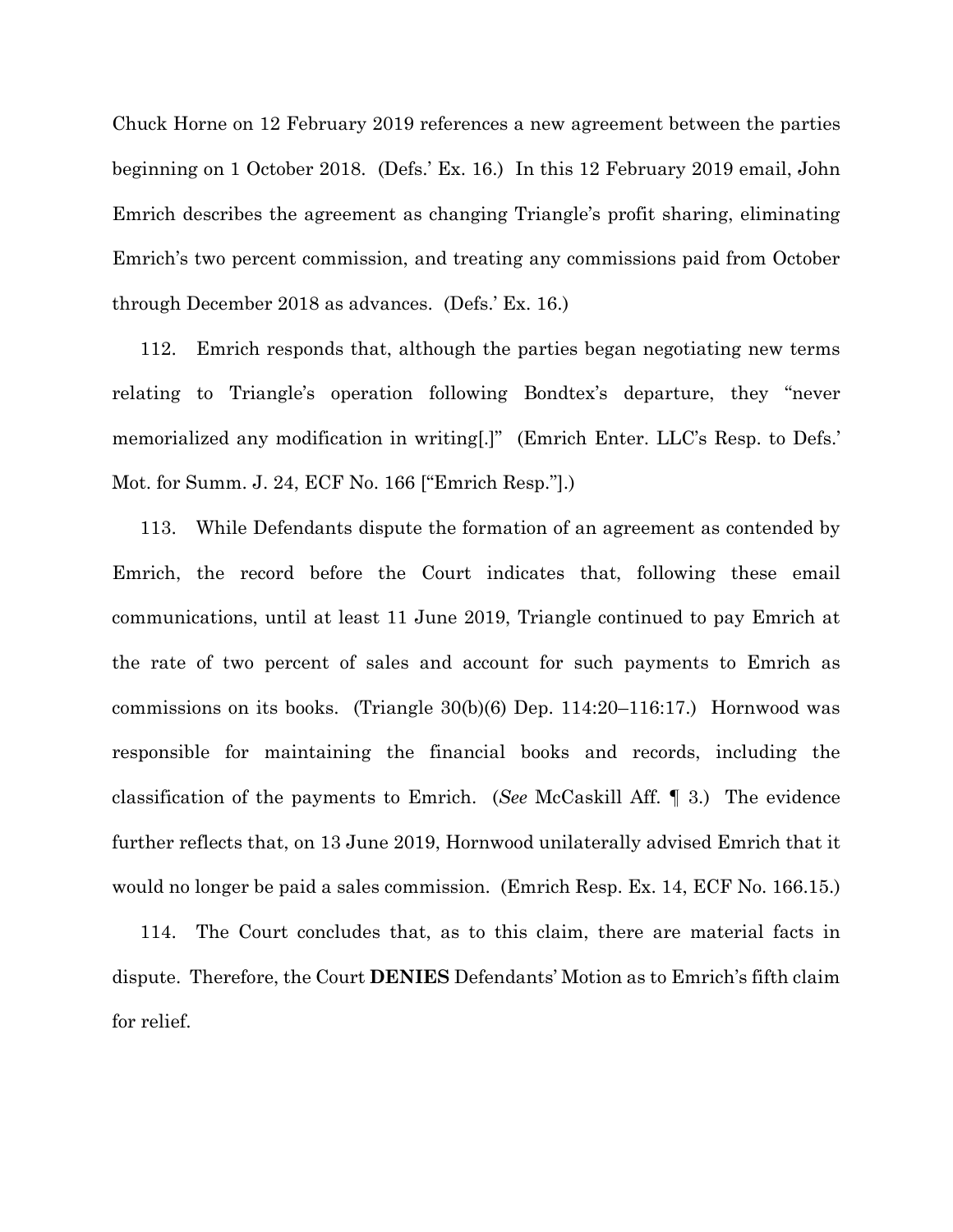### **2. Breach of Fiduciary Duty Claims Against Hornwood**

115. Emrich's third and seventh claims for relief are asserted against Hornwood both directly and derivatively on behalf of Triangle, for breach of fiduciary duty. (Second Am. Compl. ¶¶ 193–203; 238–45.) In a nutshell, Emrich contends that Hornwood breached its fiduciary duties owed derivatively to Triangle and directly to Emrich in several respects, including by: (1) surreptitiously entering into a joint venture agreement with Borgstena to compete directly with Triangle; (2) threatening to cease manufacturing and to unilaterally withdraw from Triangle; (3) mismanaging the transition from Bondtex to Mueller for fabric lamination; (4) failing to properly address quality control issues with the Freightliner program; (5) unjustifiably increasing the price it charged Triangle for fabric; (6) preventing settlement proceeds from being paid to Emrich; (7) failing to act reasonably to collect Triangle's past-due accounts receivable; (8) ceasing to make advanced payments to Emrich; and (9) mischaracterizing income in Triangle's accounting and tax records.

116. Defendants contend that Hornwood does not owe fiduciary duties directly to Emrich because Hornwood lacks requisite control over Triangle. Hornwood further contends that the business judgment rule, economic loss rule, and proximate cause issues bar claims three, four, and seven through nine by Emrich. The Court will address each of Defendants' contention in turn.

# a. Hornwood's Control of Triangle

117. "The North Carolina Limited Liability Company Act does not create fiduciary duties among members." *Finkel v. Palm Park, Inc.*, 2019 NCBC LEXIS 38,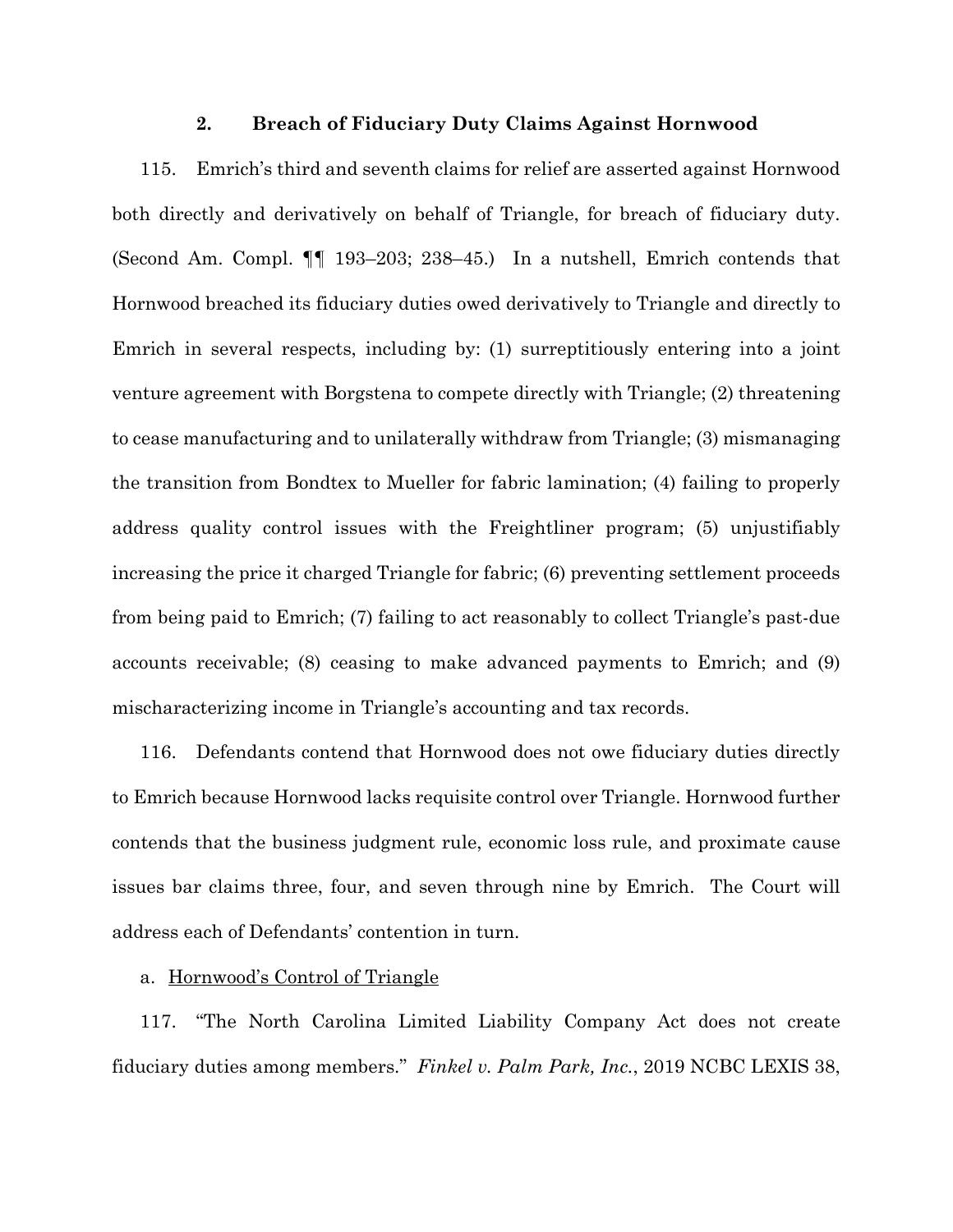at \*23 (N.C. Super. Ct. June 11, 2019) (citation and quotation marks omitted). As a general rule, "[m]embers of a limited liability company are like shareholders in a corporation in that members do not owe a fiduciary duty to each other or to the company." *Kaplan v. O.K. Techs., L.L.C.*, 196 N.C. App. 469, 473 (2009). "The rights and duties of LLC members are ordinarily governed by the company's operating agreement, not by general principles of fiduciary relationships." *Strategic Mgmt. Decisions v. Sales Performance Int'l*, 2017 NCBC LEXIS 69, at \*10–11 (N.C. Super. Ct. Aug. 7, 2017).

118. However, in some circumstances, "a holder of a majority interest who exercises control over the LLC owes a fiduciary duty to minority interest members." *Vanguard Pai Lung, LLC v. Moody*, 2019 NCBC LEXIS 39, at \*17 (N.C. Super. Ct. June 19, 2019). "Thus, when the operating agreement confers controlling authority on the majority member, [the majority member] owes a duty not to use its control to harm the minority, assuming no other provision disclaims such a duty." *Id.* at \*21.

119. It is undisputed that Hornwood became the majority member of Triangle on 1 January 2018 when Bondtex's withdrawal became effective. (Defs.' Ex. 16 at 1.)

120. Defendants contend that "[t]here are no facts to demonstrate that Hornwood had the requisite control over Triangle[.]" (Br. Supp. Defs.' Mot. 32.) Emrich's position is that "abundant evidence shows that Hornwood controls Triangle, and thus owes fiduciary duties directly to Emrich Enterprises." (Resp. Defs.' Mot. 28.) The Court agrees with Emrich.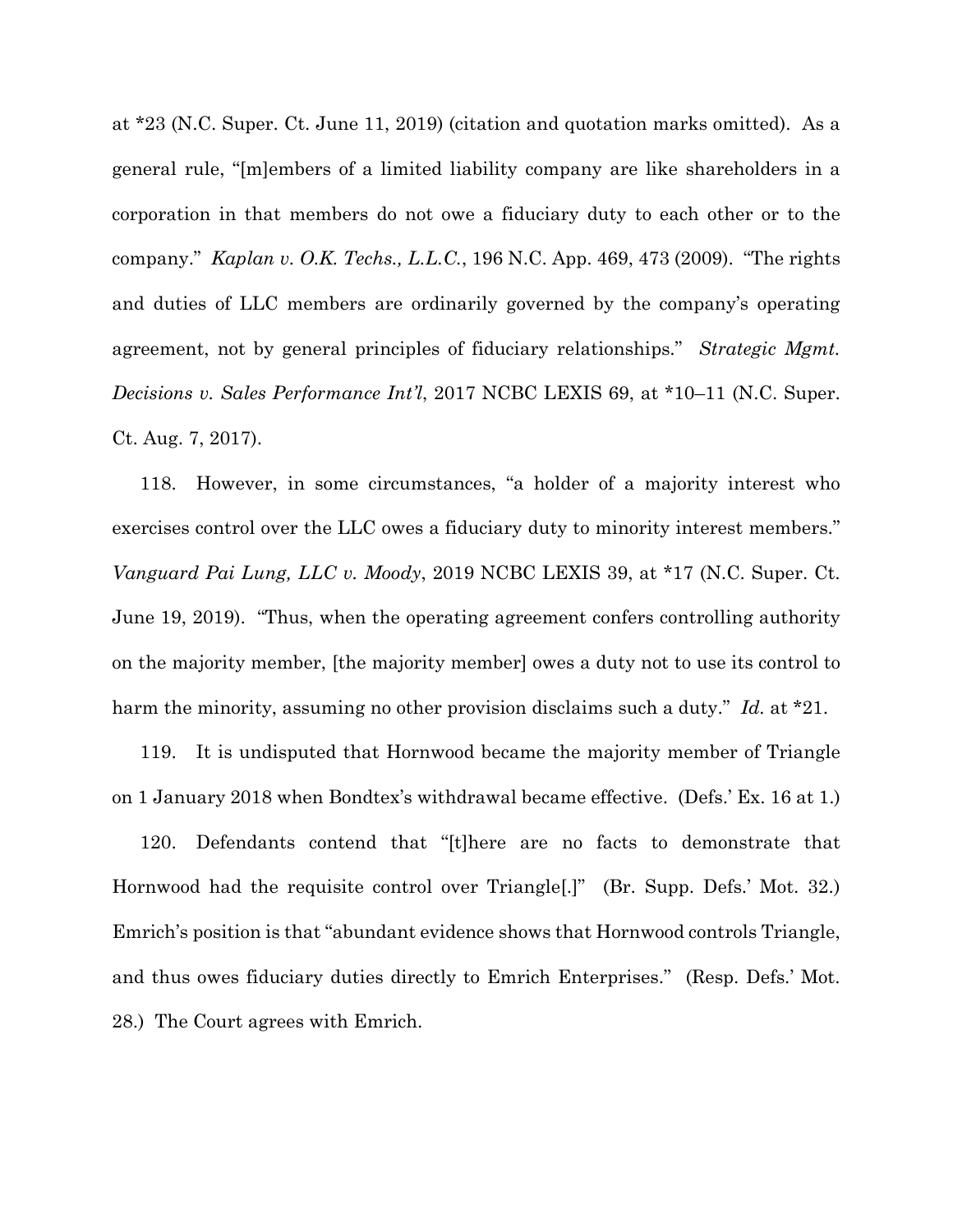121. It is undisputed that Hornwood is the majority member of Triangle. (Second Am. Compl. ¶¶ 16.) Due to its status as a member of Triangle, Hornwood is "also a Manager of [Triangle] for all purposes." (Op. Agreement § 3.1.) It is further undisputed that Hornwood owned all of the manufacturing facilities where Triangle's products were manufactured and Emrich was not capable of manufacturing Triangle's products without Hornwood. (Second Am. Compl. ¶¶ 31–32.)

122. Furthermore, the Operating Agreement provides that "all decisions with respect to the management of the business and affairs of [Triangle] shall be made by action of a Majority Interest of the Members[.]" (Op. Agreement § 3.1.) The Operating Agreement does not address or disclaim fiduciary duties.

123. The undisputed evidence before the Court indicates that Hornwood acted unilaterally to decide financial issues of Triangle, including unilaterally deciding, and informing Emrich without debate, that Hornwood would increase the prices it charged Triangle for its production of fabric and that Emrich would no longer be paid a sales commission. Hornwood further controlled the bank account for Triangle.

124. Under these circumstances, the Court concludes that there is sufficient evidence to support Emrich's claim that Hornwood both served Triangle in a fiduciary capacity and owed fiduciary duties directly to Emrich.

## b. The Business Judgment Rule

125. Defendants additionally contend that Hornwood's conduct and specifically that conduct that Emrich contends was improper is insulated under the business judgment rule. (Br. Supp. Defs.' Mot. 32.) Specifically, Defendants contend that a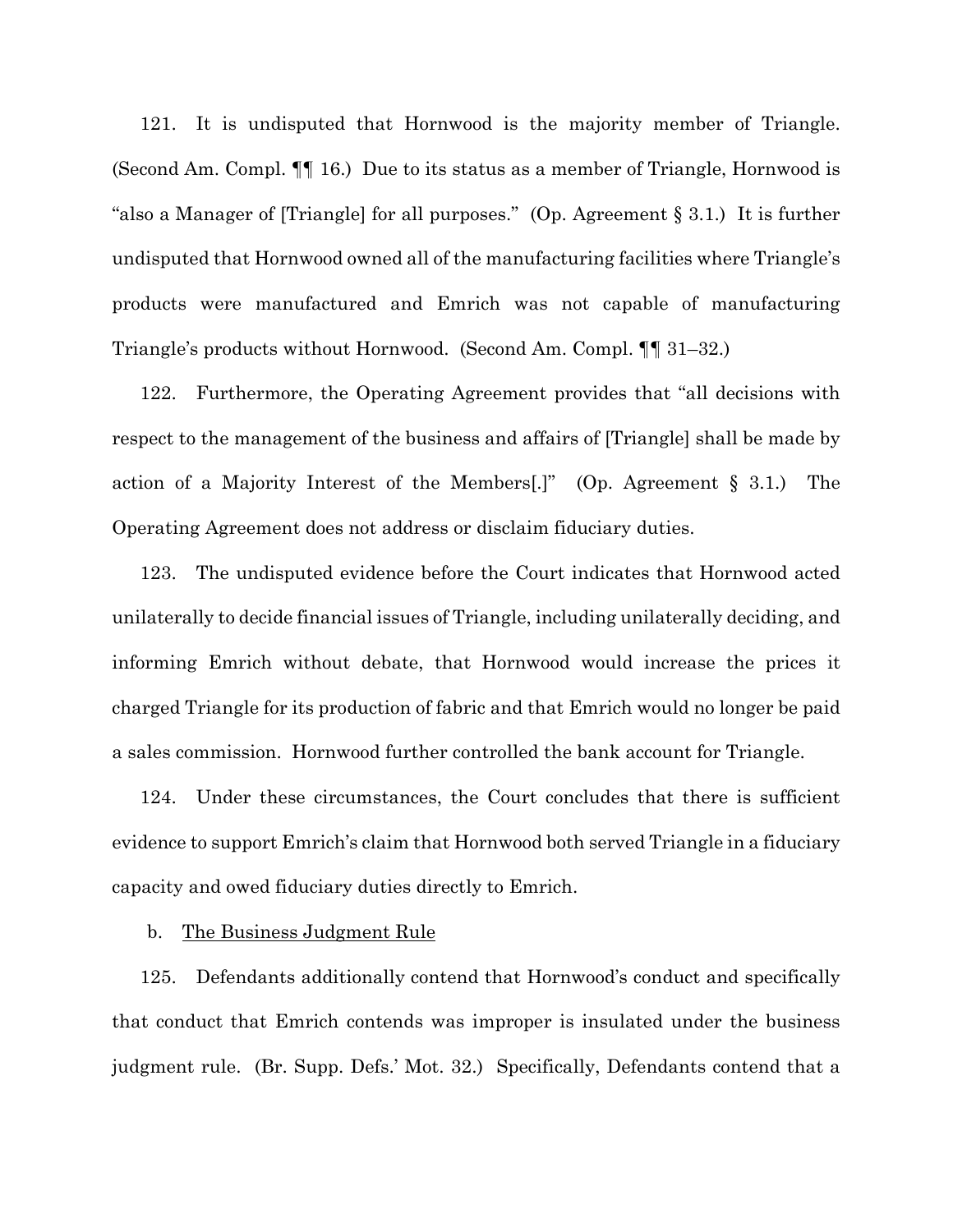presumption of good faith applies to Hornwood's management of (1) the CVG trials, (2) Triangle's transition to Mueller for lamination, (3) Triangle's accounting and tax records and (4) cash distributions to Triangle's members. (Br. Supp. Defs.' Mot. 33– 35.) In each case, Defendants argue that there is no evidence that Hornwood acted unreasonably or in bad faith in its management decisions and that the record viewed in the light most favorable to Emrich is insufficient to rebut the business judgment rule's presumption of good faith.

126. In some instances, Managers of an LLC may be entitled to protections afforded by the business judgment rule. *Mooring Capital Fund, LLC v. Comstock N.C., LLC*, 2009 NCBC LEXIS 32, at \*12 (N.C. Super. Ct. Nov. 13, 2009).

127. In North Carolina, the business judgment rule creates, first, an evidentiary presumption that in making a decision, the managers acted on an informed basis and in good faith in the honest belief that their decision was in the best interest of the LLC, and second, absent rebuttal of the initial presumption, the rule creates a powerful substantive presumption that a decision by a loyal and informed manager will not be overturned by a court unless it cannot be attributed to any rational business purpose. *See Adum v. Albemarle Plantation Prop. Owners Ass'n*, 2021 NCBC LEXIS 6, at \*38–39 (N.C. Super. Ct. Jan. 19, 2021).

128. "A plaintiff may overcome the presumption with proof that [the manager] failed to act (1) in good faith, (2) in the honest belief that the action taken was in the best interest of the company or (3) on an informed basis." *Holland v. Warren*, 2020 NCBC LEXIS 146, at \*31 (N.C. Super. Ct. Dec. 15, 2020) (cleaned up). Evidence that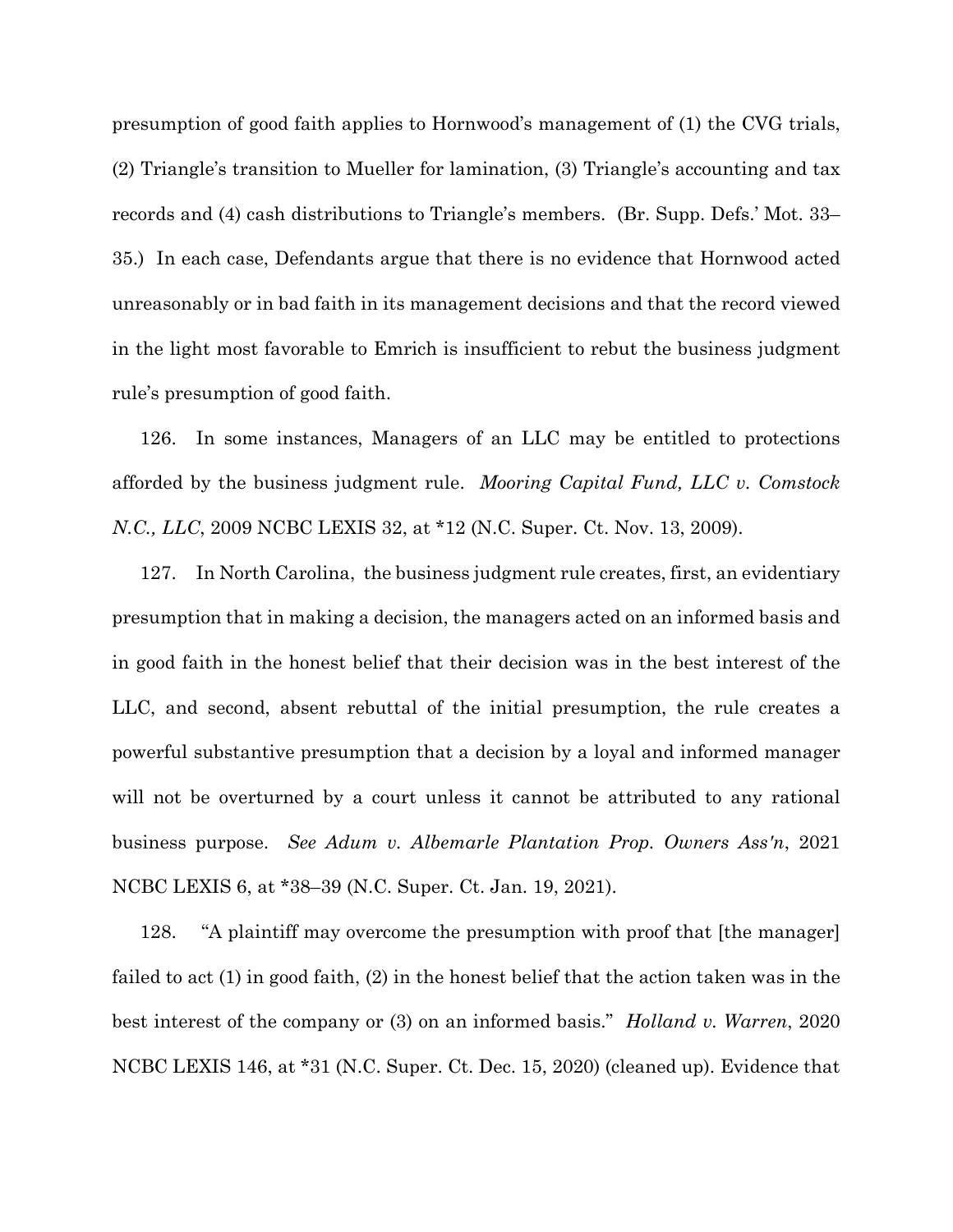a manager was inattentive, uninformed, acted in bad faith, or made a decision that is unreasonable may be considered in determining that the business judgment rule does not apply to protect alleged misdeeds. *See Wachovia Capital Partners, LLC v. Frank Harvey Inv. Family L.P.*, 2007 NCBC LEXIS 7, at \*12 (N.C. Super. Ct. Mar. 5, 2007).

## (1) The CVG Trials

129. Based on the evidence of record, the Court concludes that Hornwood's alleged failure to communicate the correct specifications to Mueller prior to the CVG trials is not the type of conduct protected by the business judgment rule. The business judgment rule recognizes that business decisions are best left in the hands of informed and experienced boards of directors and managers. Courts "are ill equipped to engage in post hoc substantive review of *business decisions*." *In re The Walt Disney Co. Derivative Litig*., 907 A.2d 693, 746 (Del. Ch. 2005) (emphasis added). Business decisions "involve judgments by the board as to whether to enter into a course of conduct, generally one that creates new rights or obligations on behalf of the company. . . [and] involves weighing the risks and rewards of future conduct, which is the type of decision-making process the business judgment rule is designed to protect." *Tindall v. First Solar*, 892 F.3d 1043, 1047 (9th Cir. 2018).

130. By contrast, a ministerial act "involves obedience to instructions, but demands no special discretion, judgment or skill." *Ministerial*, Black's Law Dictionary (4th ed. 1951).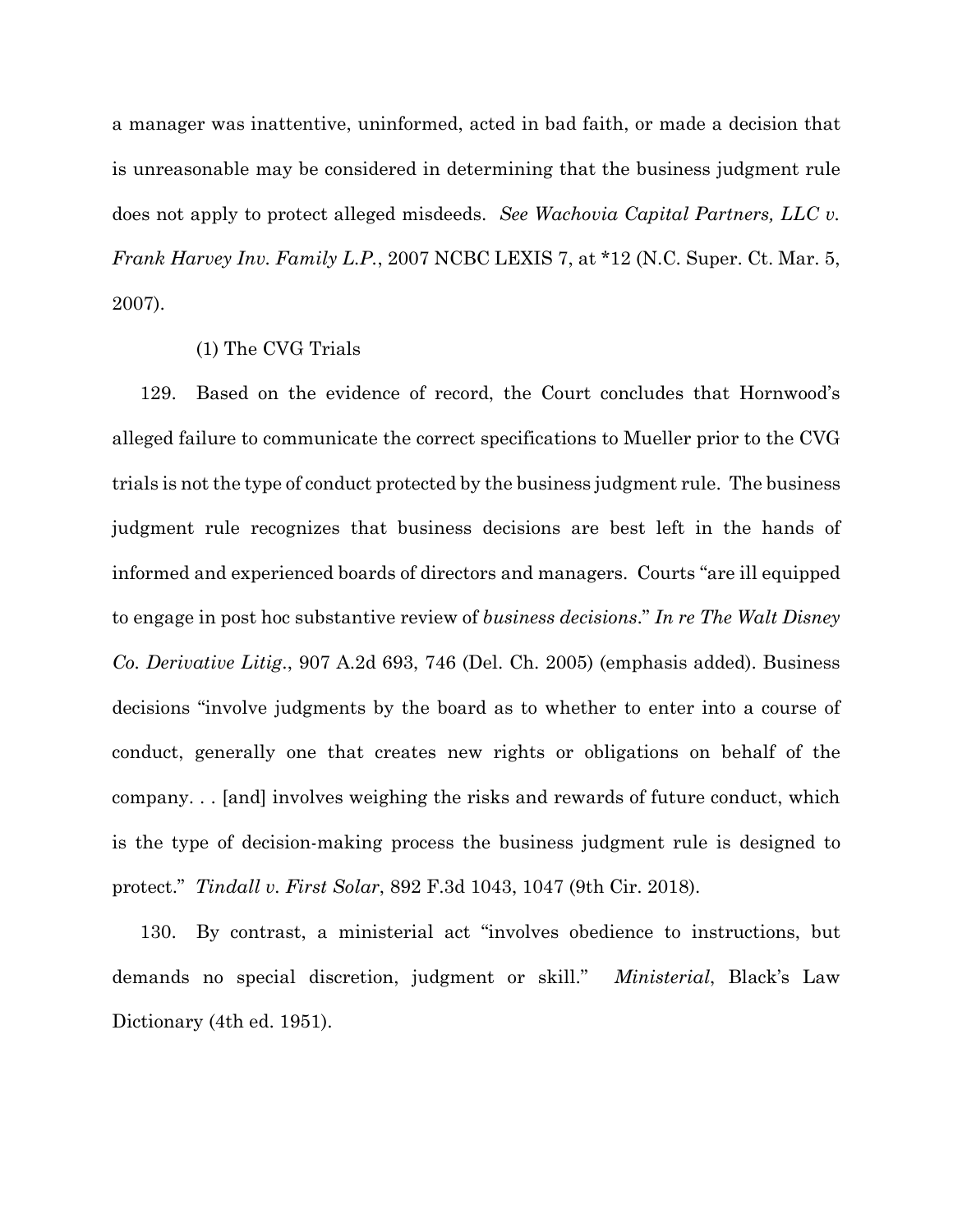131. In the present case, the alleged tortious act by Hornwood through its agents regarding communication with Mueller about CVG's specifications and overseeing the manufacturing and delivery process was not a "business decision" as contemplated by the business judgment rule, but was instead in the nature of a ministerial act. Plaintiff's evidence tends to indicate that CVG sent Hornwood the trial specifications, and that Hornwood failed to accurately convey that information to Mueller, causing Triangle to submit samples to CVG in the wrong quantity with foam of the wrong thickness and with excessive fabric defects. (Second Am. Compl. ¶¶ 69–70; *see* Fenton Aff. ¶¶ 27–28.) Hornwood's communication to Mueller of CVG's specifications was a ministerial act that did not involve either judgment as to whether to enter into a course of conduct, or a weighing of the risks and rewards of future conduct. Likewise, the alleged failure to properly oversee manufacturing and quality assurance is similarly ministerial. This is not the type of situation where Hornwood's decisions and conduct are protected by the business judgment rule from critical review. Therefore, the Motion is **DENIED** to the extent it seeks dismissal of Emrich's breach of duty claim regarding the CVG trials.

# (2) Triangle's Transition to Mueller

132. Emrich argues that Hornwood's reliance on Hornwood customer service representative Scott Dutton to perform certain tasks essential to the Mueller transition, and Hornwood's exclusion of Emrich and Norman Willis from communicating with Mueller constituted lack of attention, unreasonable decisionmaking, and a breach of loyalty. (Emrich Resp. 36–37.)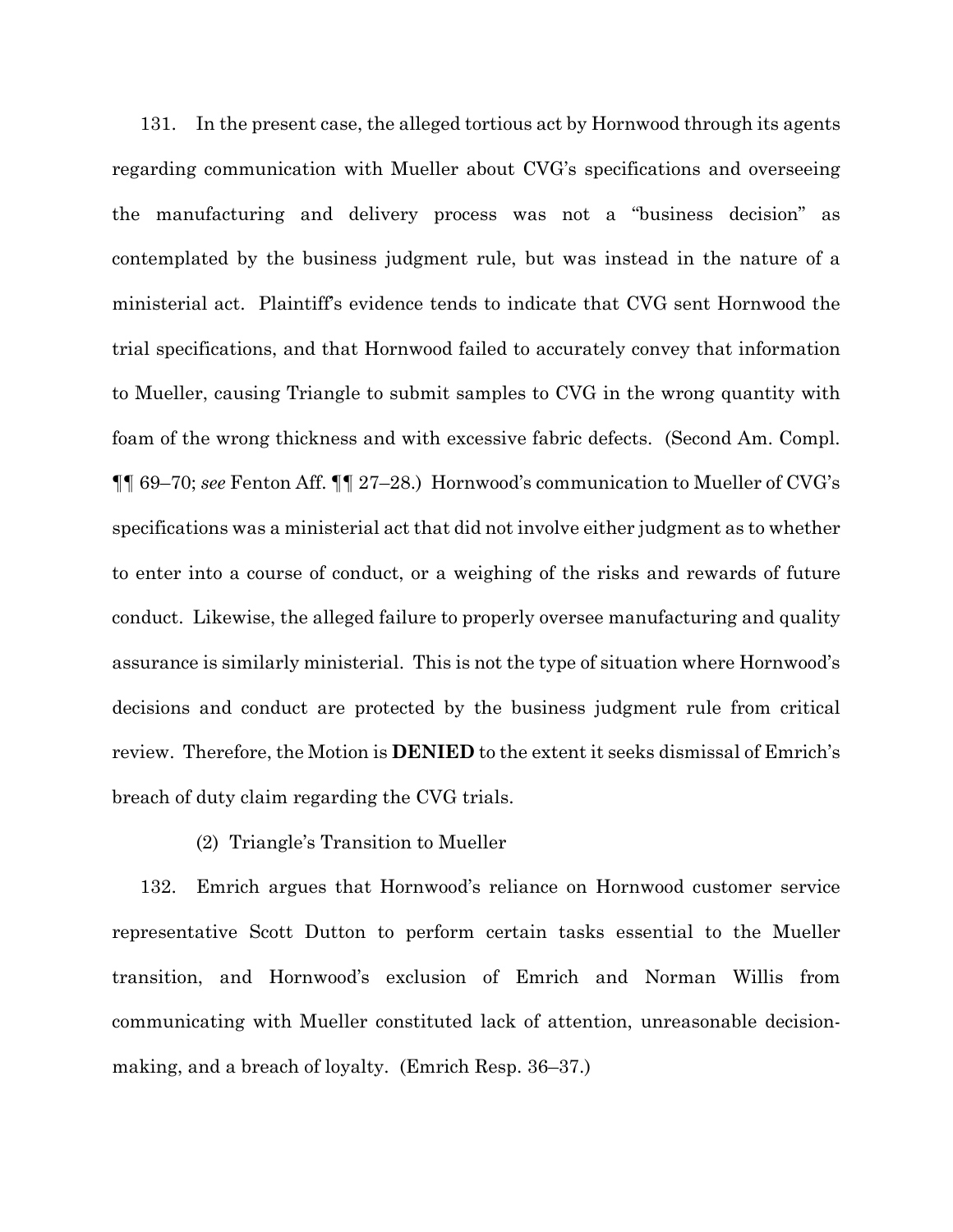133. The record indicates that, at a 1 November 2018 meeting, Willis and representatives of Mueller expressed concerns to Hornwood regarding Hornwood employee Dutton's ability to handle the transition from Bondtex to Mueller, but that Chuck Horne expressed confidence in Dutton and kept him in charge of handling the Mueller transition. (Willis Aff. ¶ 19.)

134. The record indicates that Wesley Horne and Chuck Horne routinely checked-in with Dutton regarding his work for Triangle on the transition to Mueller. (Hornwood 30(b)(6) Dep. 238:14–25.)

135. There is an apparent dispute of fact over whether a 2 November 2018 shipment of Triangle's product was delayed, and, if so, whether it was the fault of Dutton. Emrich proffers the affidavit of Willis to state that a shipping delay occurred under the oversight of Dutton. (Willis Aff. ¶ 21.) Emails between John Emrich and Chuck Hornwood indicate that the shipment was not delayed. (Pl.'s Ex. 14 at 2, ECF No. 151.14.) However, this dispute is immaterial because regardless of whether or not a shipping delay occurred, the undisputed record also indicates that Mueller, and not Dutton, was responsible for the product shipments at issue. (*See* Pl.'s Ex. 14 at 2.)

136. The record indicates that Hornwood was attentive to Dutton's performance in his role for Triangle. Thus, Emrich has failed to provide sufficient evidence, at this stage, to suggest that Hornwood was inattentive, uninformed, acted in bad faith, or acted unreasonably.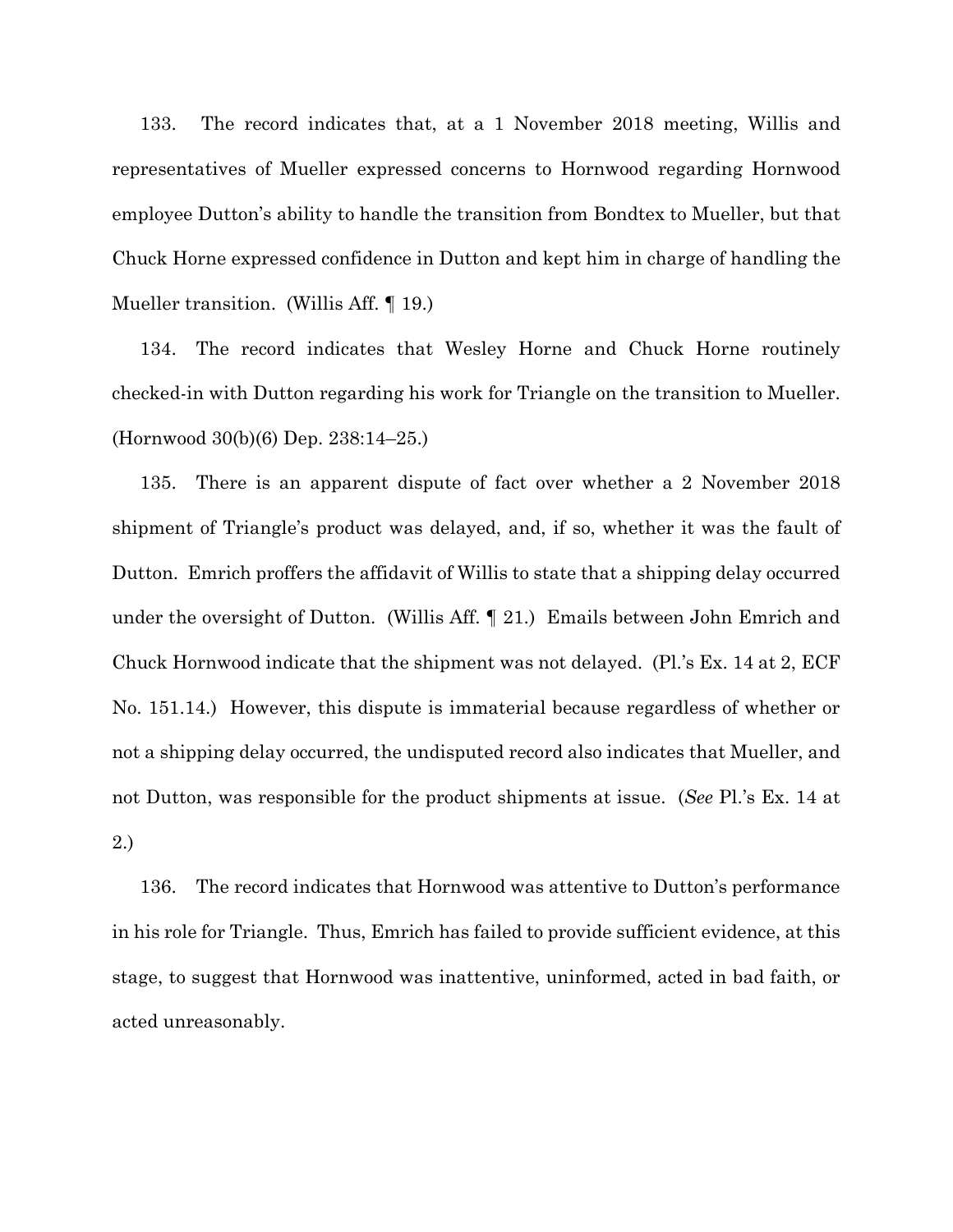137. The Court further concludes that the conduct at issue here is in the nature of conduct coming within the ambit of the business judgment rule. Plaintiff has failed to come forward with evidence rebutting the presumption arising under the rule. Therefore, except as set forth above in section b.(1), the Motion is **GRANTED** to the extent Defendants seek dismissal of Emrich's breach of duty claim regarding Hornwood's management of Triangle's transition to Mueller.

## (3) Triangle's Accounting and Tax Records

138. Hornwood argues that the business judgment rule protects its management of Triangle's accounts receivable and that, even without application of the rule, there is no breach of duty because Hornwood kept regularly informed regarding the accounts receivable and took reasonable action to collect payment. (Defs.' Br. Supp. 35.) Plaintiff responds that Hornwood failed to properly collect Triangle's accounts receivable. (Emrich Resp. 37.)

139. The record contains evidence of Triangle's efforts to collect past-due receivables from Triangle customers CVG and Plasticoat. (*See* Phipps Dep. 214:14, W. Horne Aff.  $\parallel$  6, ECF No. 177.) On several occasions, CVG fell behind on its payments to Triangle and Hornwood made efforts to collect the amounts owed approximately "once or twice a month." (Phipps Dep. 214:14.) In February 2019, John Emrich and Phipps worked with CVG to establish a better flow of payments from CVG to Triangle. (Emrich 13 Aug. 2020 Dep. 238:19–239:25., ECF No. 147.8.) Another Triangle customer, Plasticoat, owed Triangle \$85,000 in past-due receivables as of 14 September 2020. (Emrich Decl. Ex. 8, 1.) On 16 September 2020, John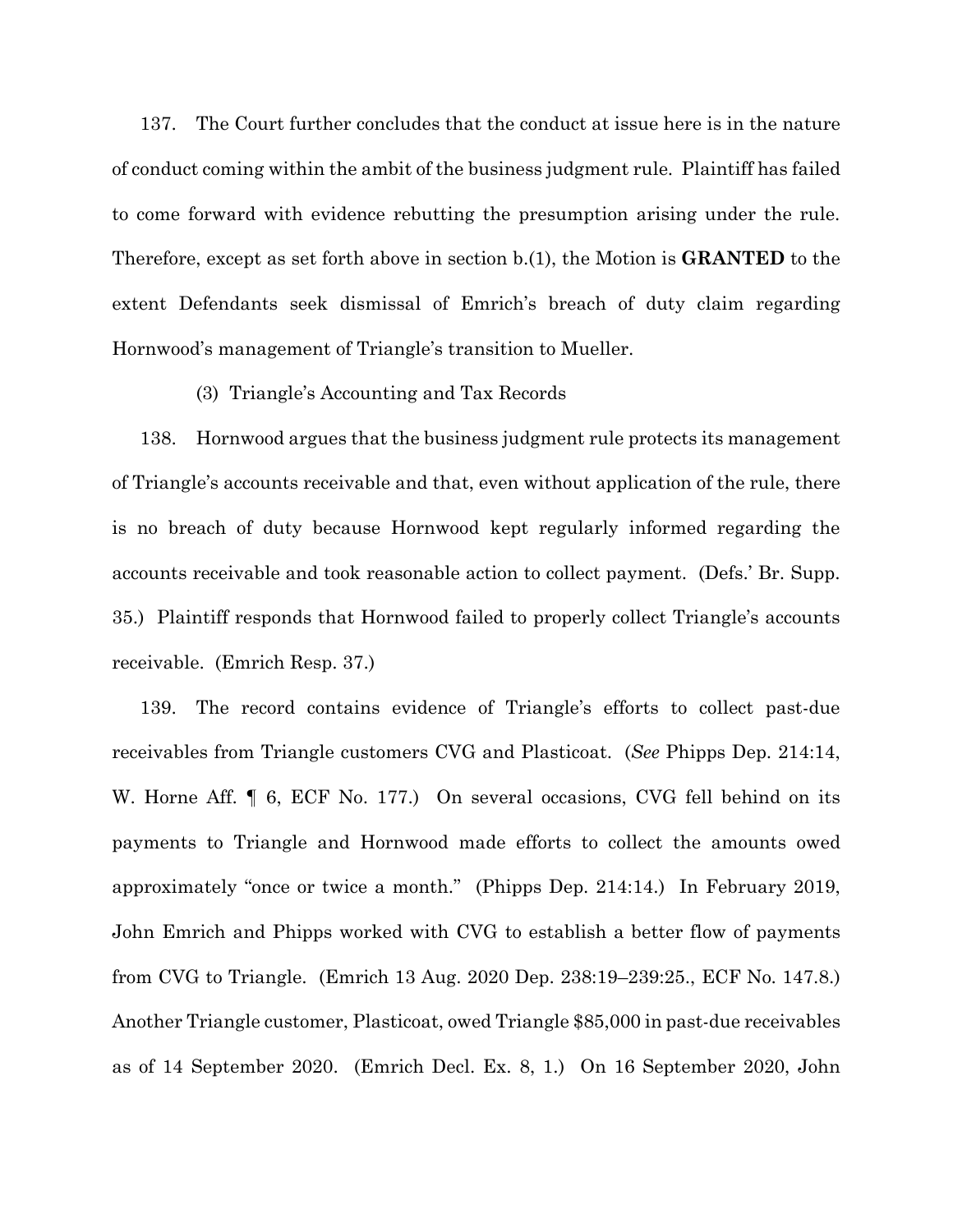Emrich contacted Hornwood's Treasurer, Paula McCaskill, about the past-due receivables, and Triangle received full payment from Plasticoat two weeks later on 30 September 2020. (W. Horne Aff. ¶ 6, Exs. B–D.)

140. These facts are not sufficient to demonstrate that Defendants' actions were outside the realm of the business judgment rule, were improper, or caused Plaintiff harm. Therefore, the Motion is **GRANTED** to the extent Defendants seek dismissal of Emrich's breach of duty claim regarding management of Triangle's accounts receivable.

141. Hornwood also argues that the business judgment rule protects its management of Triangle's tax records. Emrich contends that Hornwood caused Emrich's tax forms to erroneously classify Emrich's income by failing to report commission payments by Triangle to Emrich on a Form 1099. (Emrich Resp. 37.) The record indicates that Emrich's 2018 tax documents, including Emrich's Form 1099, were erroneous due to a clerical mistake in Triangle's computer system. (McCaskill Aff. ¶ 13.) Defendants maintain that discrepancies on Emrich's Form 1099 were clerical errors and that Hornwood has addressed these errors with Triangle's accountant. (Defs.' Br. Supp. 35.) Indeed, at the time of the briefing on Defendants' motion for summary judgment, it appeared from the record that, at Hornwood's instruction, revised tax records were being prepared. (McCaskill Aff. ¶ 13–14.) While these facts could indicate negligence on the part of Defendants, Plaintiff has not shown how it was injured by the alleged misconduct. Therefore, the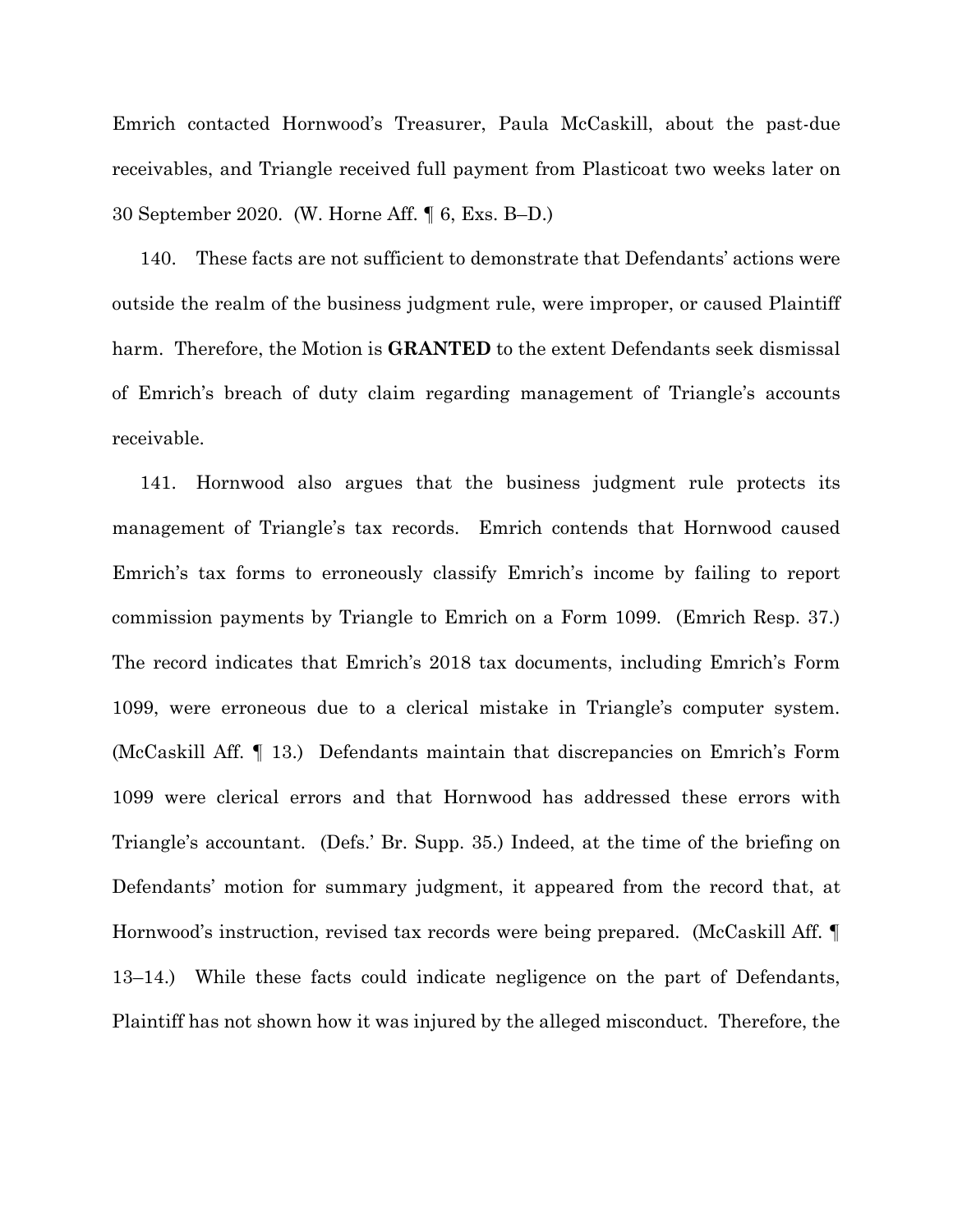Motion is **GRANTED** to the extent Defendants seek dismissal of Emrich's breach of duty claim regarding Triangle's tax records.

# (4) Halting Cash Distributions

142. Plaintiff claims that Hornwood breached its duty to Triangle and Emrich by refusing to distribute available funds to the members of Triangle.

143. Plaintiff argues that Hornwood's decision to cease payments to Emrich, together with Hornwood's decision to charge Triangle higher prices for its fabric, both beginning in June 2019, indicate bad faith on the part of Hornwood and rebuts the presumption afforded Defendants by the business judgment rule. However, the record reflects that, as of May 2020, Triangle had over \$180,000 in past due accounts payables and as of November 2020, was experiencing net losses. (C. Horne Aff. ¶ 7.) In fact, the record indicates that Hornwood called for Triangle's members to contribute capital to Triangle to ensure Triangle retained sufficient cash to operate, (C. Horne Aff. ¶ 8.), and that when Emrich refused to do so, Hornwood loaned \$120,000 to Triangle to meet its ongoing expenses. (C. Horne Aff. ¶ 12.) Furthermore, even though Hornwood increased its prices charged to Triangle, Hornwood continued to charge Triangle less than the market rate. (Hornwood Letter ¶ 2.)

144. Based on the record before it, the Court determines that Plaintiff has not submitted sufficient evidence to rebut the presumption afforded by the business judgment rule that Defendants acted in good faith when deciding to halt cash distributions—particularly when the record reflects that Triangle faced financial difficulty less than one year later. Because the business judgment rule applies to the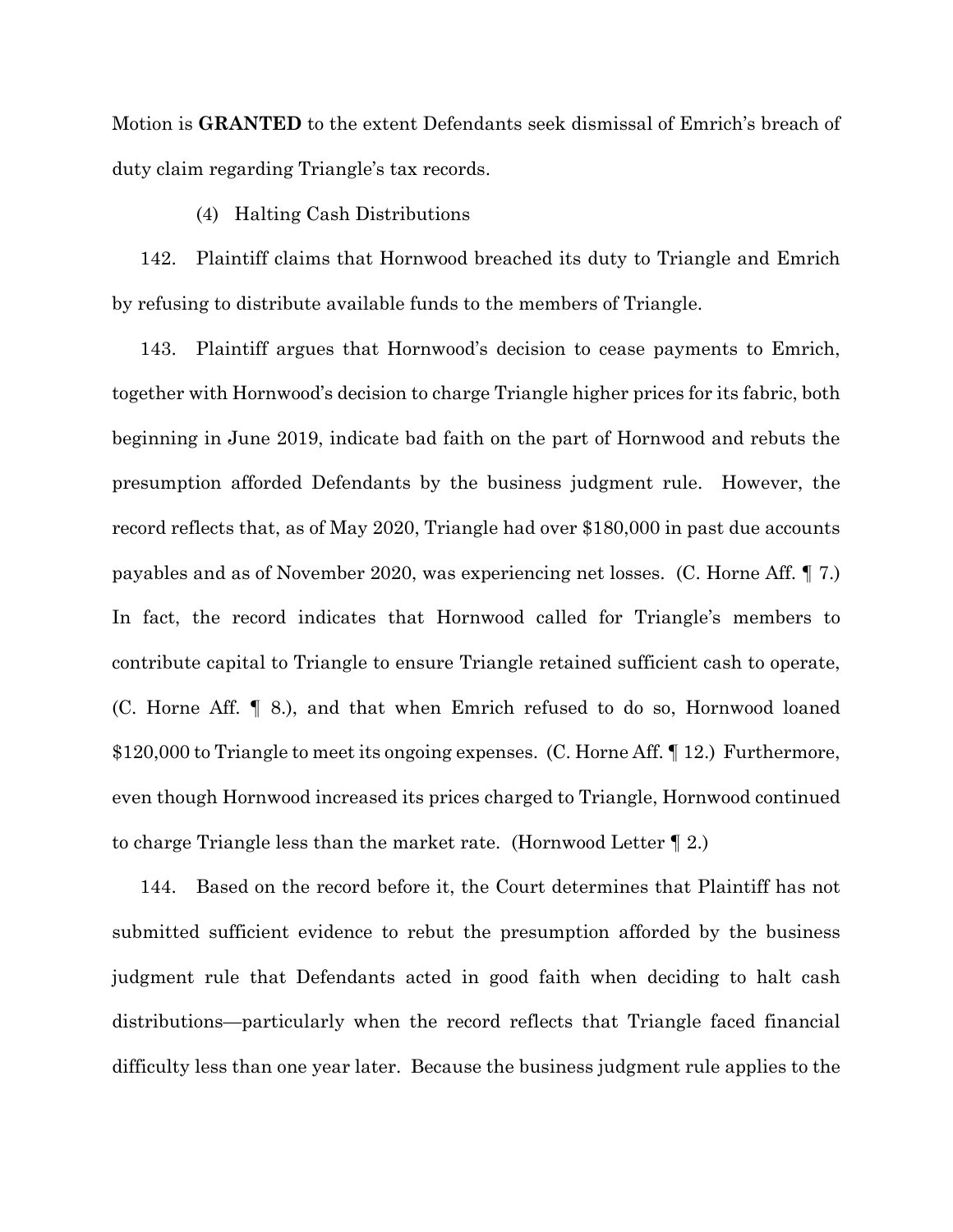conduct at issue and because Emrich has not rebutted the presumption afforded by the rule, the Motion is therefore **GRANTED** to the extent Defendants seek dismissal of Emrich's breach of duty claim regarding cash distributions to Triangle's members.

# c. The Economic Loss Rule

145. Defendants seek summary judgment as to Plaintiff's claim for breach of fiduciary duty regarding Hornwood's decision to raise the prices it charged Triangle for fabric. (Br. Supp. Defs.' Mot. 36.) Defendants do not argue that the business judgment rule insulates this conduct,[8](#page-44-0) but instead contend solely that the economic loss rule bars the claim because the claim is "solely based on Hornwood's contractual obligation in the Joint Venture Agreement and not Hornwood's fiduciary relationship with Triangle." (Br. Supp. Defs.' Mot. 36.)

146. "The economic loss rule, as it has developed in North Carolina, generally bars recovery in tort for damages arising out of a breach of contract[.]" *Rountree v. Chowan Cty.*, 252 N.C. App. 155, 159 (2017). A claimant may not maintain a tort action, "against a party to a contract who simply fails to properly perform the terms of the contract, even if that failure to perform was due to the negligent or intentional conduct of that party, when the injury resulting from the breach is damage to the subject matter of the contract." *Lord v. Customized Consulting Specialty, Inc.*, 182 N.C. App. 635, 639 (2007). "To state a viable claim in tort for conduct that is also

<span id="page-44-0"></span><sup>&</sup>lt;sup>8</sup> Defendants' decision to not claim entitlement to summary judgment on the basis of the business judgment rule is consistent with this Court's prior decisions. In selling its fabric to Triangle, Hornwood was engaged in a self-interested transaction. "While it may be appropriate for a fiduciary to negotiate in his own interest, it does not follow that he is entitled to the business judgment rule when doing so." *Ehmann v. Medflow, Inc.*, 2017 NCBC LEXIS 88, \*45–46 (N.C. Super. Ct. Sept. 26, 2017).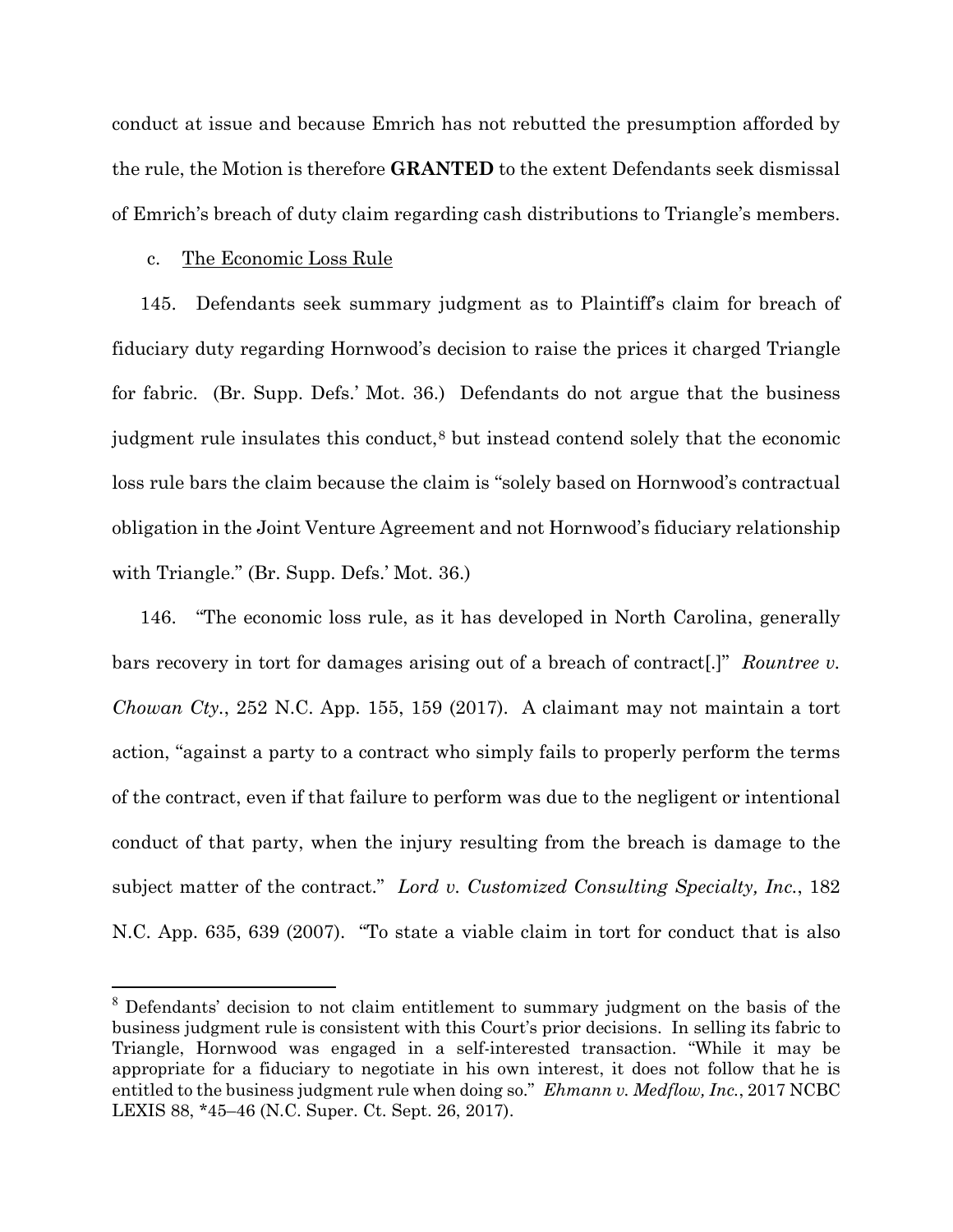alleged to be a breach of contract, 'a plaintiff must also allege a duty owed to him by the defendant separate and distinct from any duty owed under a contract.' " *Akzo Nobel Coatings, Inc. v. Rogers*, 2011 NCBC LEXIS 42, at \*48 (N.C. Super. Ct. Nov. 3, 2011) (quoting *Kelly v. Georgia-Pacific LLC*, 671 F. Supp. 2d 785, 791 (E.D.N.C. 2009)).

147. This Court has observed that "a contracting party may have fiduciary duties to his counterparty that are separate and distinct from his contractual duties and thus may be enforceable in tort." *Kixsports, LLC v. Munn*, 2021 NCBC LEXIS 32, at \*17 (N.C. Super. Ct. April 1, 2021); *see also Perry v. Frigi-Temp Frigeration, Inc*., 2020 NCBC LEXIS 100, at \*17 (N.C. Super. Ct. Sept. 3, 2020). Here, Emrich's claims for breach of fiduciary duty against Hornwood arise from the duties Hornwood owed as majority member and manager of Triangle. Those duties are independent from any contractual duties the operating agreement may require of Hornwood. Thus, the economic loss rule does not bar Emrich's claims.

148. Accordingly, the Court concludes that Emrich has come forward with sufficient evidence to demonstrate both a breach of fiduciary duty by Hornwood and an injury such that summary judgment on this claim would be improper.

### d. Proximate Cause

149. Defendants next contend that even if Hornwood breached fiduciary duties owed to Emrich concerning the CVG Trials and its conduct is not insulated by the business judgment rule, "there is no evidence Hornwood's alleged acts proximately caused damage to Triangle." (Br. Supp. Defs.' Mot. 36.) Emrich replies that the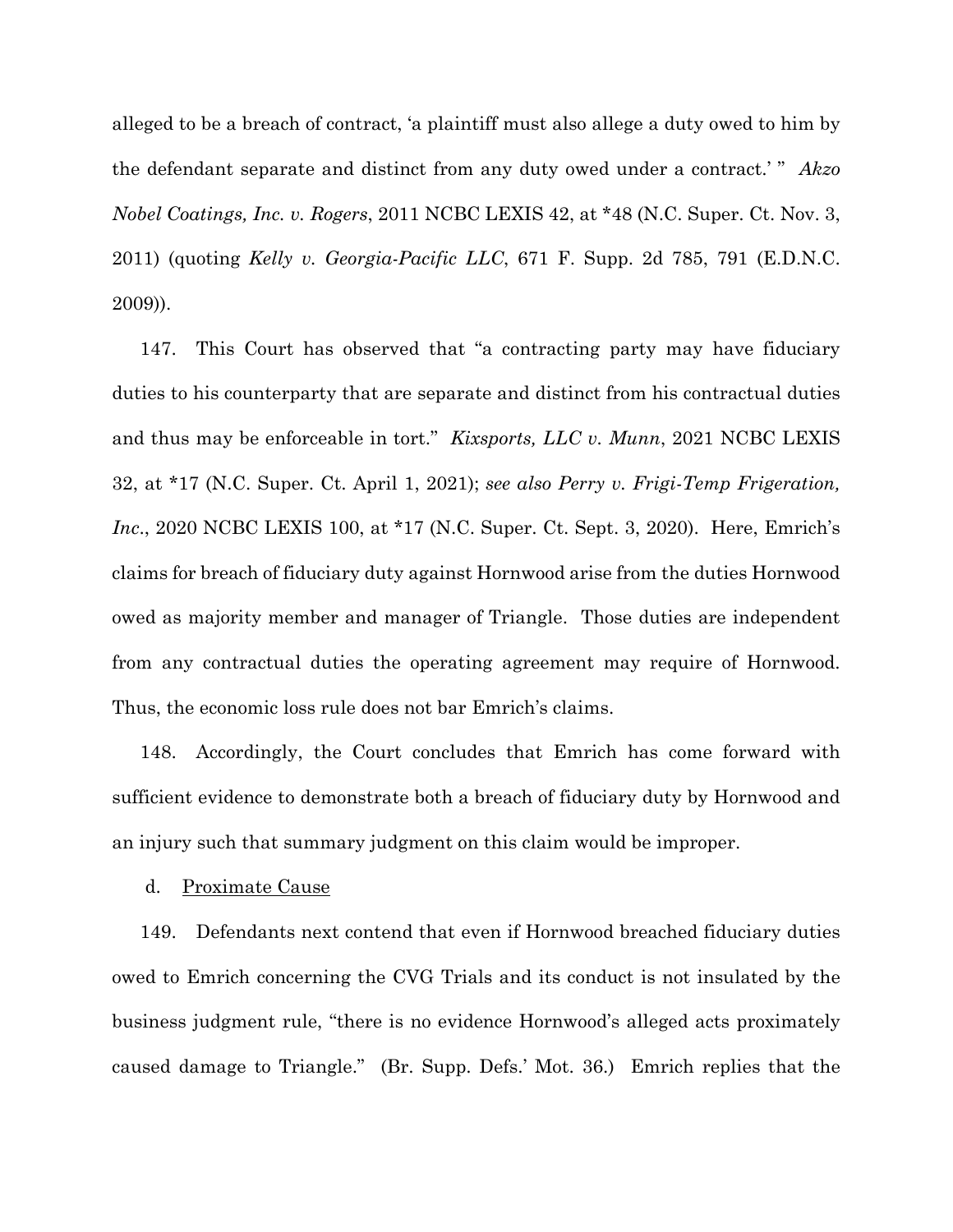record contains ample evidence to suggest that Hornwood's actions in preparation for the CVG trials and Triangle's subsequent performance in the CVG Trials were the direct cause of Triangle losing the Freightliner program and failing to obtain the M2 program.

150. Proximate cause is "a cause which in natural and continuous sequence, unbroken by any new and independent cause, produced the plaintiff's injuries, and without which the injuries would not have occurred." *Adams v. Mills*, 312 N.C. 181, 192 (1984). Proximate cause exists only where "the risk of injury . . . is within the reasonable foresight of the defendant." *Williams v. Carolina Power & Light Co*., 296 N.C. 400, 403 (1979). "Proximate cause is ordinarily a question of fact for the jury" and courts should decide proximate cause as a matter of law "only in exceptional cases, in which reasonable minds cannot differ as to the foreseeability of injury." *Id*.

151. This is not such a case. There is evidence in the record indicating that, but for Hornwood's alleged misconduct, Triangle would have maintained the Freightliner program. Emrich has provided evidence that Triangle, through Hornwood, did not inform Mueller of CVG's specifications for foam thickness and roll length. (Fenton Aff. ¶¶ 27–28.) The record also indicates that the CVG Trials were held following a series of quality control issues with Triangle products, and that the outcome of the Freightliner Trials "led CVG to conclude that Triangle was not reliable and . . . that issues would continue with Triangle if Triangle remained the supplier[.]" (Fenton Aff. ¶ 34.) On the other hand, Hornwood presents evidence that Hornwood communicated CVS's trial specifications to Mueller. (*See* Defs.' Ex. 20, 5, ECF No.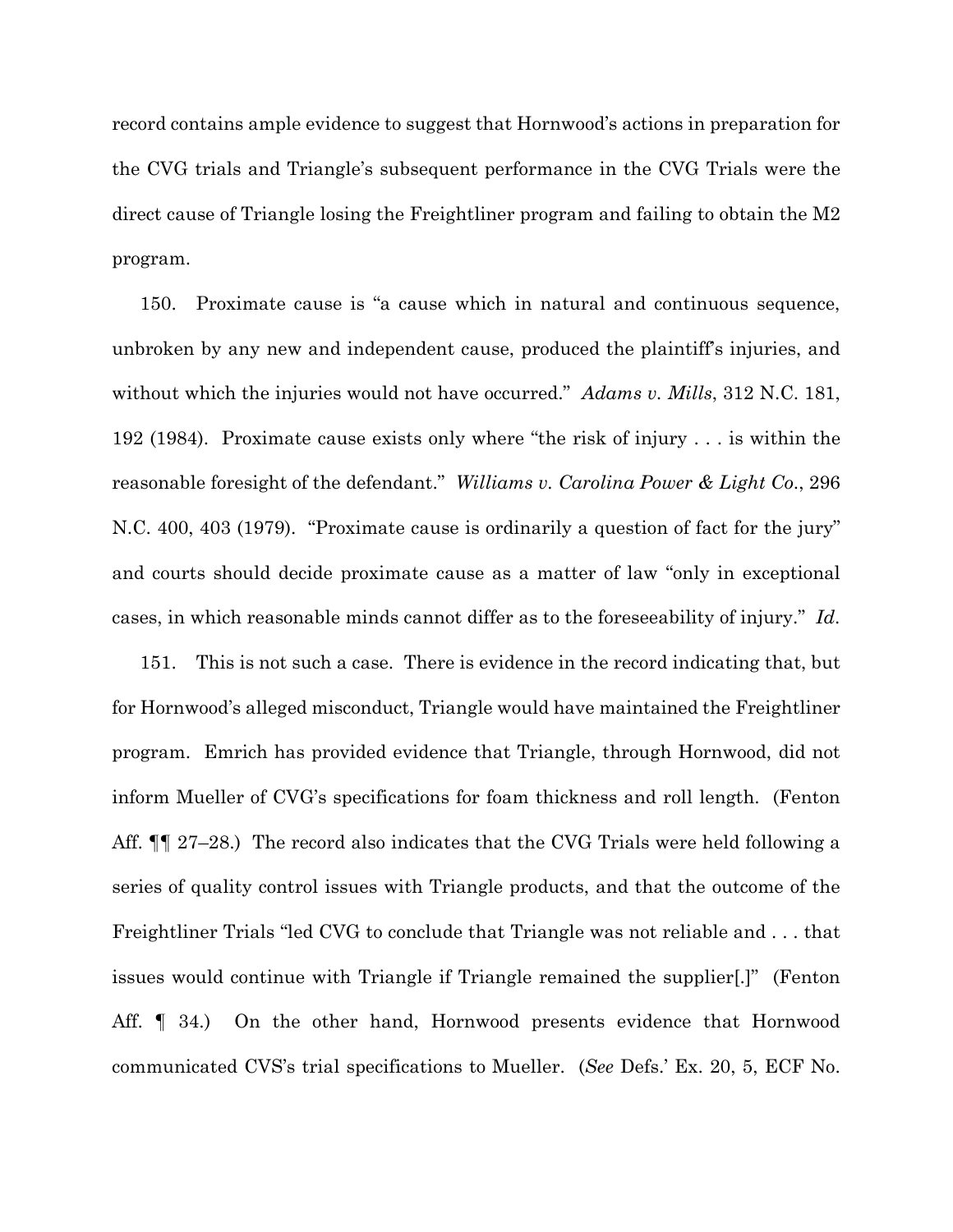151.20.) Given the conflicting evidence, reasonable minds can differ as to the foreseeability of injury. As a result, the issue of proximate cause must be determined by the jury, and Defendants' Motion on this point is **DENIED**.

### e. Lost Profits

152. Defendants contend that Emrich's breach of fiduciary duty claims seeking lost profits from the Freightliner program and the M2 program should be dismissed because Emrich has failed to establish lost profits with any reasonable degree of certainty. (Br. Supp. Defs.' Mot. 39–40.)

153. In support of its claim for lost profits, Emrich relies on Erik Lioy's ("Lioy") expert report, which Defendants contend is "based on numerous assumptions that are 'purely speculative in nature[.]' " (Br. Supp. Defs.' Mot. 39.) Defendants argue that Lioy's expert report fails to establish lost profits with reasonable certainty because it is not based on "economic and financial data, market surveys and analysis, or business records of similar enterprises." (Br. Supp. Defs.' Mot. 40.) Defendants further contend Lioy's expert report ignores "the Bondtex exit, the Mueller problems, the lack of agreement between Triangle and CVG, Guilford's efforts, no vertical integration at Triangle, [and] Triangle's precarious financial position[.]" (Br. Supp. Defs.' Mot. 40.) Conversely, Emrich contends that Lioy's opinion is reliable, datadriven, and satisfies the requisite standard to survive summary judgment.

154. Under North Carolina law, "the party seeking damages bears the burden of showing that the amount of damages is based upon a standard that will allow the finder of fact to calculate the amount of damages with reasonable certainty." *Olivetti*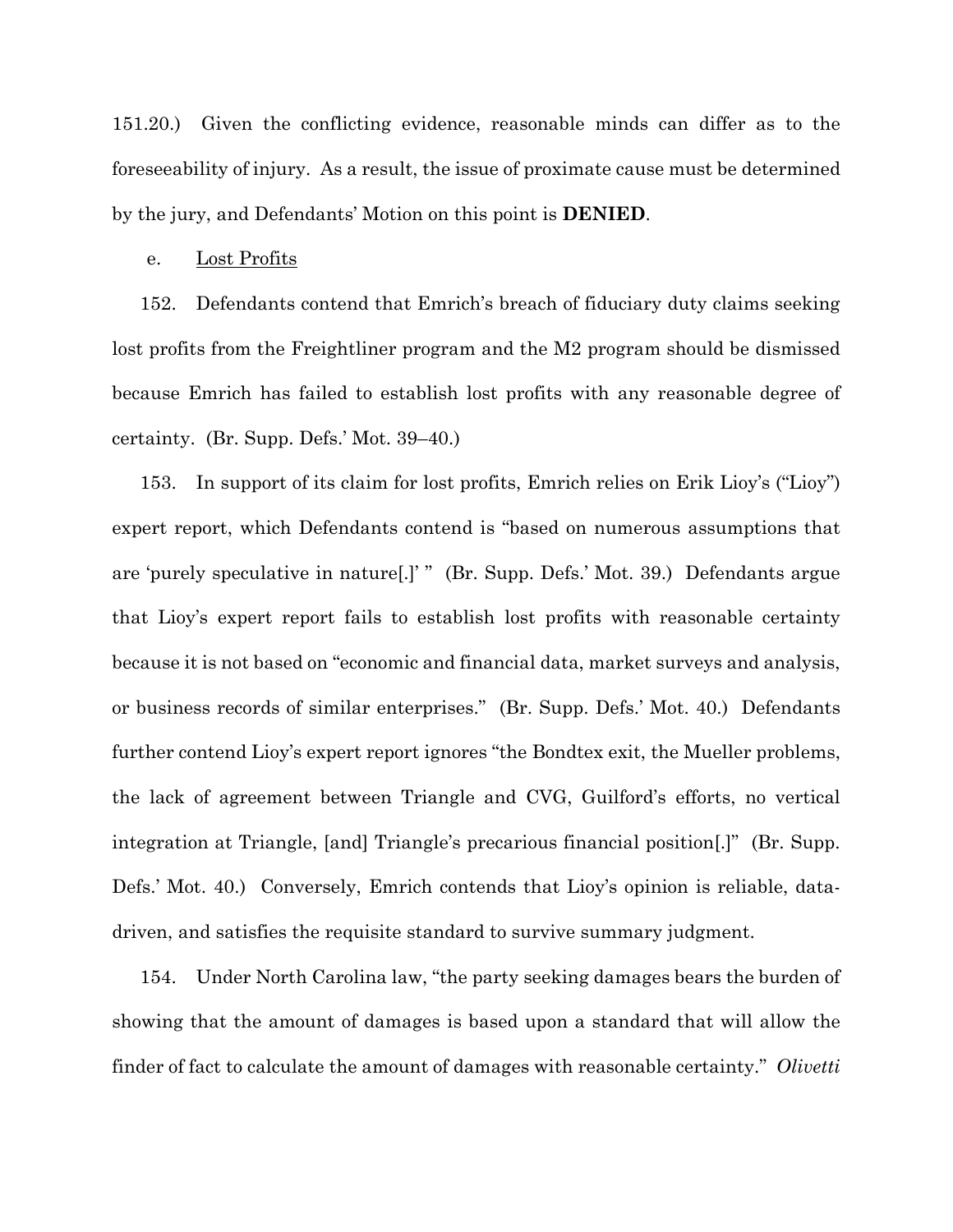*Corp. v. Ames Business Systems, Inc.*, 319 N.C. 534, 546 (1987). For parties seeking to recover lost profits, "[a]bsolute certainty is not required but evidence of damages must be sufficiently specific and complete to permit the jury to arrive at a reasonable conclusion." *Weyerhaeuser Co. v. Godwin Bldg. Supply Co*., 292 N.C. 557, 561 (1977).

155. Defendants cite language from *Iron Steamer, Ltd. v. Trinity Restaurant, Inc.* to support their argument that Lioy's report is insufficient because it is not based on "expert testimony, economic and financial data, market surveys and analysis, and business records of similar enterprises." 110 N.C. App. 843, 849 (1993). But *Iron Steamer* dealt with an "unestablished resort restaurant," a factual scenario materially distinguishable from the facts in this case. *Id*.

156. Triangle is an established business that has operated since 2006. Triangle's past dealings with CVG and the Freightliner program enabled Lioy, when preparing a forecast of lost sales, to "perform an analysis of the historical sales by Triangle and Guilford Mills under the CVG/Freightliner Program." (Exp. Report. Erik C. Lioy ¶ 54, ECF No. 151.42. ["Lioy Report"].) Further, Lioy arrived at a discount rate by taking into account "the nature of the cash flow stream, risk, timing, and interest rate environment." (Lioy Report  $\P$  66.) Lioy's report is sufficiently specific to allow a jury to arrive at a reasonable conclusion. As a result, Defendants' Motion is **DENIED** to the extent it seeks dismissal of Plaintiff's claim for lost profits.